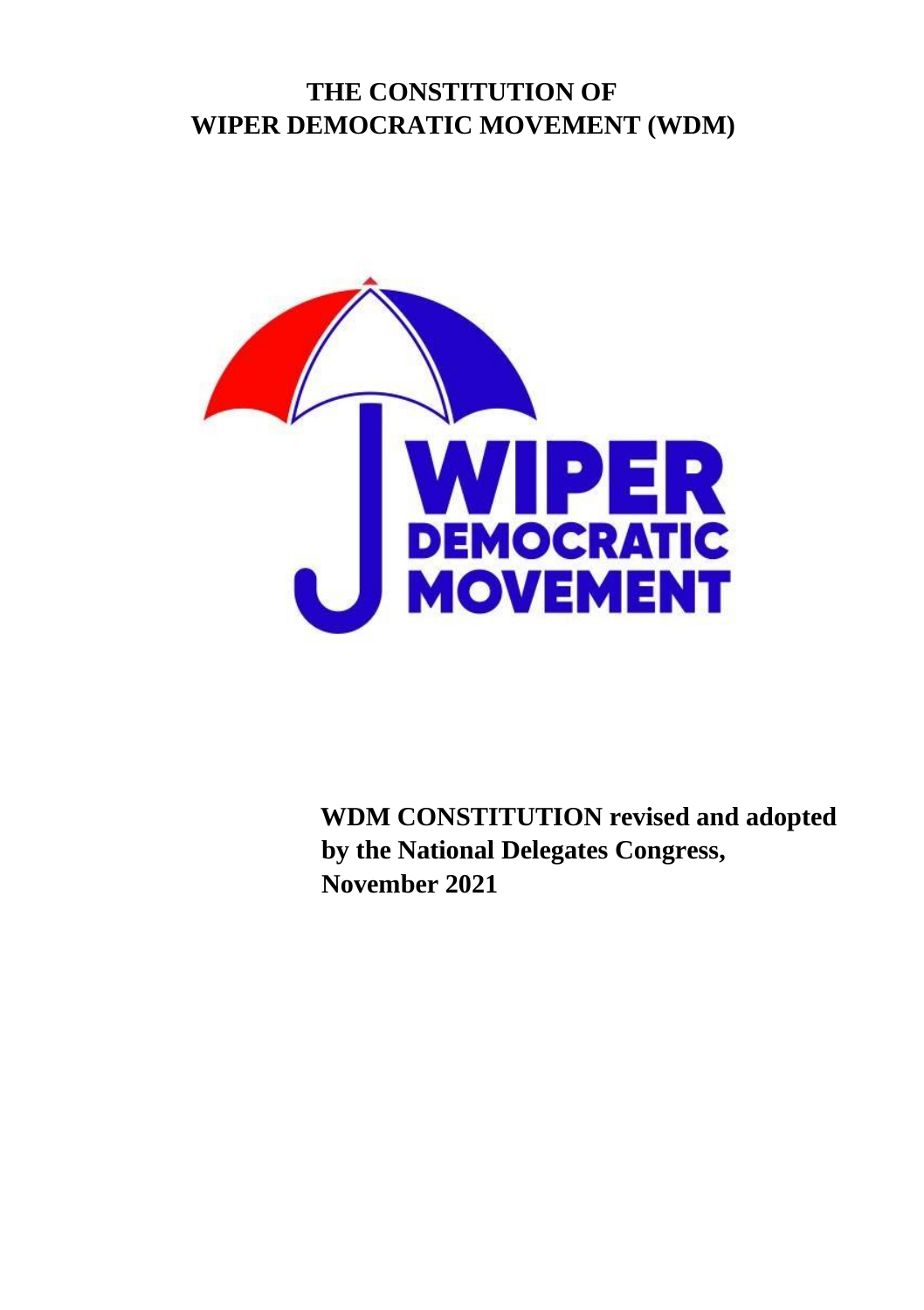## **TABLE OF CONTENT**

#### **Contents**

| PREAMBLE |  |  |  |
|----------|--|--|--|
|          |  |  |  |
|          |  |  |  |
| 1.1      |  |  |  |
| 1.2      |  |  |  |
| 1.3      |  |  |  |
| 1.4      |  |  |  |
| 1.5      |  |  |  |
| 1.6      |  |  |  |
| 1.7      |  |  |  |
| 1.8      |  |  |  |
| 1.9      |  |  |  |
| 1.10     |  |  |  |
| 1.11     |  |  |  |
|          |  |  |  |
|          |  |  |  |
| 2.1      |  |  |  |
| 2.2      |  |  |  |
| 2.3      |  |  |  |
| 2.4      |  |  |  |
| 2.5      |  |  |  |
| 2.6      |  |  |  |
| 2.7      |  |  |  |
| 2.8      |  |  |  |
| 2.9      |  |  |  |
|          |  |  |  |
|          |  |  |  |
| 3.1      |  |  |  |
| 3.2      |  |  |  |
| 3.3      |  |  |  |
| 3.4      |  |  |  |
| 3.5      |  |  |  |
| 3.6      |  |  |  |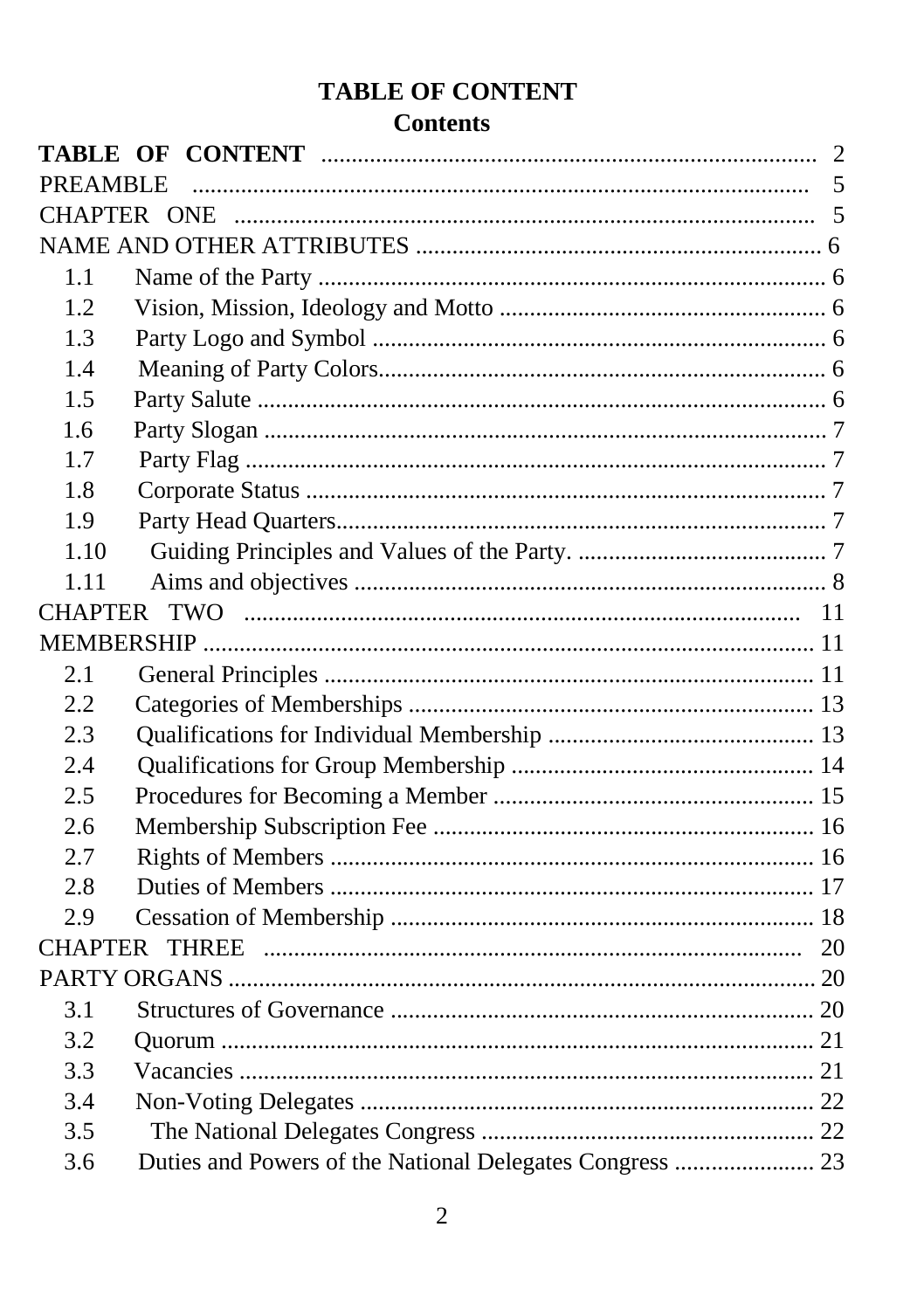| 3.7  |  |  |  |
|------|--|--|--|
| 3.8  |  |  |  |
| 3.9  |  |  |  |
| 3.10 |  |  |  |
| 3.11 |  |  |  |
| 3.12 |  |  |  |
| 3.13 |  |  |  |
| 3.14 |  |  |  |
| 3.15 |  |  |  |
| 3.16 |  |  |  |
| 3.17 |  |  |  |
| 3.18 |  |  |  |
| 3.19 |  |  |  |
| 3.20 |  |  |  |
| 3.21 |  |  |  |
| 3.22 |  |  |  |
| 3.23 |  |  |  |
| 3.24 |  |  |  |
| 3.25 |  |  |  |
| 3.26 |  |  |  |
| 3.27 |  |  |  |
|      |  |  |  |
|      |  |  |  |
| 4.1  |  |  |  |
| 4.2  |  |  |  |
|      |  |  |  |
|      |  |  |  |
| 5.1  |  |  |  |
| 5.2  |  |  |  |
| 5.3  |  |  |  |
|      |  |  |  |
|      |  |  |  |
| 5.6  |  |  |  |
|      |  |  |  |
|      |  |  |  |
| 6.1. |  |  |  |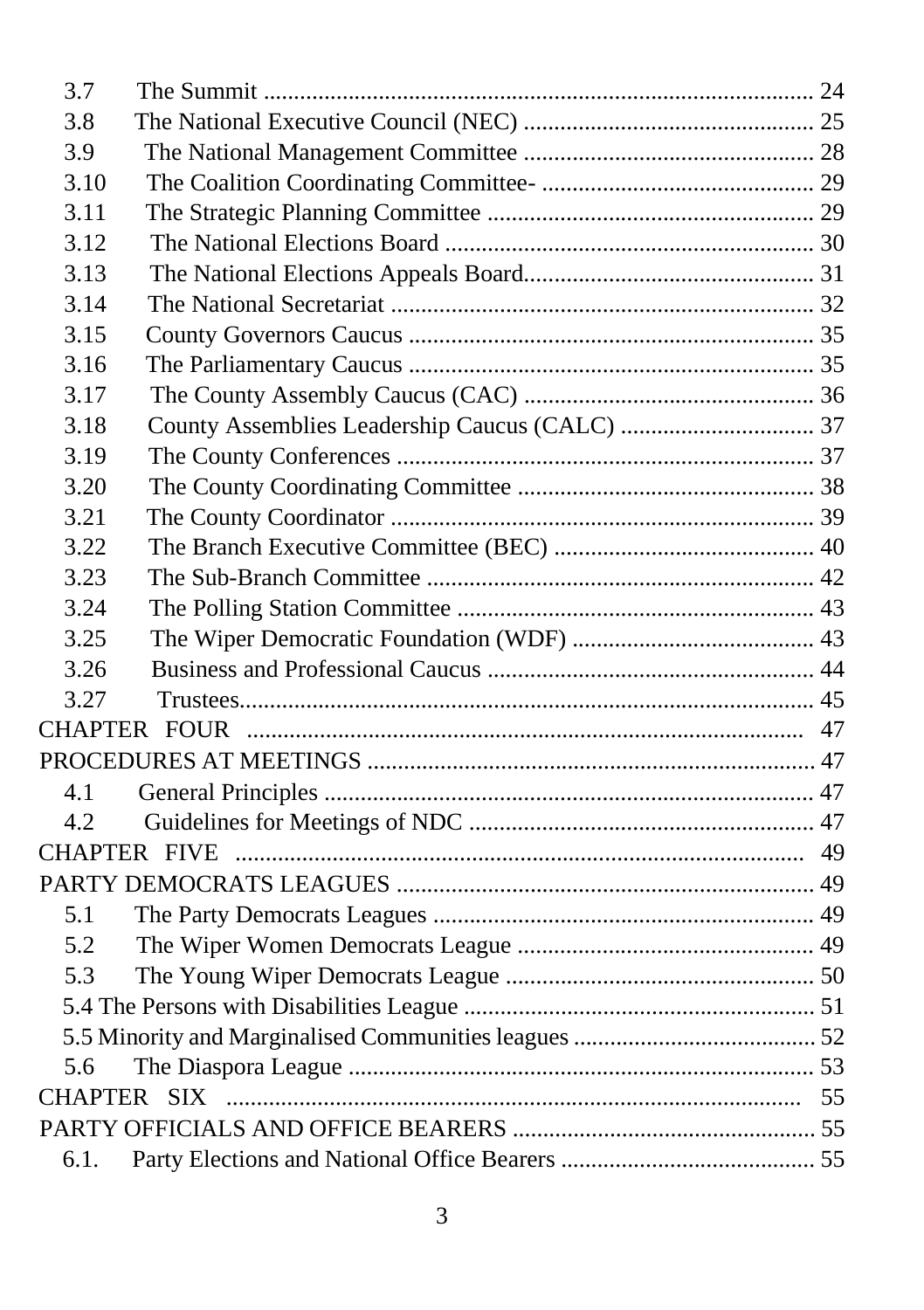| 6.4                                                |                                                          |  |  |
|----------------------------------------------------|----------------------------------------------------------|--|--|
| 6.5.                                               |                                                          |  |  |
| 9.16.                                              |                                                          |  |  |
|                                                    |                                                          |  |  |
| DISPUTE RESOLUTION AND DISCIPLINARY MECHANISMS  65 |                                                          |  |  |
| 7.1.                                               |                                                          |  |  |
| 7.2.                                               |                                                          |  |  |
| 7.3.                                               |                                                          |  |  |
|                                                    |                                                          |  |  |
|                                                    |                                                          |  |  |
| 8.1                                                |                                                          |  |  |
|                                                    |                                                          |  |  |
|                                                    |                                                          |  |  |
| 9.1                                                | National Finance and Resource Mobilization Committee  69 |  |  |
| 9.2                                                |                                                          |  |  |
| 9.3                                                |                                                          |  |  |
| 9.5                                                |                                                          |  |  |
| 9.6                                                |                                                          |  |  |
|                                                    |                                                          |  |  |
|                                                    | AFFILIATIONS, ALLIANCES, MERGERS AND COALITIONS  72      |  |  |
| 10.1                                               |                                                          |  |  |
| 10.2                                               |                                                          |  |  |
| 10.3                                               |                                                          |  |  |
|                                                    | <b>CHAPTER ELEVEN</b>                                    |  |  |
|                                                    |                                                          |  |  |
| 11.1                                               |                                                          |  |  |
|                                                    |                                                          |  |  |
|                                                    |                                                          |  |  |
| 12.1                                               |                                                          |  |  |
| 12.2                                               |                                                          |  |  |
| 12.3                                               |                                                          |  |  |
| 12.4                                               |                                                          |  |  |
| <b>FIRST</b>                                       |                                                          |  |  |
|                                                    |                                                          |  |  |
|                                                    |                                                          |  |  |
|                                                    |                                                          |  |  |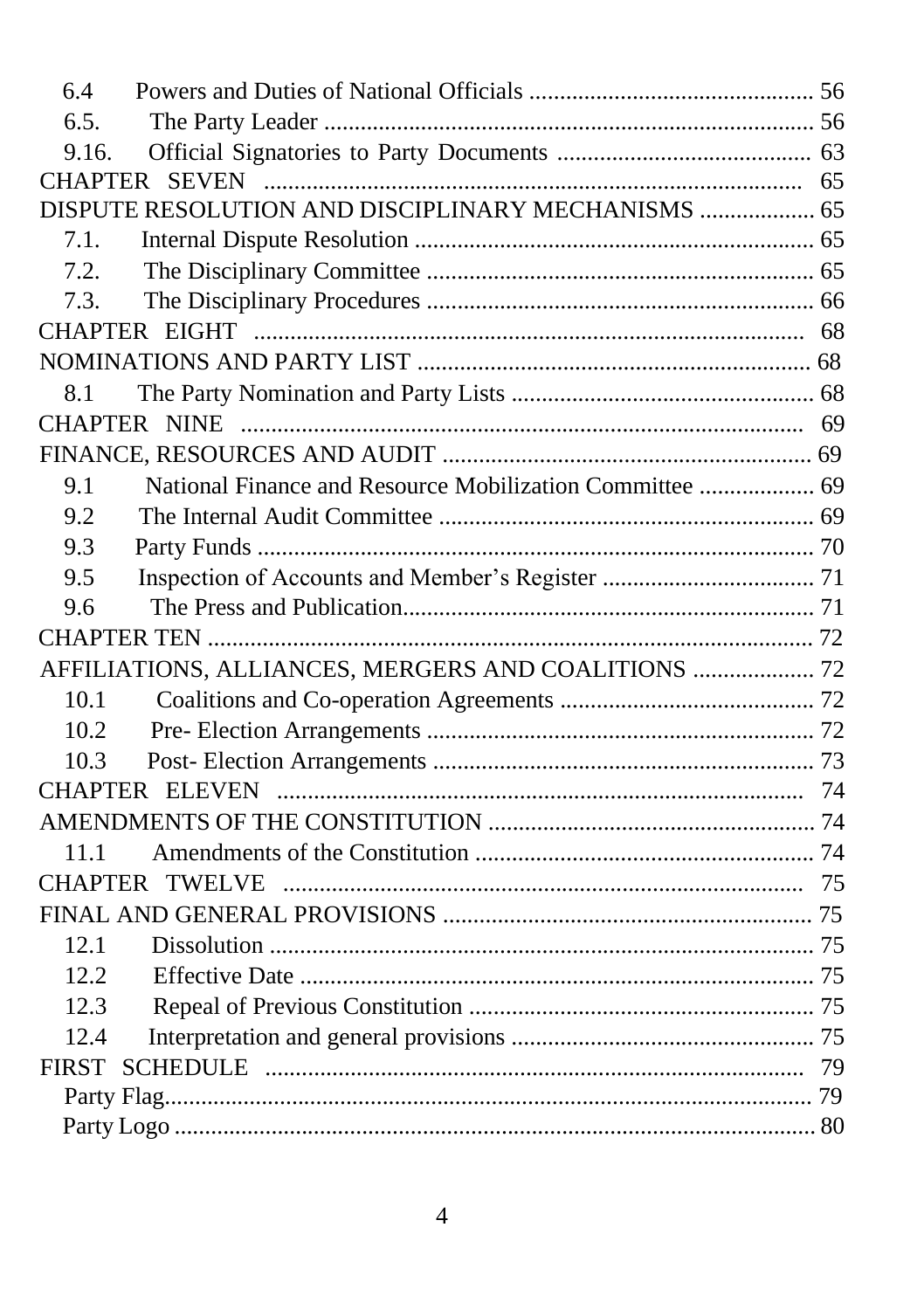#### **PREAMBLE**

**WE,** Members of the Wiper Democratic Movement (WDM)

**RECOGNIZING** the Supremacy of the Almighty God as the creator of the universe and the giver of life;

**ACKNOWLEDGING** the supremacy of the Constitution of the Republic of Kenya**;** 

**HAVING** founded the **WDM** in the year 2006 with a vision to promote political rights, integrity, inclusivity, equitable national resources distribution and social justice as the core national values towards a prosperous Kenya; **REALIZING** the importance of political stability, peace, good governance and social-economic development as factors of national cohesion and unity; **INSPIRED** by the national fervour for progressive democracy and upholding the rule of law,

**RECOGNIZING** our founding fathers' dreams for a united nation called Kenya;

**PROUD** of our ethnic, cultural and religious diversity as a nation;

**AFFIRMING** our belief in the rule of law and abiding by the ideals and values of democracy and good governance through periodic, free and fair elections in conformity with the Constitution of Kenya;

**EXERCISING** our sovereign and inalienable political rights to determine our governance as WDM;

**DO HEREBY ADOPT, ENACT** and **GIVE** this constitution to ourselves as Wiper Democratic Movement and to our future generations.

# **GOD BLESS KENYA AND THE WIPER DEMOCRATIC MOVEMENT**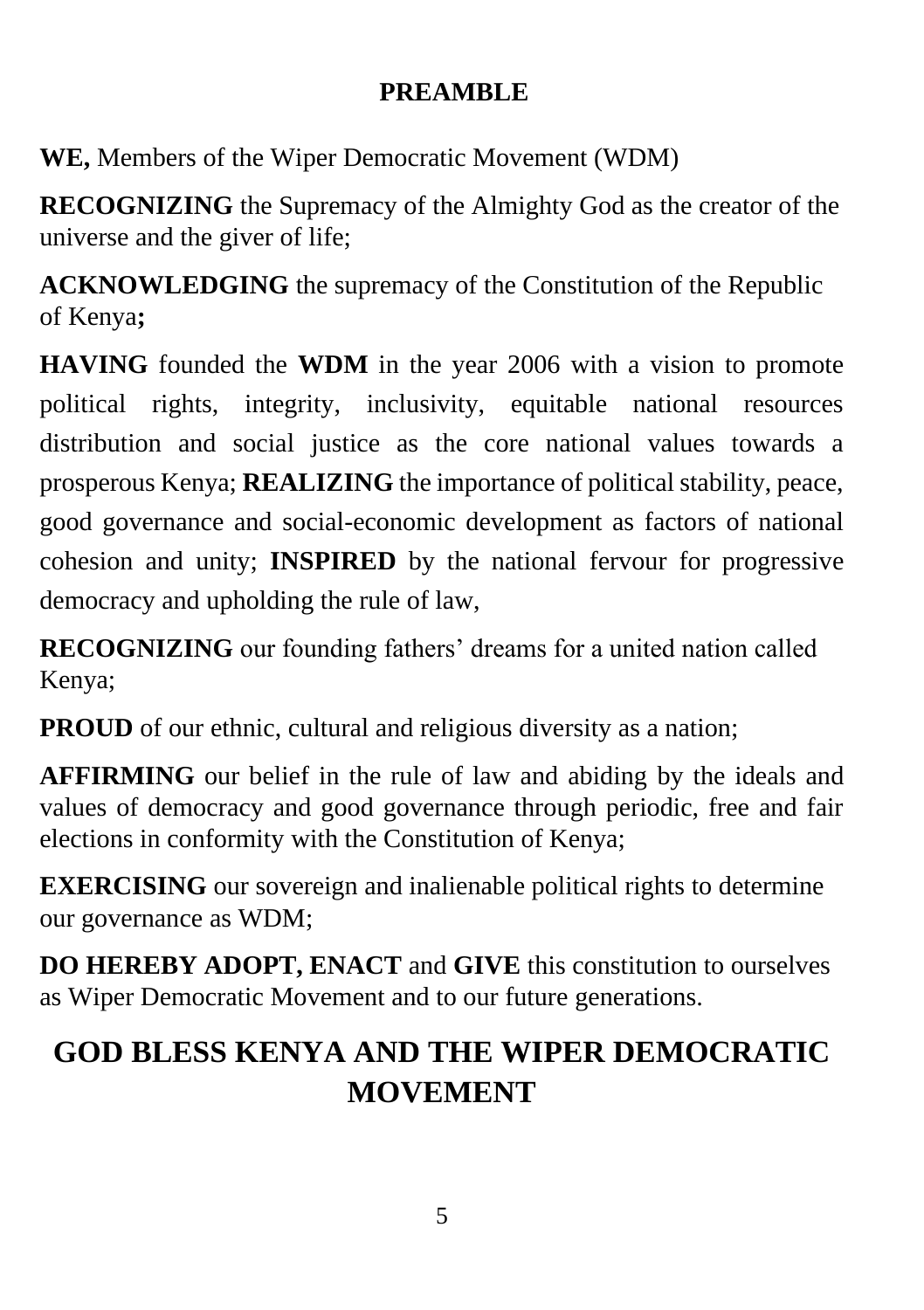#### **CHAPTER ONE**

# **NAME AND OTHER ATTRIBUTES**

#### **1.1 Name of the Party**

The name of the Party is Wiper Democratic Movement (WDM), hereinafter referred to as ("the Party")

# **1.2 Vision, Mission, Ideology and Motto**

#### a) **Vision**

To promote integrity, inclusivity, and social justice as the core national values towards a prosperous Kenya.

#### b) **Mission**

To provide access to transparent, accountable and people centred leadership for the benefit of present and future generations of Kenya.

#### c) **Ideology**

The Party is founded on principles of social democracy and upholds ideals that foster equitable distribution of the Nation's Resources and opportunities amongst all citizens.

#### **d) Motto**

The motto of the Party is *"ONE PEOPLE, ONE NATION".*

#### **1.3 Party Logo and Symbol**

The logo of the Party is a fully opened umbrella with three (3) distinct colours namely royal blue, white and earth red with the word **'WIPER'** inscribed above the umbrella as set out in the First Schedule. Royal blue is the party's distinct colour.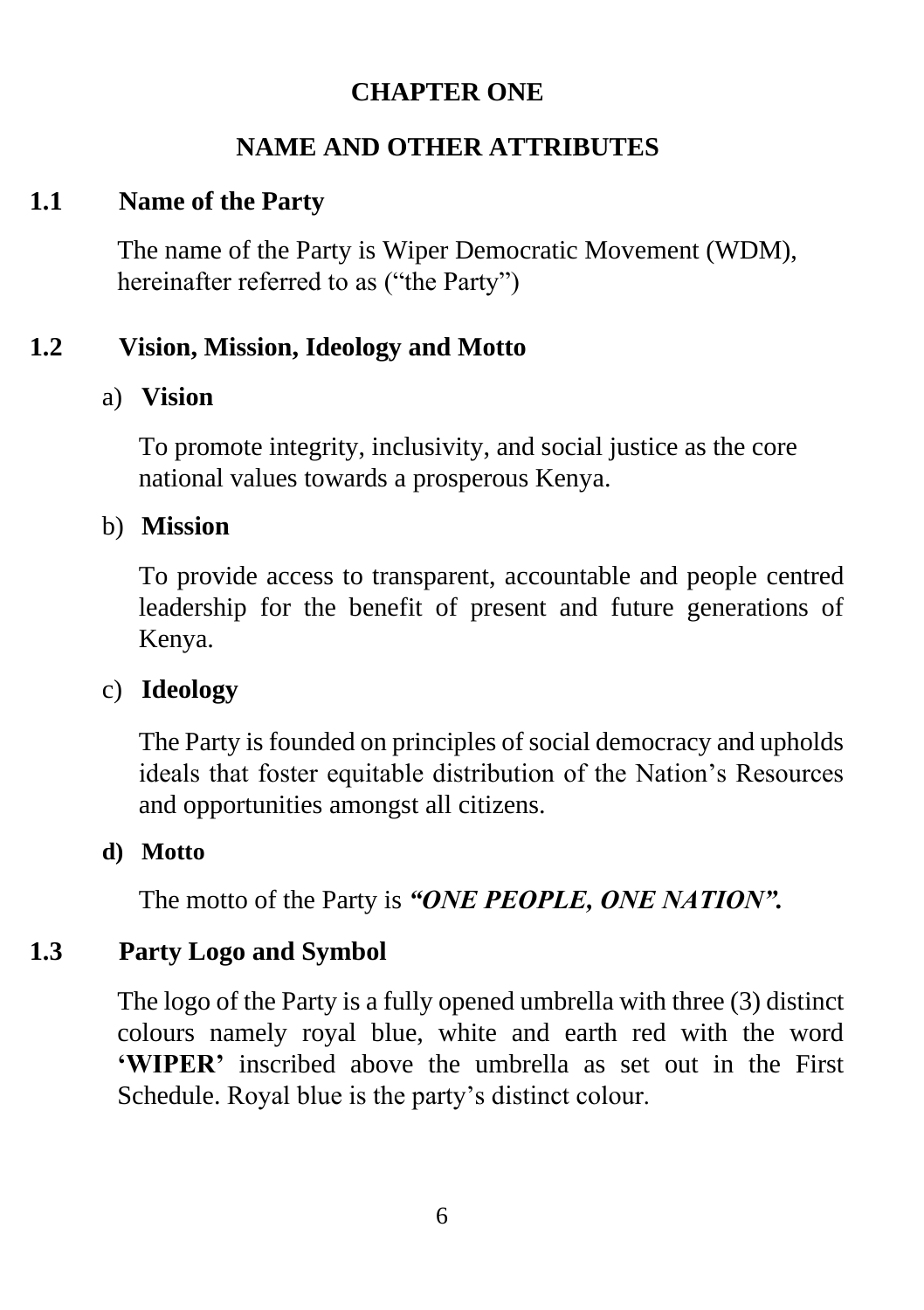## **1.4 Meaning of Party Colours**

- a) Royal blue represents dependability and understanding
- b) white represents purity and clarity
- c) Earth red– represents power and life

#### **1.5 Party Salute**

The Party salute is a wave of the hand from left to the right signifying the wiping motion of past ills towards a prosperous, united Kenya.

#### **1.6 Party Slogan**

The party's slogan is; *"WIPER"*

#### **1.6 Party Flag**

The Party flag shall be divided into three (3) portions of perpendicular blocks of royal blue, white and earth red with a fully opened umbrella donning the three (3) Party colours as set out in the First Schedule to this Constitution.

#### **1.7 Corporate Status**

- a) The Party is a body corporate with perpetual succession and a common seal.
- b) In its corporate name, the Party shall be capable of
	- (i) Suing and being sued;
	- (ii) Acquiring and disposing of property, acquiring rights and incurring obligations; and
	- (iii) engaging in such other lawful activities which are consistent with its aims and objectives.
- c) The design of the Party seal shall be approved by the National Executive Committee (NEC) from time to time.
- d) The seal shall be kept in the custody of the Secretary General and shall be affixed on documents duly approved by the NEC. The affixation of the seal on a document approved by NEC shall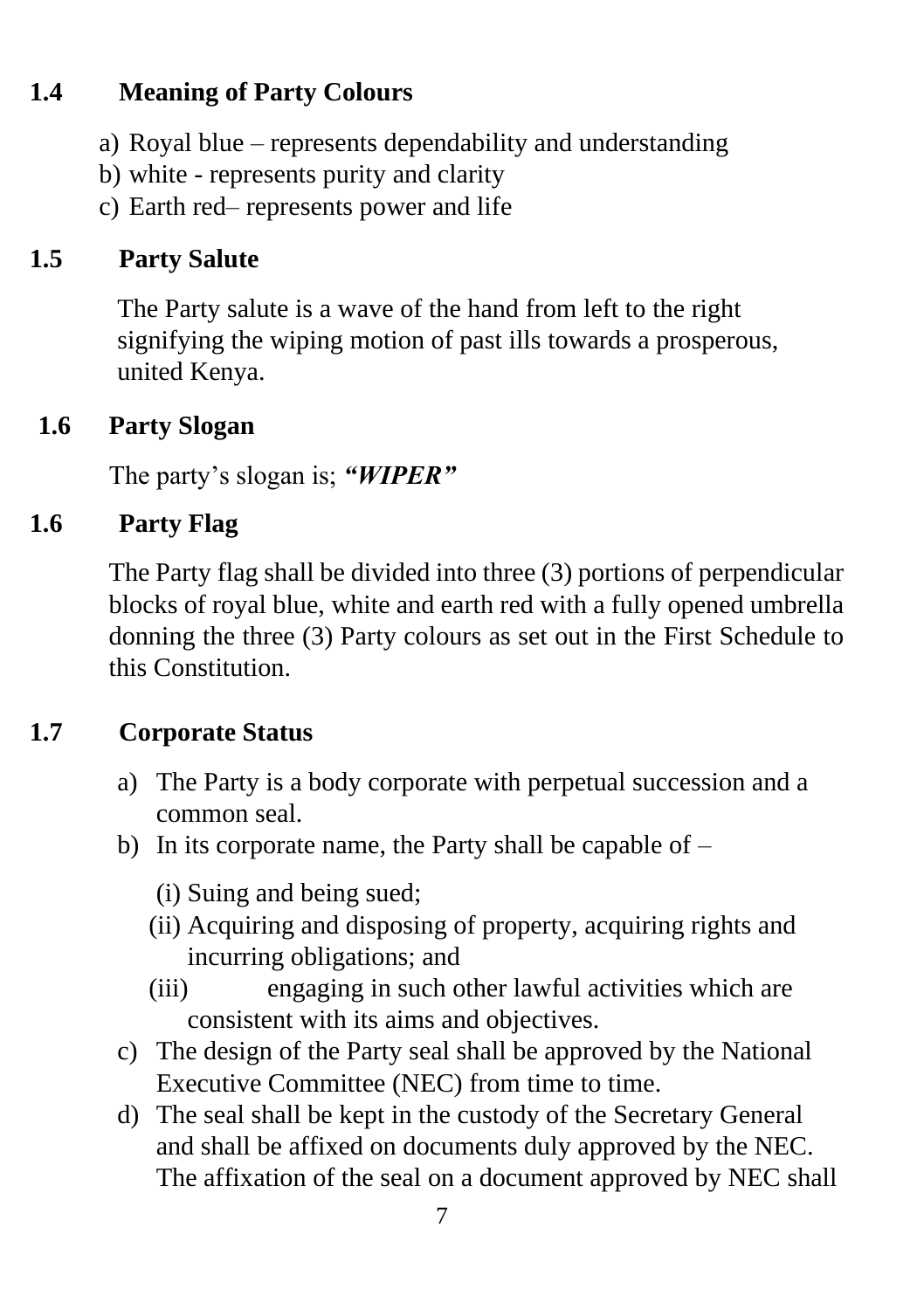be presumed to have been duly authorized and binding on the Party.

# **1.8 Party Head Quarters**

The Party headquarters shall be at the **WIPERHOUSE** whose location shall be determined by NEC. Its current Location is in Karen, Nairobi and its postal address P.O BOX 403 – 00100 Nairobi

# **1.9 Guiding Principles and Values of the Party.**

- a) Democratic and open membership to Kenyans, offering quality leadership with integrity and good governance in the spirit of the Kenyan Constitution.
- b) People centred decision-making processes to guarantee a wholesome functioning Nation.
- c) Promote and protect democracy through regular, free and fair elections within the Party and in the Country.
- d) Articulate and champion the Party's aims and objectives in a civilized manner.
- e) Promote social-cultural and sustainable economic development of our Nation.
- f) Non- discrimination and protection of the rights of minorities and marginalized groups through representation and participation at all levels of Governance in the Party and the Country.
- g) Promote fundamental freedoms of Kenyans key among these being freedoms of speech and association.
- h) Champion for affordable services and a vibrant, efficient private sector.
- i) Offer nation-wide empowerment of local citizenry through grassroots development programs.
- j) Promote education as the key to national development, progress, and growth.
- k) Cooperate with religious based organizations to enhance spiritual needs of all Kenyans.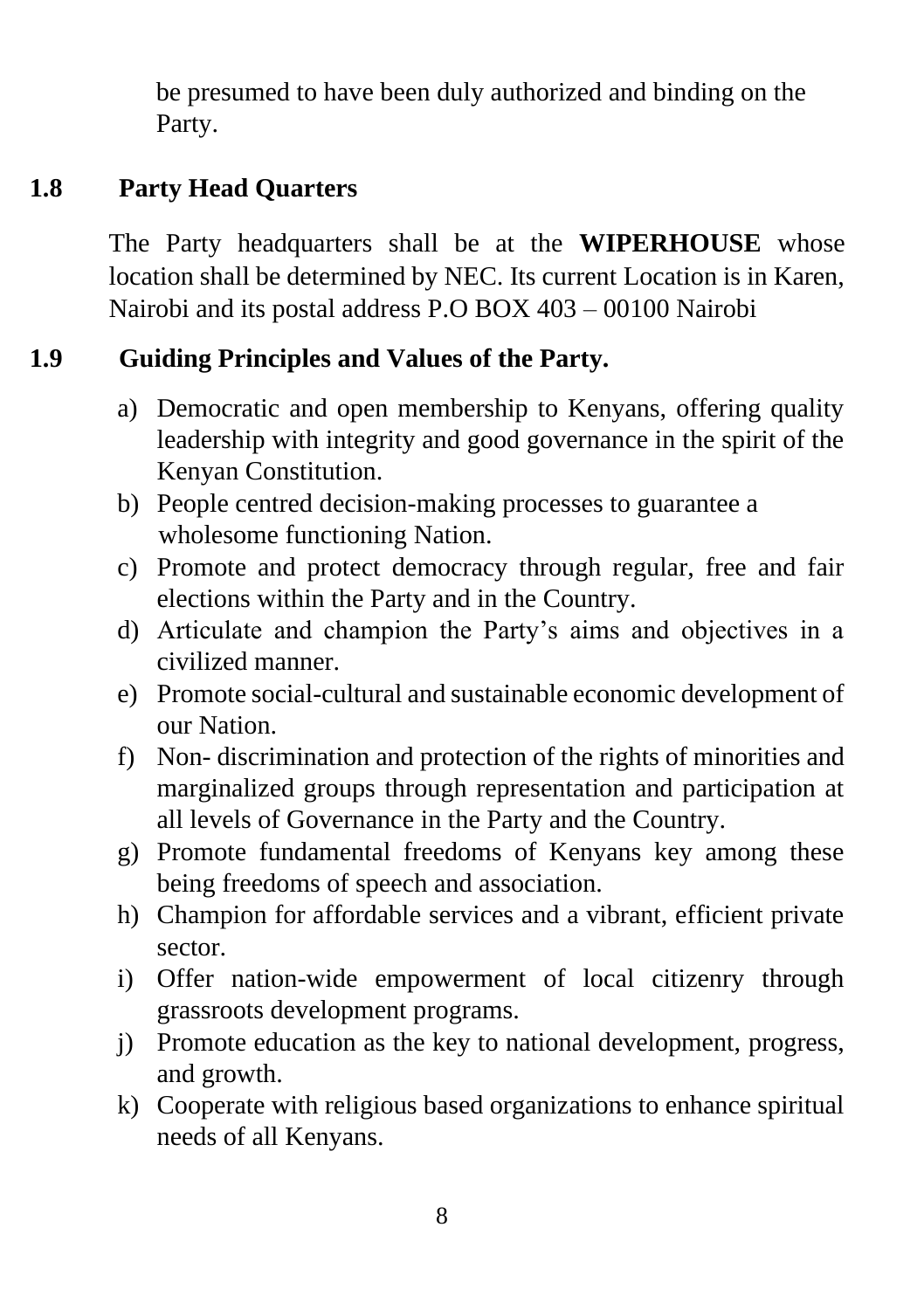- l) Introduce and support a twenty-four (24) hour economy for greater social and economic growth for a sustainable Kenya.
- m) Promote equal access to resources and opportunities for all Kenyans.
- n) Promote national, regional and international peace and cooperation.
- o) Protect the environment and champion exploitation of natural resources in a manner that guarantees inter-generational equity.

# **1.10 Aims and objectives**

The aims and objectives of the Party are to –

- a) Promote and preserve national integration, cohesion, sovereignty, peace and reconciliation for all the people of Kenya.
- b) To win elections and form a government for the people
- c) Provide quality, accountable and servant leadership in all spheres of governance.
- d) Uphold sound socio-economic and political policies that enhance equality and equal opportunities for all.
- e) Promote a culture of tolerance and respect for the human rights and dignity of all persons, as guaranteed in the Constitution of Kenya.
- f) Institutionalize good governance to eradicate corruption, nepotism, sectarianism, tribalism, misuse and abuse of public office and all other forms of social vices.
- g) Pursue national developmental programs and policies that will bring economic empowerment to the citizens of Kenya
- h) Embrace grass root participation in national elections where we uphold the principles of universal suffrage that will allow the free will of the people to elect a popular government.
- i) Uphold the supremacy of the Constitution of Kenya, defend and pursue justice for all without fear or favour and irrespective of political persuasions, race, religion and tribal affiliations.
- j) Promote equality and a responsive system to the needs of the people of Kenya.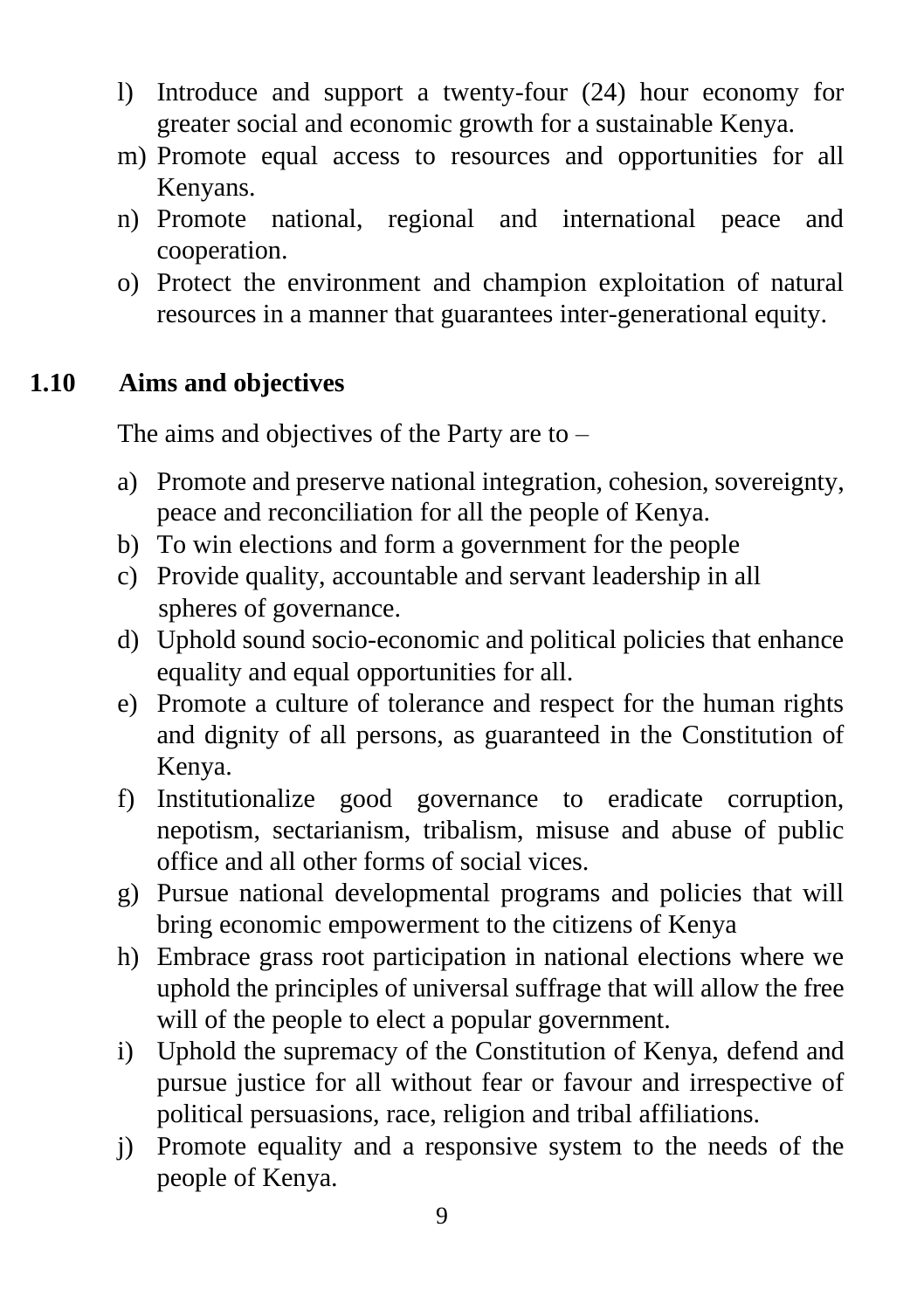- k) Promote economic development and prosperity for all through improved quality of life, employment opportunities, quality education, healthcare and national development policies;
- l) Promote gender equality and equity in national development policies and programmes.
- m) Embrace youth development agenda and develop programs that will address their social, and academic needs and secure their future;
- n) Promote sound economic and financial policies to ensure sustainable, economic development; that embodies the Kenyan dream of accountability, productivity and equitable usage of public resources;
- o) Pursue, promote and protect the rights of workers by securing a just return for their Labour, improved terms and conditions of service as well as promoting the rights of employers to receive commensurate output from their workers;
- p) Respect and preserve our national heritage, history, cultural diversity, national monuments, historical sites and archives for posterity;
- q) Enhance the participation of minorities and marginalized persons and other disadvantaged groups in the management of public affairs and national development through affirmative action programmes within the party structures;
- r) Promote sound environmental management and conservation policies to ensure sustainable development and utilization of our natural resources;
- s) Mobilize financial resources for the Party through donations, grants or technical support from Organizations, individuals and likeminded institutions locally and overseas.
- t) Develop schemes of awards, recognition, distinction of merit to honour persons, institutions or organizations that has rendered exemplary services to the Party and nation or otherwise contributed to the advancement of Party's interests and objectives and to participate in any national awards scheme;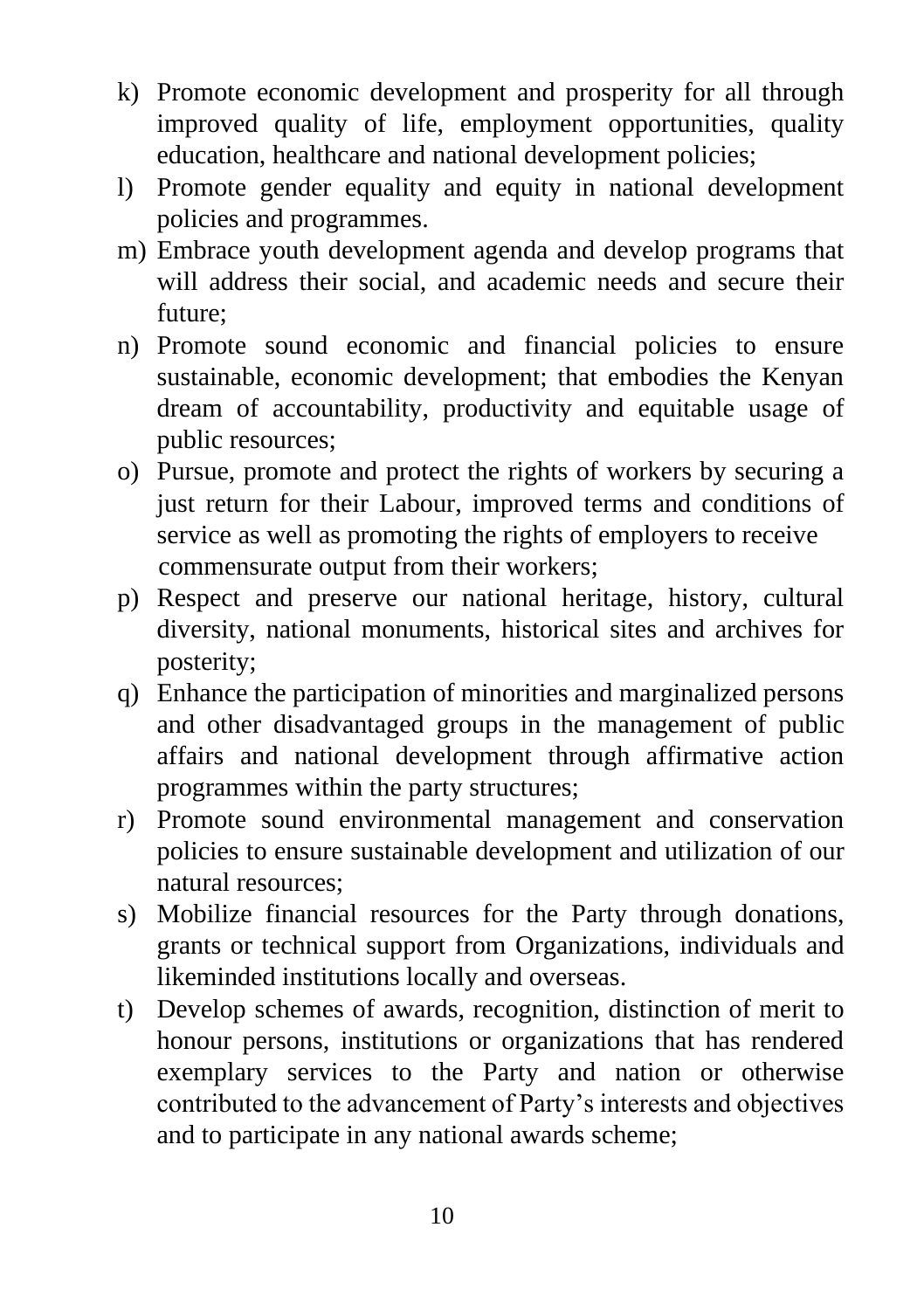- u) Promote Kenya's participation in regional integration and global social-economic development to foster greater co-operation and world peace;
- v) Collaborate and work with individuals, local institutions, regional or international organizations, both governmental and nongovernmental, in realizing the Party's interests, aims and objectives;
- w) Promote and create a conducive environment for the operation of the cooperative movement, trade unions, civic societies, professional organizations, welfare associations and nongovernmental organizations and cooperate with them in Party activities;
- x) Conduct civic education to Kenyans about the Party policies with a view of promoting transparency and democracy in the society; and
- y) Do all such other things as may be beneficial to the Party and are necessary for the fulfilment of its objectives.

# **CHAPTER TWO**

#### **MEMBERSHIP**

#### **2.1 General Principles**

- a) Membership to the Party shall be open to all Kenyans who are above the age of eighteen (18) years irrespective of tribe, race, religion, creed, gender and social or economic status.
- b) Registered members of the party shall abide to the Party constitution, party rules, the Political Parties Act and all other applicable laws.
- c) A person who has manifested a clear identification with the Party, its principles, policies and ideologies and is resident in Kenya is eligible to be a member.
- d) Subject to the provisions of the Constitution of Kenya, any other written law and this Constitution, any Kenyan Citizen that is not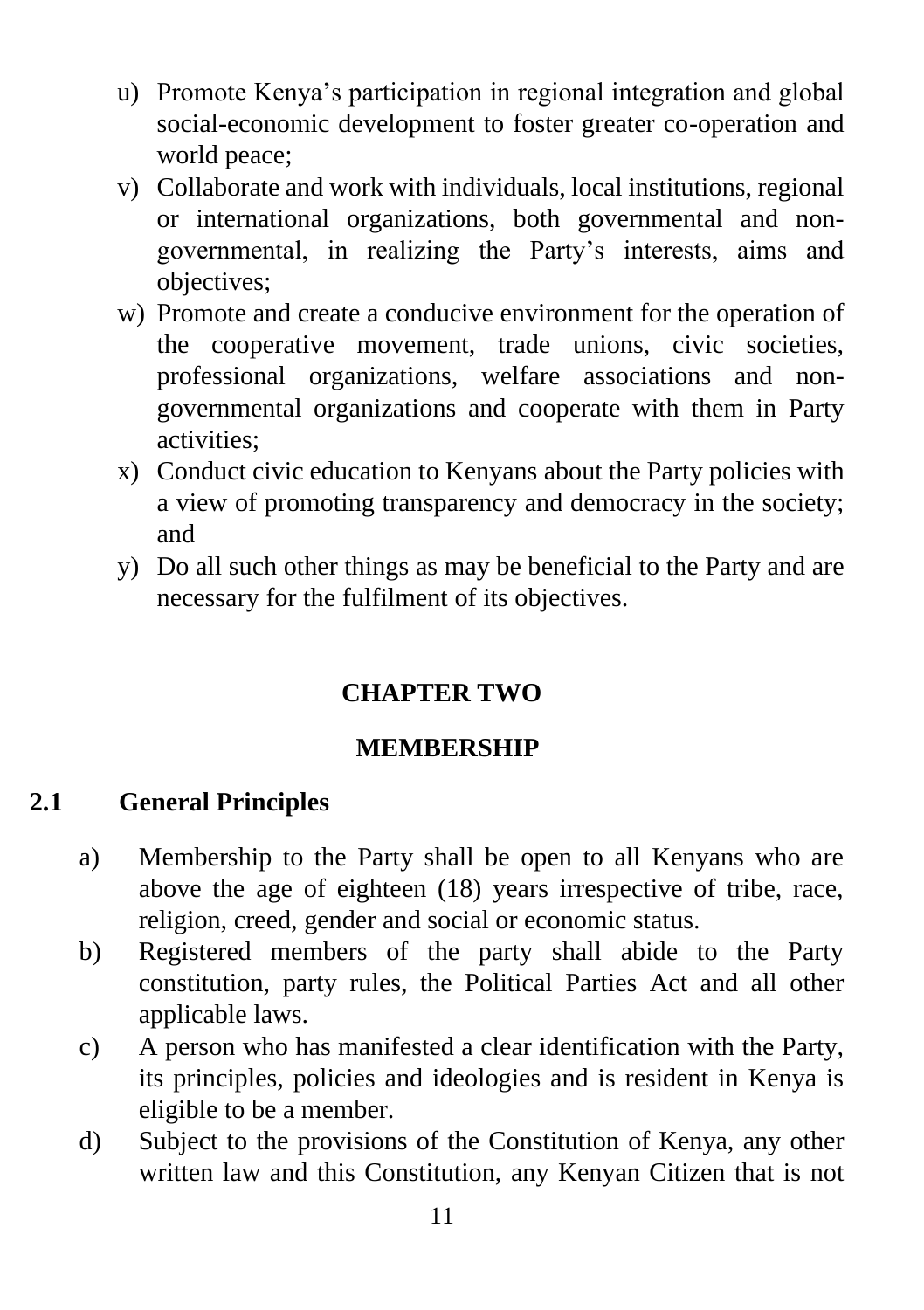ordinarily resident in Kenya and has demonstrable identification with the party's vision, ideology, values and objectives and supports its activities and programs shall be eligible to become a member.

- e) The Party NEC may, acting on its own motion or on the recommendation of the Party Leader, grant honorary or associate membership to selected eminent persons, who though not members of the party have demonstrated unwavering commitment, interest and upheld the Party principles.
- f) Applications for membership shall be considered by the Party organs at the County, branch, sub-branch or any other provisional or interim leadership which shall have the power to accept or refuse any application for membership provided that such acceptance or refusal shall be subject to review by the NEC organ of the Party.
- g) Citizens can apply for membership either electronically or manually and acknowledgment of membership may be given either electronically or digitally and such acknowledgment will be given to individual registered members of the Party. Certificates of membership shall be issued at counties, branches, sub-branches and polling stations for those whose applications for membership have been accepted in accordance to this constitution.
- h) When registering as a member, details of the proposed member's identification, whether by way of national identity card or passport, the member's region, ethnicity, gender and county are to be provided.
- i) Objections to application for membership may be made by any registered member of the Party to the County, branch, sub-branch or Secretary General within twenty-one days (21) of notification of the application for membership provided that the final decision to reject an application for membership shall be made by the NEC.
- j) At any time before an application is accepted and a person registered as a member of the Party or in exceptional circumstances when the membership has been granted, the application may be rejected or membership cancelled on the ground of misrepresentation, forgery, misinformation, or such related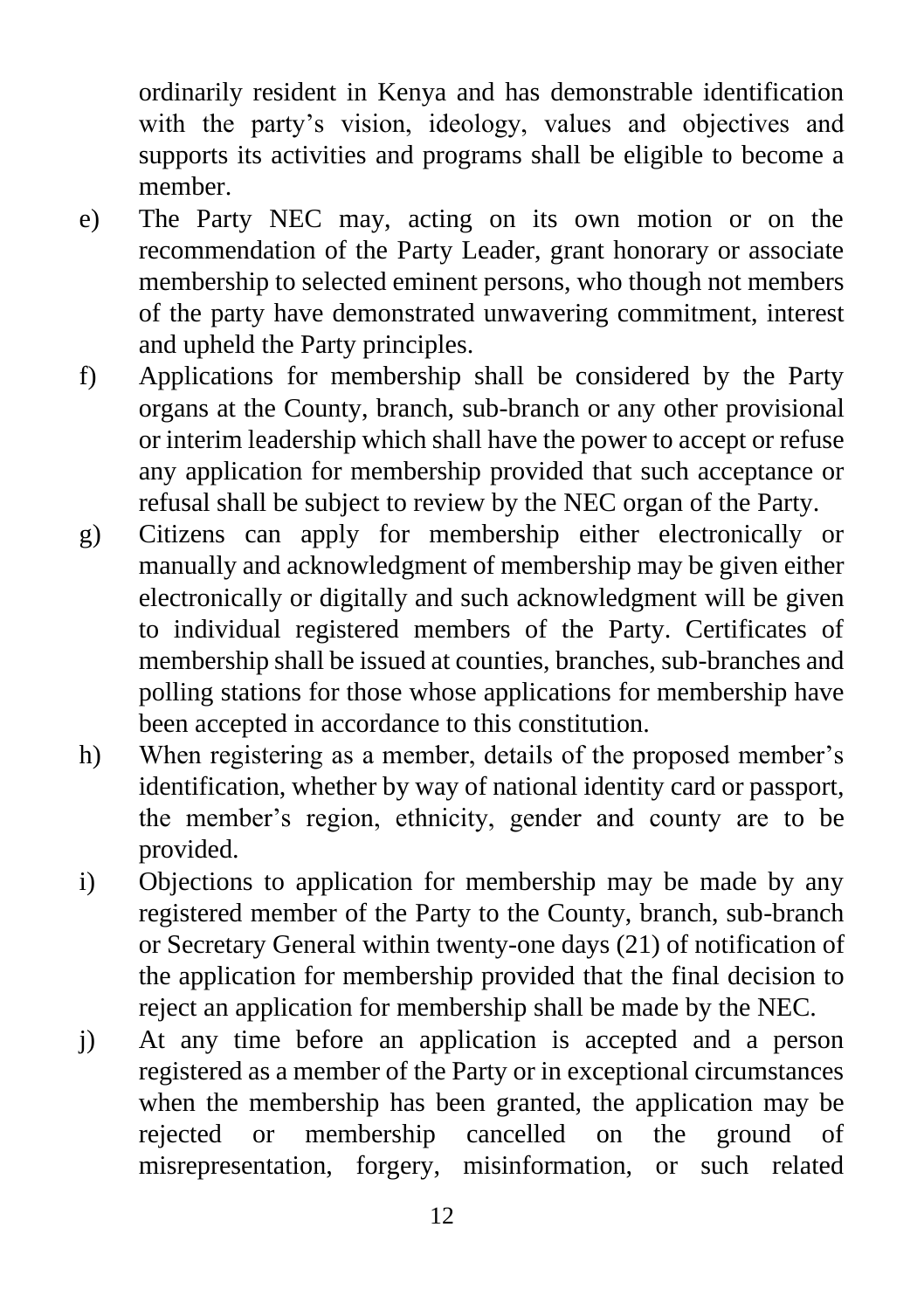grounds. A person whose application for membership has been denied or cancelled shall be given the reasons for the decision and shall have a right to seek a review of the decision and an appeal to the party's NEC.

- k) Where no objection for membership or a decision to reject an application for membership has not been made, the applicant's name shall as soon as practicable be entered in the register of members
- l) Any member of the Party who contests in any Ward, Parliamentary, Gubernatorial or Presidential elections or acts as an agent or campaigner of a person duly endorsed by the NEC to contest for such elective position shall be subjected to the parties' code of conduct and disciplinary mechanisms.
- m) A member who joins or declares loyalty to another political party that is in competition with WDM shall be deemed to have constructively withdrawn membership from the Party and the name of that member shall be removed from the register of WDM membership upon the lapse of a fourteen (14) day notification period.
- n) A member who openly or knowingly supports the ideologies of another political party other than the party or independent candidate that has entered an agreement with WDM and acts contrary to the aims, objectives, policies, and principles of WDM shall be subjected to disciplinary action.
- o) An official or member of the Party may be fined, suspended, reprimanded, removed from office, or have his or her membership suspended by the NEC on the recommendations of the Disciplinary Committee. A decision of the NEC on disciplinary action under this section is final.

#### **2.2 Categories of Memberships**

a) The Party has two categories of memberships; individual and group membership.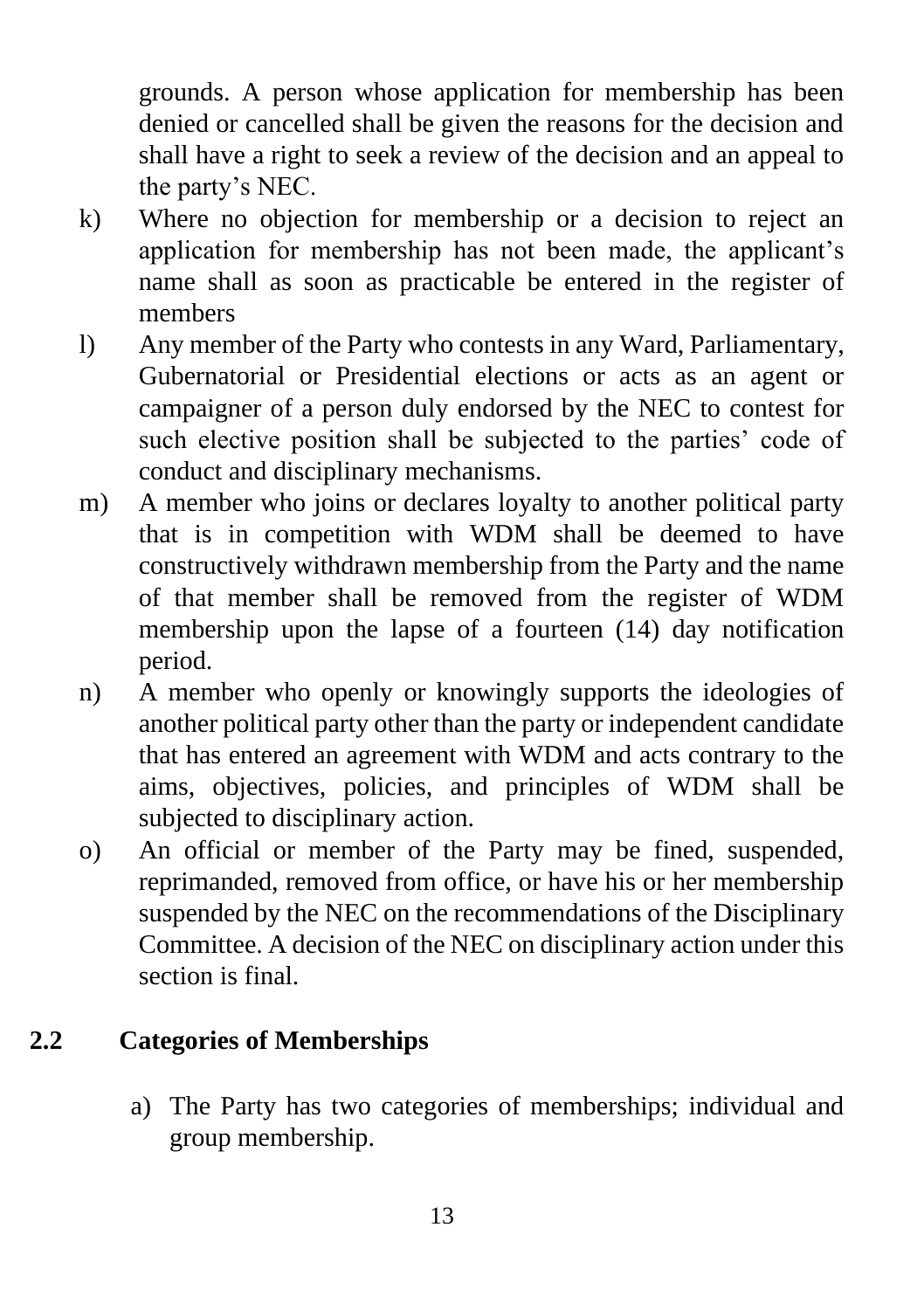- b) Individual membership comprises of ordinary and life membership
- c) A member may convert membership from ordinary to life by paying the prescribed fees.
- d) The Party NEC may establish such categories of membership for the advancement of the Party's interest as it may deem necessary with the approval of the NDC.

## **2.3 Qualifications for Individual Membership**

- a) Individual membership shall be open to all Kenyan citizens who have –
	- (i) Attained eighteen (18) years and above;
	- (ii) Subscribed and accepted to conform to the ideology, principles, objectives and policies of the party as enshrined in this constitution and any other party documents, and are not members of another political party or organization whose aims and objectives are in competition or conflict with those of WDM;
	- (iii) Signed the party's code of conduct and pledge of commitment; and
	- (iv) Paid the prescribed membership fees.
- b) Kenyans in the Diaspora may become members of the party provided they comply with the conditions set out under this Constitution and may form a Diaspora branch.
- c) A Diaspora branch shall consist of at least 10 members, provided that there may not be more than one branch in any given city. A branch so formed shall apply for registration with the

Party Headquarters and upon approval of the application, be issued with a certificate. The other provisions applying to branches in this Constitution shall apply with necessary changes to a Diaspora branches.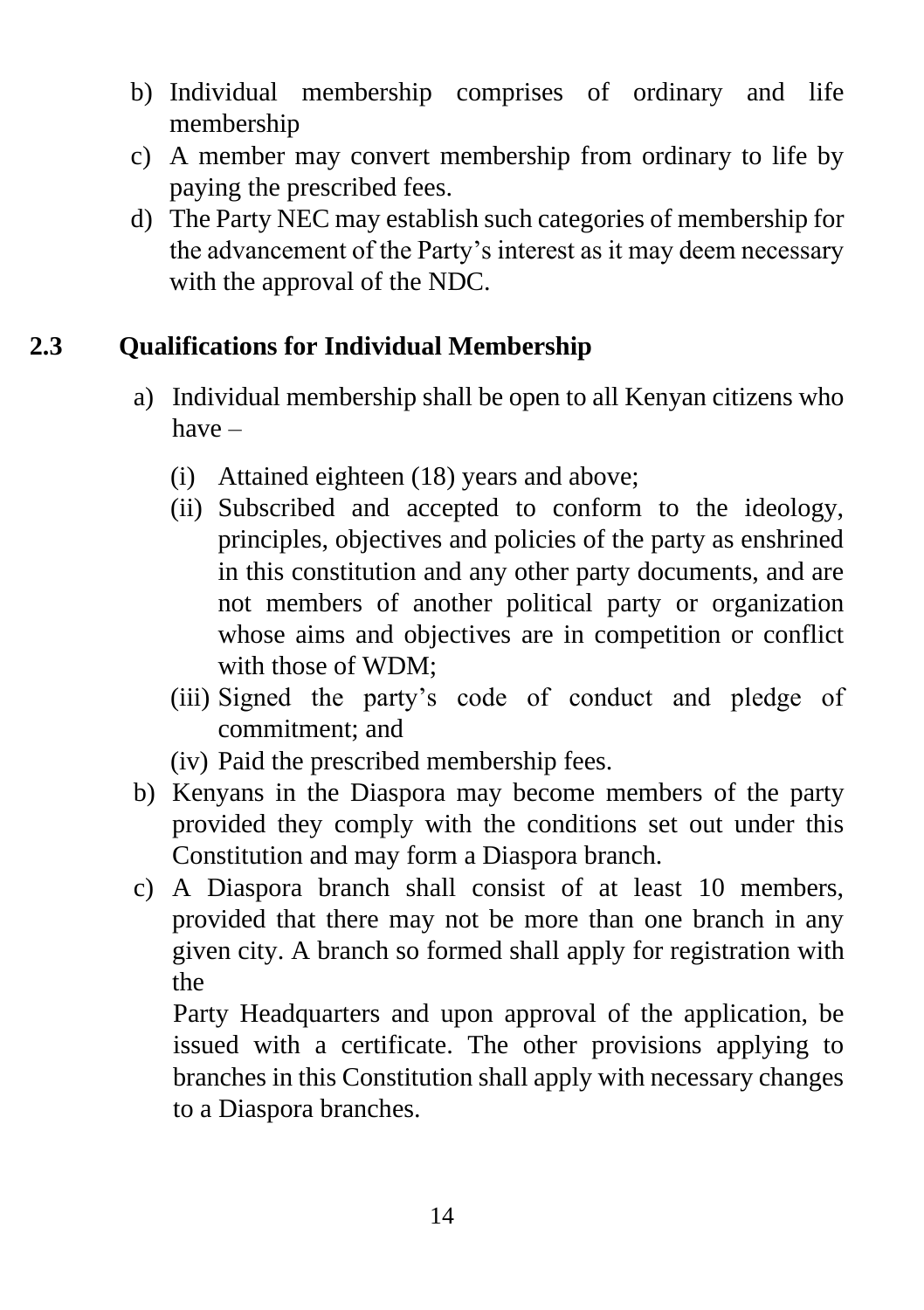d) Members temporarily residing abroad for a period of not more than twelve (12) months may retain membership of the Party but shall notify the Party's Headquarters of their current address.

# **2.4 Qualifications for Group Membership**

- a) Group membership shall be open to organizations including trade unions, professional associations, co-operative societies, student unions and any other organization that subscribe to the Party's ideology, principles, objects and accepts this Constitution and party rules.
- b) An organization may become a group member of the Party upon application and on proof that the organization -
	- (i) Is duly registered in accordance with the relevant laws;
	- (ii) Has formal structures and organs as per the organization's constitutive documents;
	- (iii) Has documented and actionable programs or manifesto;
	- (iv) Is in existence and active as may be evidenced by having a physical office, bank account, website, and postal address;
	- (v) Has made a resolution approving the organization's intention to become a member of the party;
	- (vi) Has presented the latest annual returns duly filed at the appropriate public office;
	- (vii) Has subscribed to and accepted to conform to the ideology, principles, objectives and policies of the party as enshrined in this constitution and any other party documents;
	- (viii) Is not a member of any other political party or organization;
	- (ix) Has signed the party's code of conduct and pledge of commitment; and
	- (x) Has paid the prescribed membership fees.

#### **2.5 Procedures for Becoming a Member**

a) A person who intends to be a member of the Party shall make a written or verbal application to a Branch Executive Committee (hereafter referred to as BEC) or the nearest Party office or any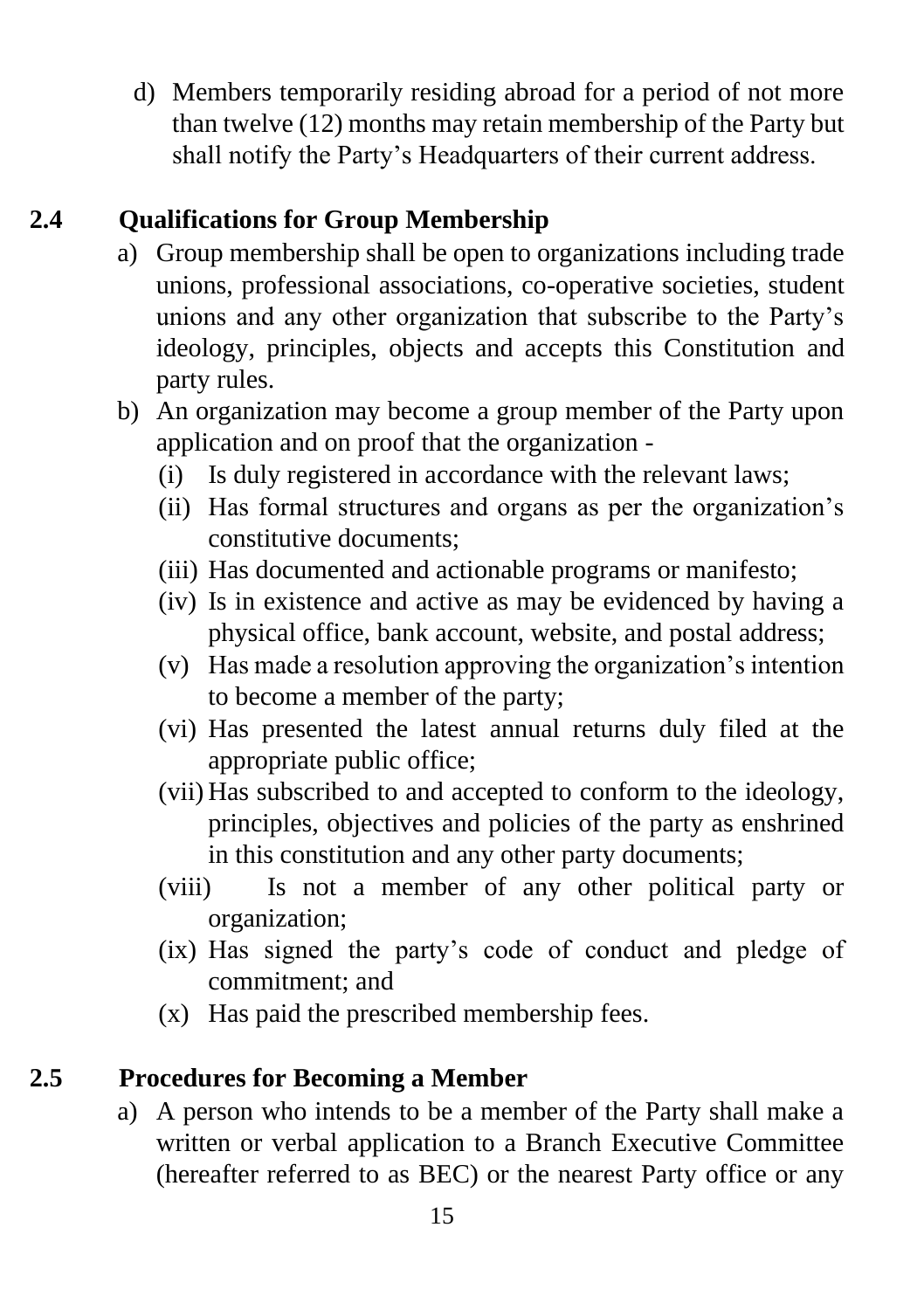other interim structure appointed by the NEC to receive applications. The Party may also recruit its members electronically.

- b) A Branch Executive Committee (BEC) shall have the power to accept or refuse any application for individual membership provided such acceptance or refusal shall be subject to review by the NEC.
- c) A person may also become a member of the party at any place or time when approached or solicited so to do by a Party member during a membership recruitment drive.
- d) Application for group membership shall be made in writing and be considered by the NEC.
- e) The NEC shall have the power to accept or refuse any application for membership.
- f) Where an application for membership is accepted, the name of the applicant and other relevant particulars shall be entered in the register of members, and the member shall, in a language he or she understands, make a solemn declaration.
- g) A person whose application for membership has been accepted shall be issued with a membership card which shall be duly serialized, dated and signed subject to payment of the prescribed membership fee and signing of the Party's code of conduct and pledge of commitment.
- h) A member shall, upon request, be issued with copies of official Party documents including this Constitution, members guide, elections and nomination rules and Party manifesto, Code of Conduct and any other relevant information about the Party.
- i) If the application for membership is rejected, the reason for rejection shall be communicated to the applicant.
- j) An applicant whose application for membership has been rejected may within fourteen (14) days from the date of receipt of the reasons for rejection of membership make an application to the Party organ that made the decision for a review.
- k) Despite the right to make application for review of the decision to reject an application for membership by the BEC or any other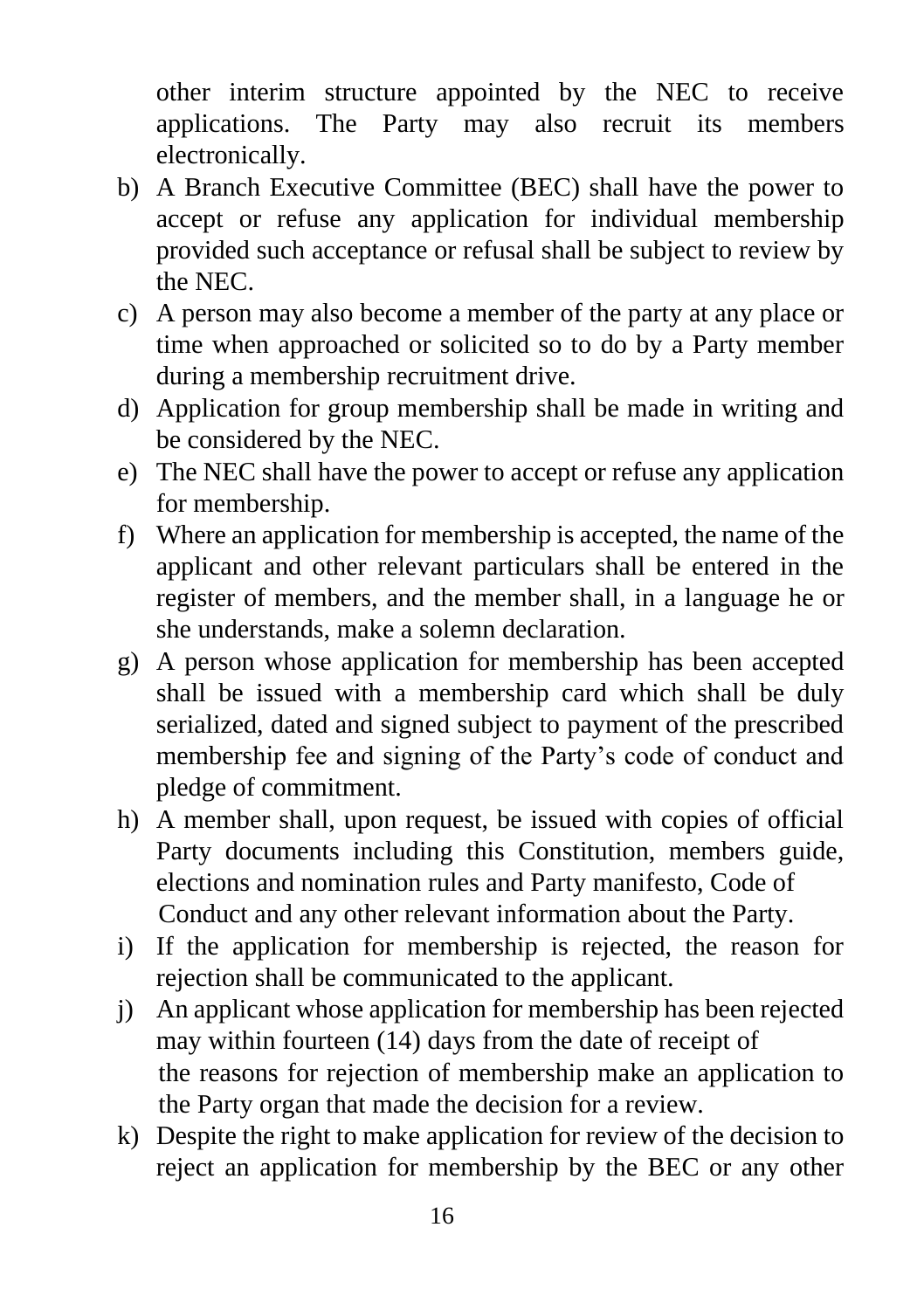party organ, a person may within twenty-eight (28) days of receipt of the reasons for rejection of membership appeal the decision to the NEC.

- l) An application for review or appeal shall be heard within a reasonable time by the NEC or any interim structure appointed by the NEC to hear reviews and appeals.
- m) Decisions on Appeal on the question of membership shall be final.

## **2.6 Membership Subscription Fee**

- a) The members, persons elected on the Party ticket and officials of the Party shall pay a monthly subscription fee as set out in the party rules. The NEC may review the subscription fee from time to time.
- b) Subscription fee shall be payable either in advance or as prescribed in the party rules when they fall due.
- c) A member who fails to pay subscription fees for three (3) consecutive months without reasonable cause and the subscription fee remains outstanding after the member has been issued with a written notice to settle the outstanding fees, shall not be regarded as a member in good standing.
- d) Outstanding membership fees shall be deemed as a debt to the Party and shall be recoverable against the member in accordance with the law.
- e) Such a member with outstanding fees may lose his or her membership in accordance with provisions of this Constitution.

#### **2.7 Rights of Members**

- (a) Every member has a right to –
- (i) Participate and contribute to discussions, formulation and implementation of party policies, programs and plans;
- (ii) Receive and impart information on all aspects of Party policies, programs and activities
- (iii)Offer constructive criticism to any member, official, policy, program, activity or actions of the Party without victimization
- (iv)Submit proposals or statements to the party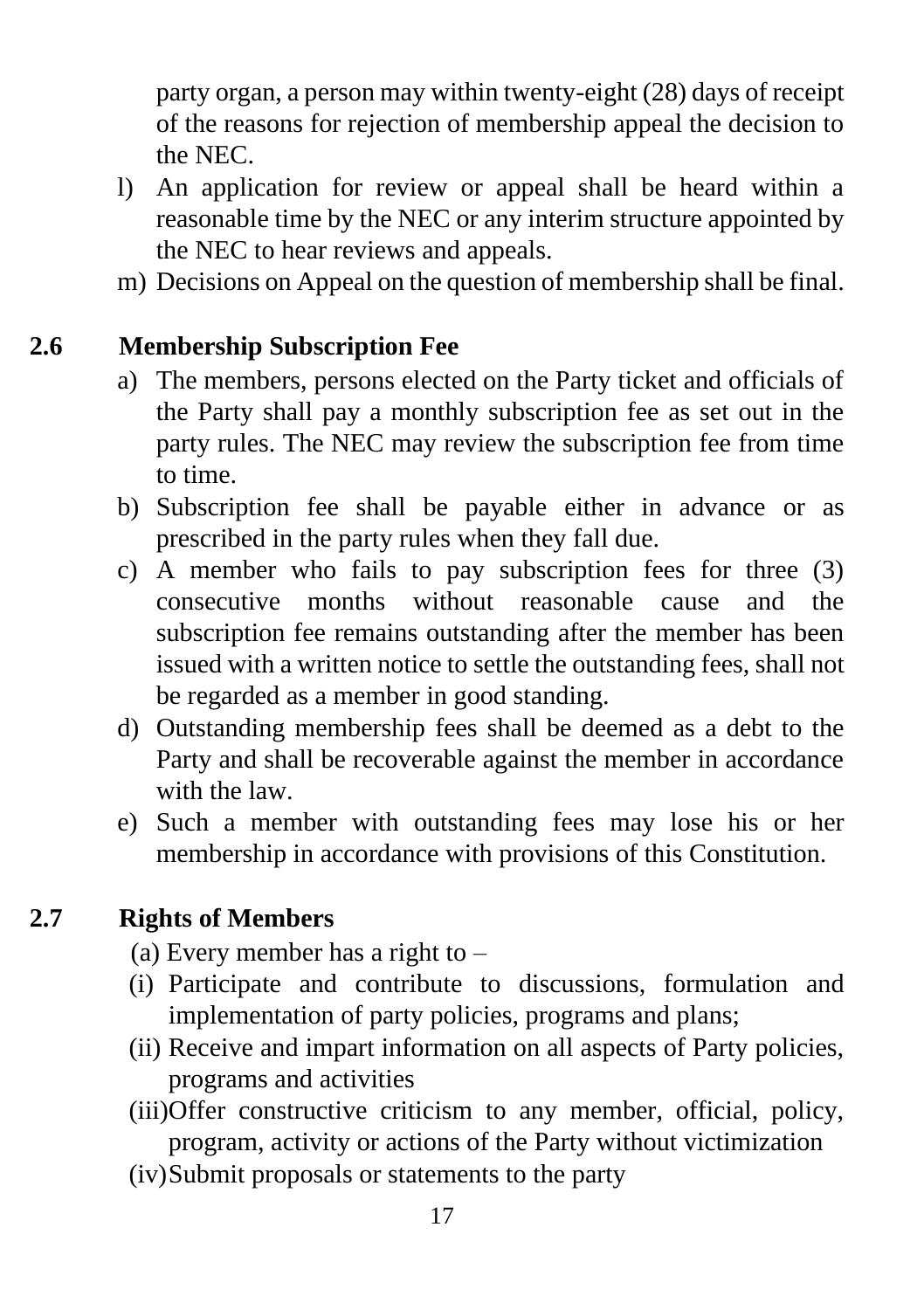- (v) Actively participate in party activities and programs.
- (vi)Petition any structure of the Party on any aspects of the Party programs, activities or documents
- (vii) Benefit from the work, activities and programs or opportunities offered by the Party without any form of bias or prejudice.
- (viii) A member holding either a public office courtesy of the party or holding a party position convicted of crimes under national or international laws that attracts a sentence of over six (6) months will be subjected to party disciplinary procedures.

## **2.8 Duties of Members**

(a) The obligations of every member of the Party include to–

- (i) Actively participate in the activities and programs of the party at all levels
- (ii) Attend meetings where their presence is required
- (iii) Participate in discussions, formulation and implementation of party policies;
- (iv) Understand, implement and exemplify the purpose, aims, policies, principles and programmes of the party;
- (v) Popularize the party's ideology aims, policies and objectives to the general public and other members;
- (vi) Combat negative propaganda detrimental to the interests of the party and defend its interests.
- (vii) Endeavor to increase knowledge and understanding of the social, cultural, political, and economic challenges facing the country;
- (viii) Respect and adhere to this constitution, party rules, the code of conduct and decisions made by the party organs;
- (ix) Diligently and dutifully execute party decisions;
- (x) Refrain from publishing or distributing through the media without appropriate authorization, any information deemed confidential or any views purporting to be the views of the party or of any of its organs;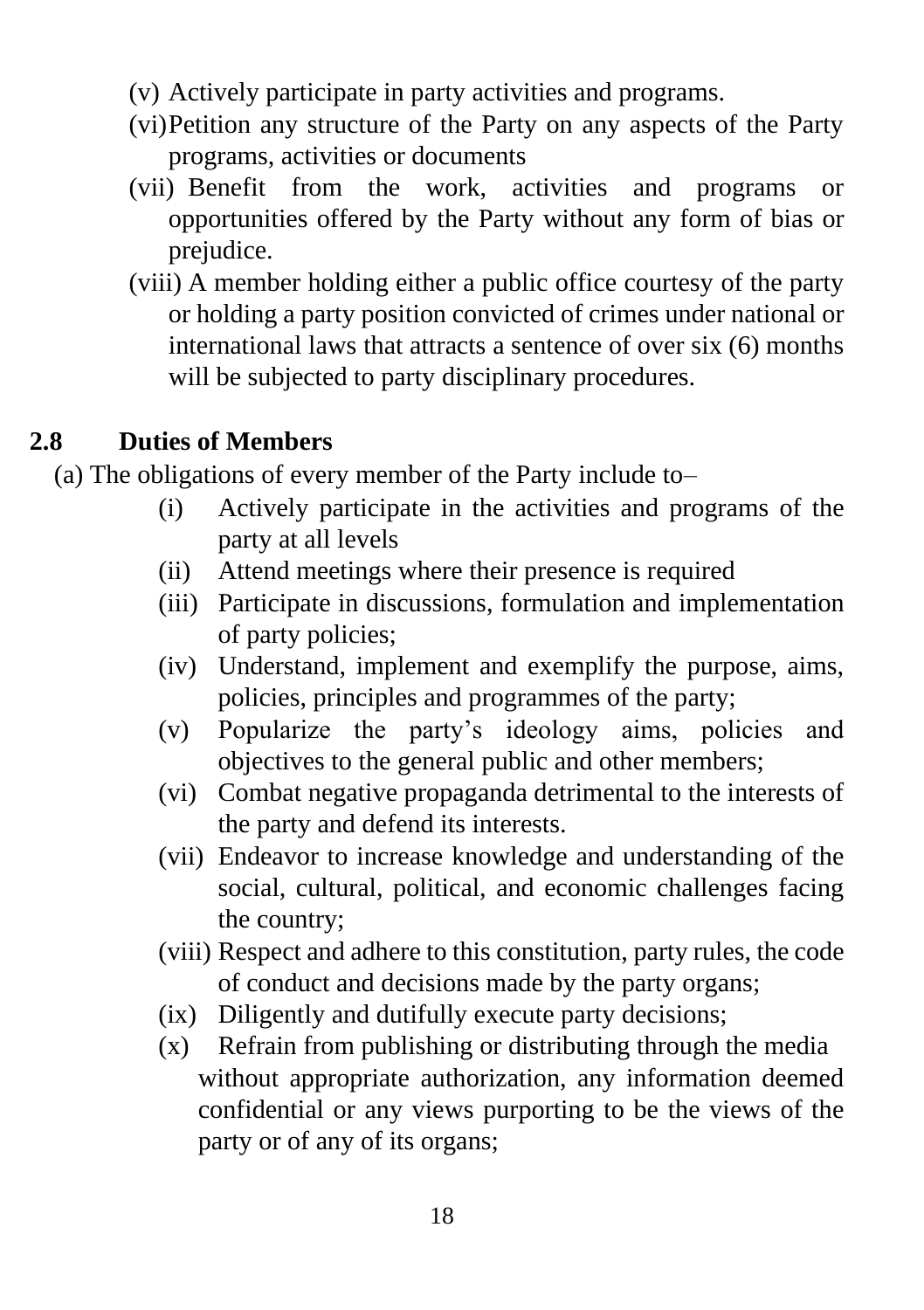- (xi) Ensure that one is registered as voter and takes all steps to vote during party and national elections;
- (xii) Advocate for and manifest unity and reconciliation in Kenya and fight against corruption, divisiveness, tribalism, gender biases, religious and political intolerance, and any other forms of vices; and
- (xiii) Inform the party of any change of domicile for purposes of transfer of membership to any other area or branch.

## **2.9 Cessation of Membership**

- (a) A person shall cease to be a member of the Party by  $-$ 
	- (i) Tendering resignation in writing to the Party;
	- (ii) Expulsion or termination of membership by the NEC;
	- (iii) "Constructive" withdrawals as detailed in this Constitution, the party rules and Procedures.
	- (iv) Declaration of transfer of membership to another political party;
	- (v) Deliberately failing or neglecting to pay his or her subscription fees for a period of three (3) consecutive months after receipt of three (3) demand notices to comply.
	- (vi) Accepting, subscribing and promoting activities of another political party or organization whose, aims and objectives are in competition with or in conflict with those of the WDM; or
	- (vii) Death or incapacity
	- (viii) Breach of the Political parties Act Kenya.
- (b) A person who has ceased to be a member of the Party shall not be entitled to a refund of the subscription fees or any other contributions made to the party prior to cessation of membership and all rights, privileges and responsibilities or facilities granted to or enjoyed by such a member by virtue of the membership shall automatically terminate with effect from the date of cessation.
- (c) A person who has ceased to be a member of the Party shall within seven (7) days of such cessation return all party properties held, possessed and/or controlled by the individual.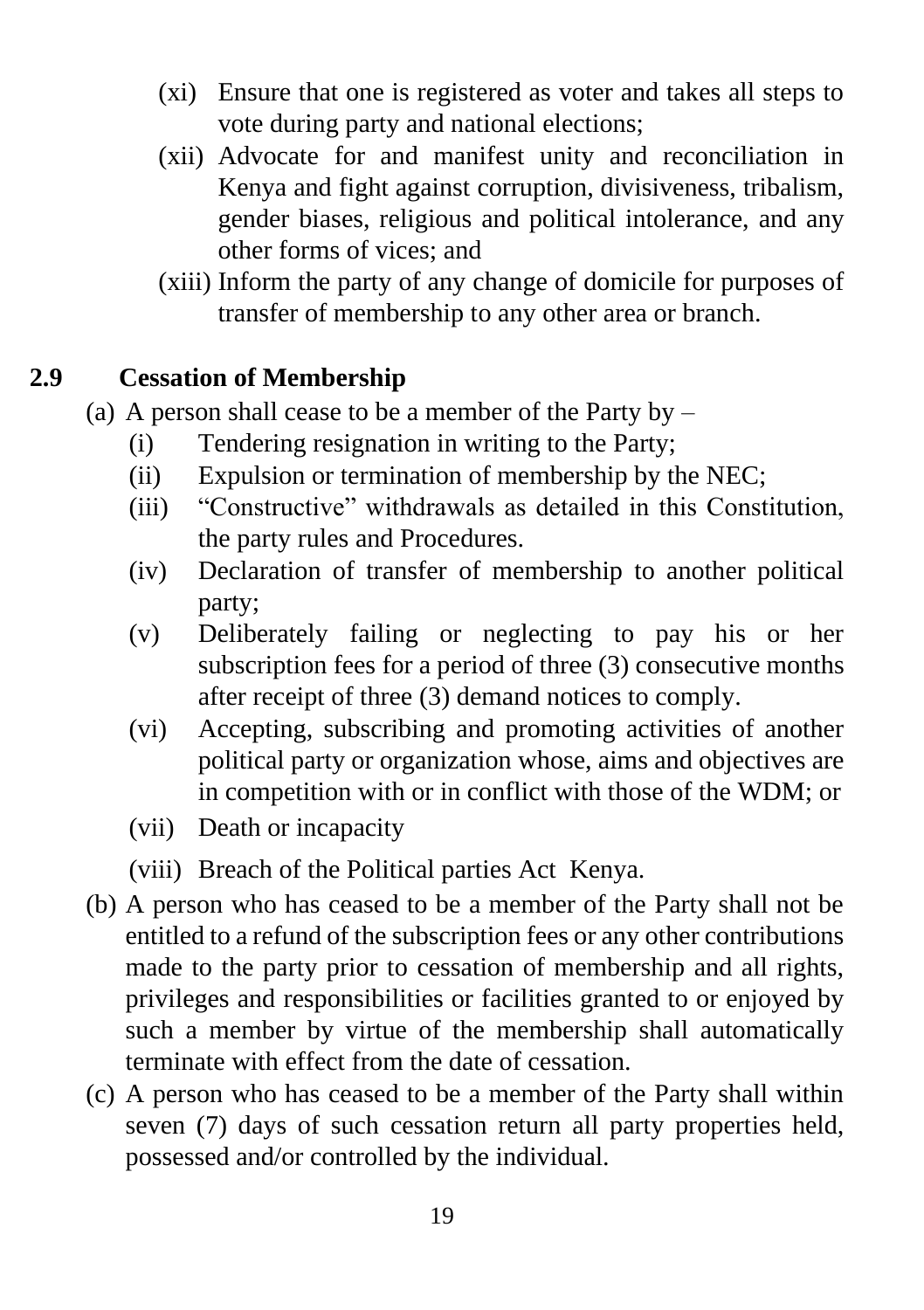(d) Any person who ceases to be a member of the party shall be struck off the register of members.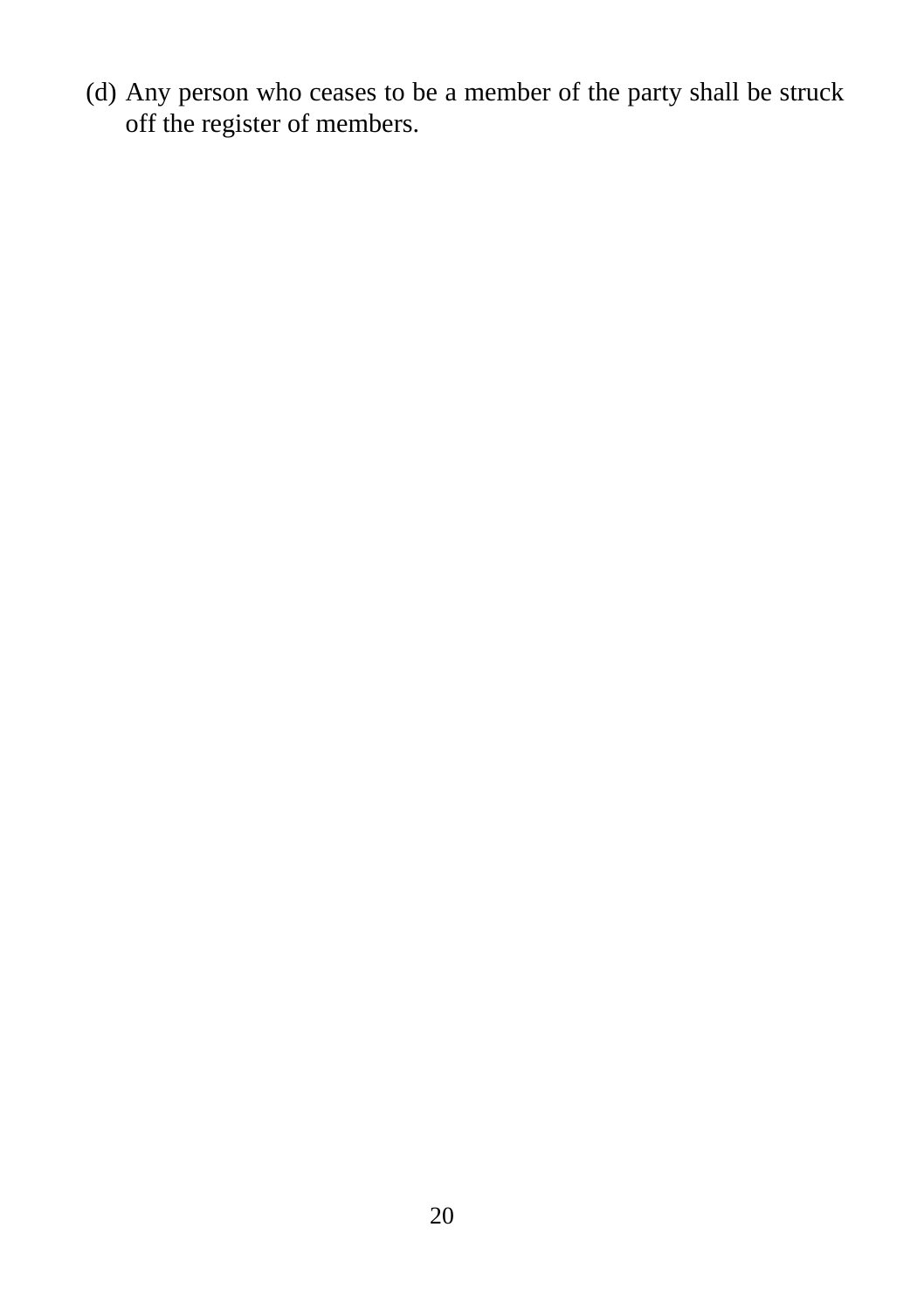#### **CHAPTER THREE**

## **PARTY ORGANS**

#### **3.1 Structures of Governance**

- a) The following shall be the organs of the party (i) The National Delegates Congress (NDC); -
	- (ii) The Summit;
	- (iii) The National Executive Council (NEC);
	- (iv) The National Management Committee (NMC);
	- (v) The Coalition Coordinating Committee (CCC);
	- (vi) The Strategic Planning Committee (SPC)
	- (vii) The National Secretariat;
	- (viii) The National Elections Board (NEB);
	- (ix) The National Elections Appeals Board (NEAB);
	- (x) The Parliamentary Caucus;
	- (xi) County Governors Caucus (CGC)
	- (xii) County Assembly Caucus (CAC)
	- (xiii) County Assemblies Leadership Caucus (CALC)
	- (xiv) The County Coordinating Committee;
	- (xv) The Branch Executive Committee;
	- (xvi) The Sub-Branch Committee;
	- (xvii) The Polling Station Unit;
	- (xviii) The Wiper Women Democrats League;
	- (xix) The Young Wiper Democrats League;
	- (xx) The Marginalized and Minorities League
	- (xxi) The persons with disabilities League
	- (xxii) The Diaspora League
	- (xxiii) The Wiper Democratic Foundation; and
	- (xxiv) The Business and Professional Caucus
	- (xxv) Trustees
	- (xxvi) Such other organs as may be established from time to time by NEC.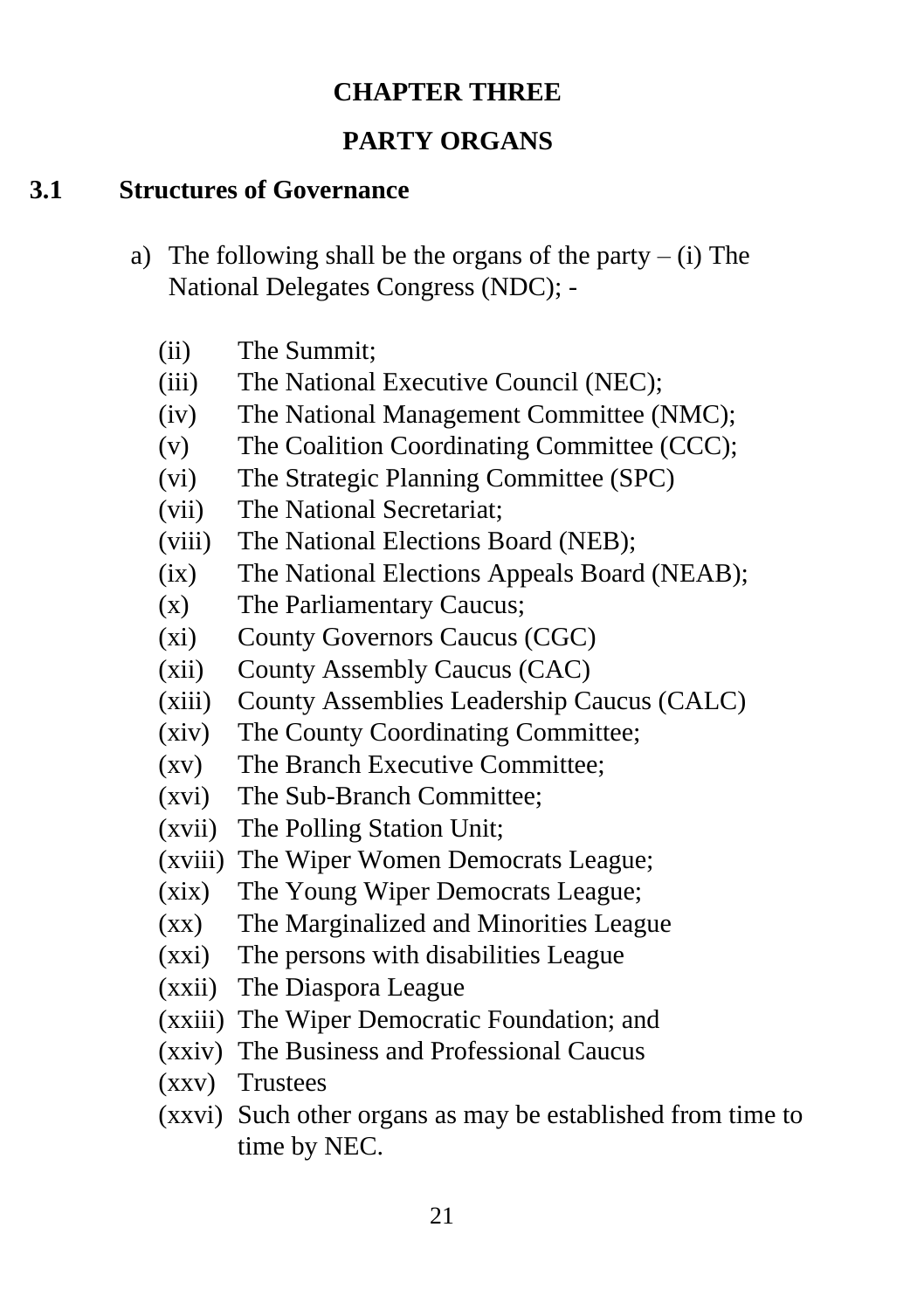- b) The affairs of the Party shall be managed as provided for by the organs in this Constitution and the party rules. The secretariat is the administrative organ of the party
- c) NEC may establish any party organ as it may deem appropriate and cause its duties and responsibilities to be published in the party rules.

# **3.2 Quorum**

- (a) The quorum for the conduct of business of the organs shall be as follows–
	- (i) one-third of all members of the NEC shall form a quorum;
	- (ii) 50% of the branch, sub-branch and polling station membership shall form a quorum of all meetings of a branch, subbranch, polling station and meetings of any other organ whose quorum has not been specified:
	- (iii)delegates from 40% of the total number of branches in the county shall form a quorum for all county conferences; and
	- (iv)in the case of NDC and a special NDC, delegates from 50% of the counties representing at least 50% of the total membership of the NDC shall constitute a quorum.

# **3.3 Vacancies**

- (a) A person shall cease to hold office the Party by–
	- (i) Tendering a written resignation to the Secretary General of the Party or Party Leader
	- (ii) Expulsion from the Party;
	- (iii)Absenteeism without reasonable cause from at least three (3) consecutive meetings or for such period as shall be prescribed by NEC
	- (iv)Death;
	- (v) Incapacitation and unsound mind
	- (vi)Being a public officer pursuant to the Political Parties Act except for the President, Deputy President, a Member of Parliament, Governor, Deputy Governor, or a Member of a County Assembly; or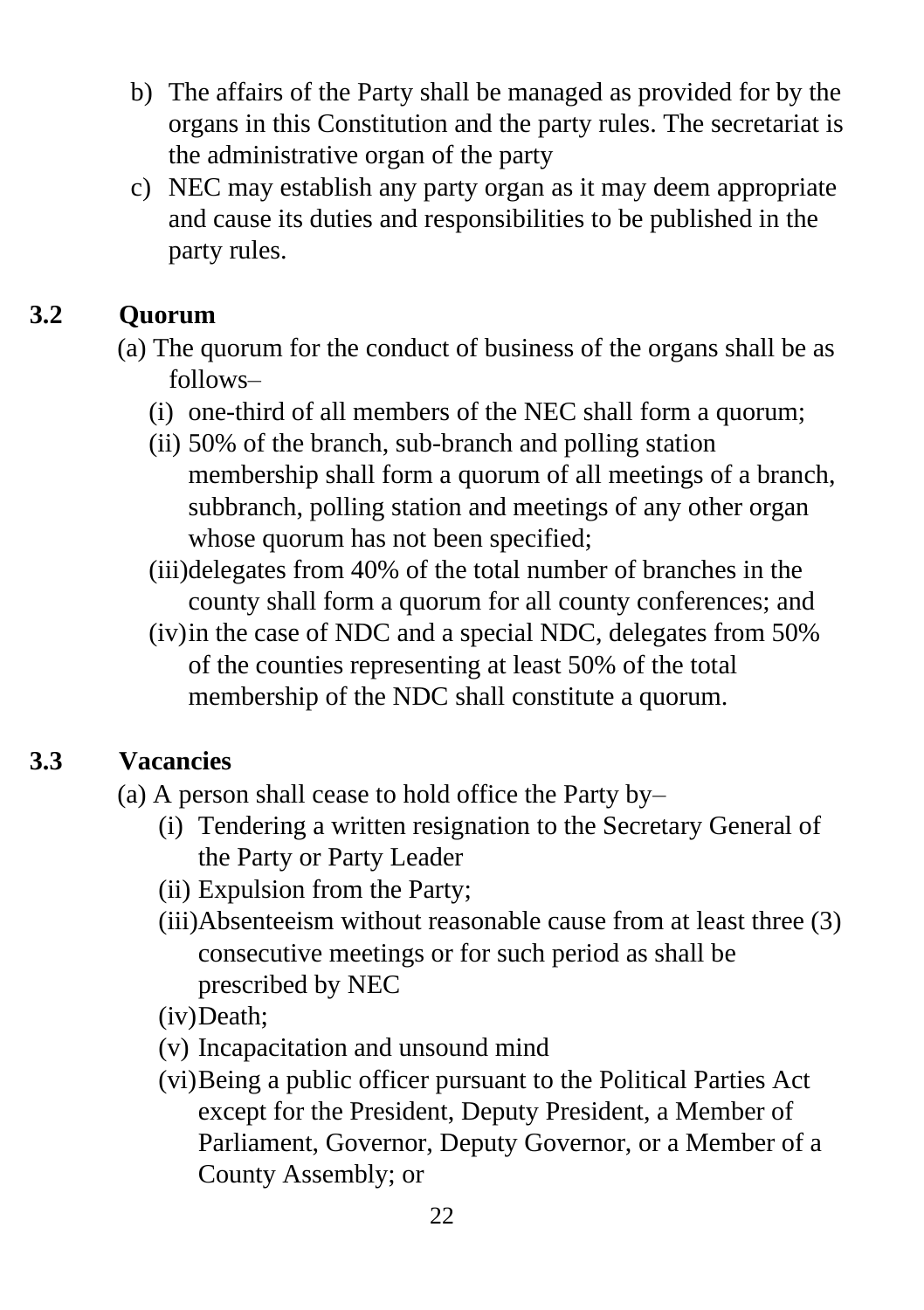(vii) Disqualification to hold office under the Constitution of Kenya or any other written law.

# **3.4 Non-Voting Delegates**

The Party Leader in consultation with NEC may invite distinguished individuals or any other persons who have made special contribution to the Party and demonstrated interest in the work and programs of the Party or who have special skills or experience to attend the NDC or NEC meetings but such invited individuals shall have no right to vote.

# **3.5 The National Delegates Congress**

- a) The National Delegates Congress (NDC) shall be the supreme governing body of the Party.
- b) The Party Leader in consultation with NEC shall convene the NDC presided over by the National Chairperson and assisted by the Deputy Chairpersons
- c) The NDC shall meet once in every five years on such date, time and at a venue as shall be determined by the NEC to  $-$  (i) Adopt party programs and plans;
	- (ii) Receive reports from the NEC;
	- (iii) Review the operations of the previous years;
	- (iv) Elect national officials and
	- (v) Perform such other functions as the party may delegate.
- d) The NDC shall comprise (i) All NEC members;
	- (ii) Members of Parliament elected on the Party ticket;
	- (iii) All NEB Members;
	- (iv) All NEAB Members;
	- (v) All Members of County Assemblies
	- (vi) Eight (8) officials from every Branch (constituency delegates) elected by the members of the respective Branch Executive Committees;
	- (vii) All County Chairpersons and Coordinators; and
	- (viii) Members of the Strategic Planning Committee (SPC)
- e) The NDC shall have voting and non-voting delegates.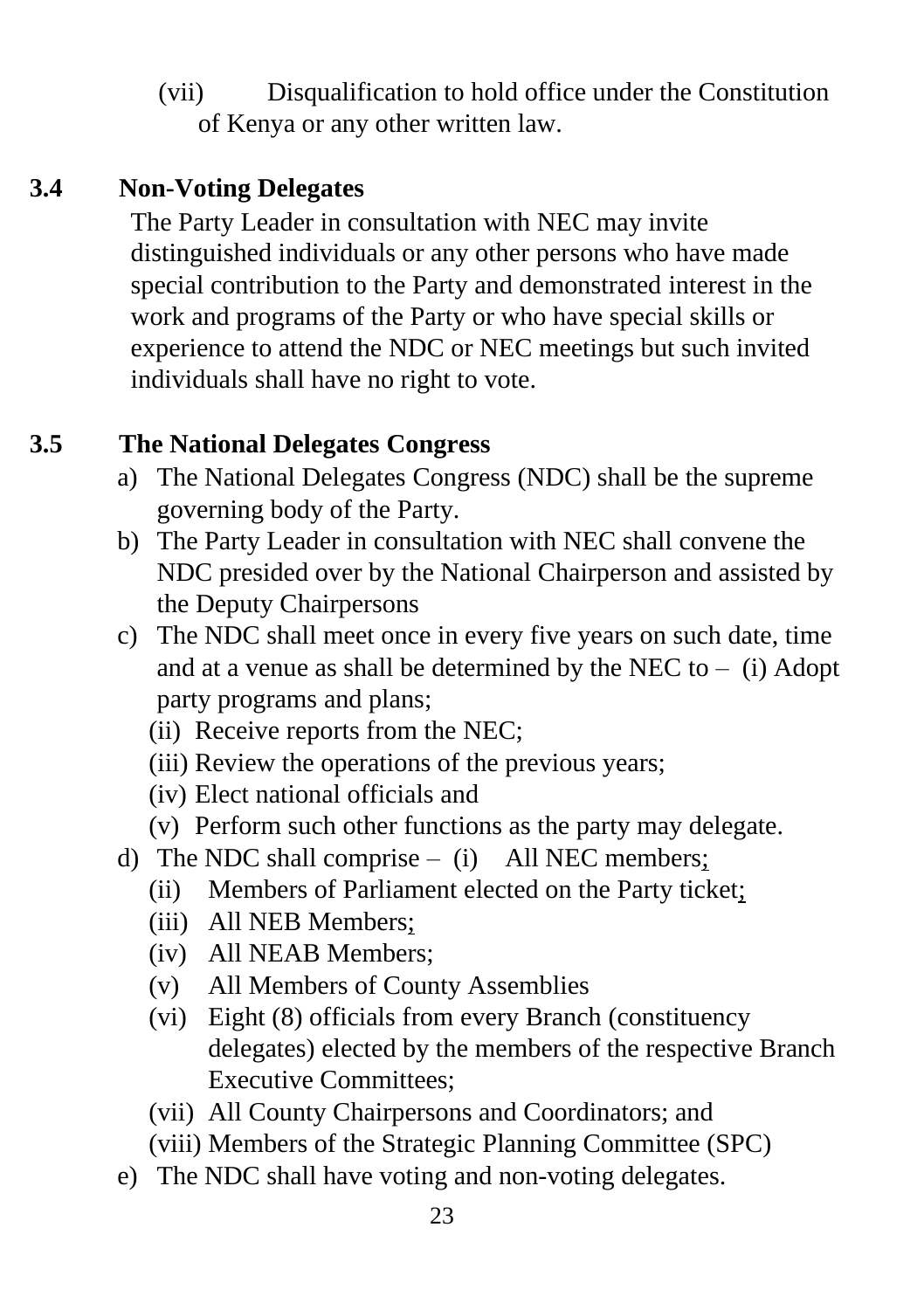- f) Only paid up members of the NDC are eligible to attend the NDC.
- g) The NDC may alter the number of delegates from time to time.
- h) Respective branches shall elect their NDC representatives at their annual meetings.
- i) The NEC shall appoint a National Delegates Congress Organizing Committee which shall –
	- (i) make preparations for the NDC;
	- (ii) circulate such reports, papers, documents and information as may be required in advance;
	- (iii)preside over the election of Party officials and the constituency delegates; and
	- (iv)perform other functions as may be determined by the NEC.
- j) Subject to this Constitution, the NDC shall adopt its own procedures in accordance with this Constitution and party rules and regulations.
- k) Voting shall be by consensus, acclamation or secret ballot,

# **3.6 Duties and Powers of the National Delegates Congress**

- (a) As the supreme governing body, the NDC shall– (i) Formulate and approve policies, rules and programs;
	- (ii) Approve budgets and plans of action;
	- (iii) Receive and consider annual reports and audited accounts;
	- (iv) Receive and consider reports of the NEC which shall include remarks from the presidential candidate;
	- (v) Receive and consider reports from the national chairperson, which shall include a report on the work and activities of the minorities and marginalized, persons with disabilities, wiper women democrats and the young wiper democrats' leagues;
	- (vi) Set the subscription fees to be paid by the party members from time to time;
	- (vii)Receive and consider reports from the national elections board and the national elections appeals board;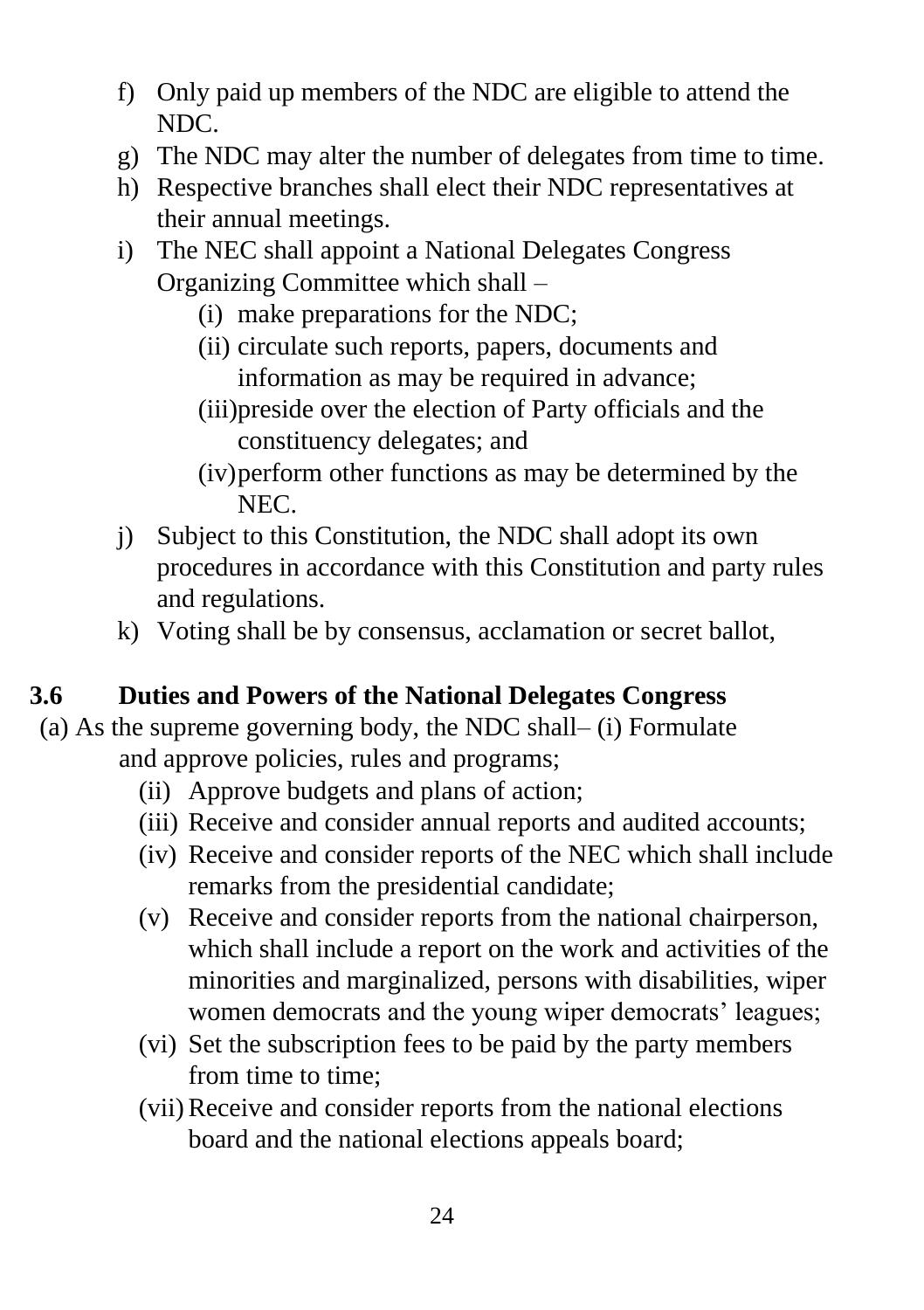- (viii) Appoint an internal auditor and fix the terms of engagement;
- (ix) Elect members of NEC and such other officials of the party as set out in this constitution;
- (x) Delegate or confer any of its powers or duties to the NEC or such organ as shall be determined;
- (xi) Review, ratify, alter or rescind any decision taken by any of the organs of the party, and evaluation of the performance of the NEC;
- (xii) Elect the presidential candidate; the deputy presidential candidate shall be selected by the presidential candidate following broad consultations and official endorsement of the NEC at an extraordinary meeting convened for that purpose;
- (xiii) Constitute any national committee to perform specific tasks and duties necessary for the advancement of objectives, programs or plans of the Party. Members to any such national committee shall be appointed by the party Leader with the NEC's consensus;
- (xiv) Amend, modify, or repeal the party Constitution, rules and regulations, the party manifesto or any other party document.
- (xv) Perform such other activities as may be necessary in support of the objectives of the Party.

# **3.7 The Summit**

- a) There is hereby established the Summit consisting of the  $-$  (i) Party Leader;
	- (ii) Deputy Party Leaders;
	- (iii) National Chairperson;
	- (iv) Secretary General;
	- (v) Chair of County Governors Caucus
	- (vi) Chairperson of the Coalition Coordinating Committee
	- (vii) Chairperson of Parliamentary Caucus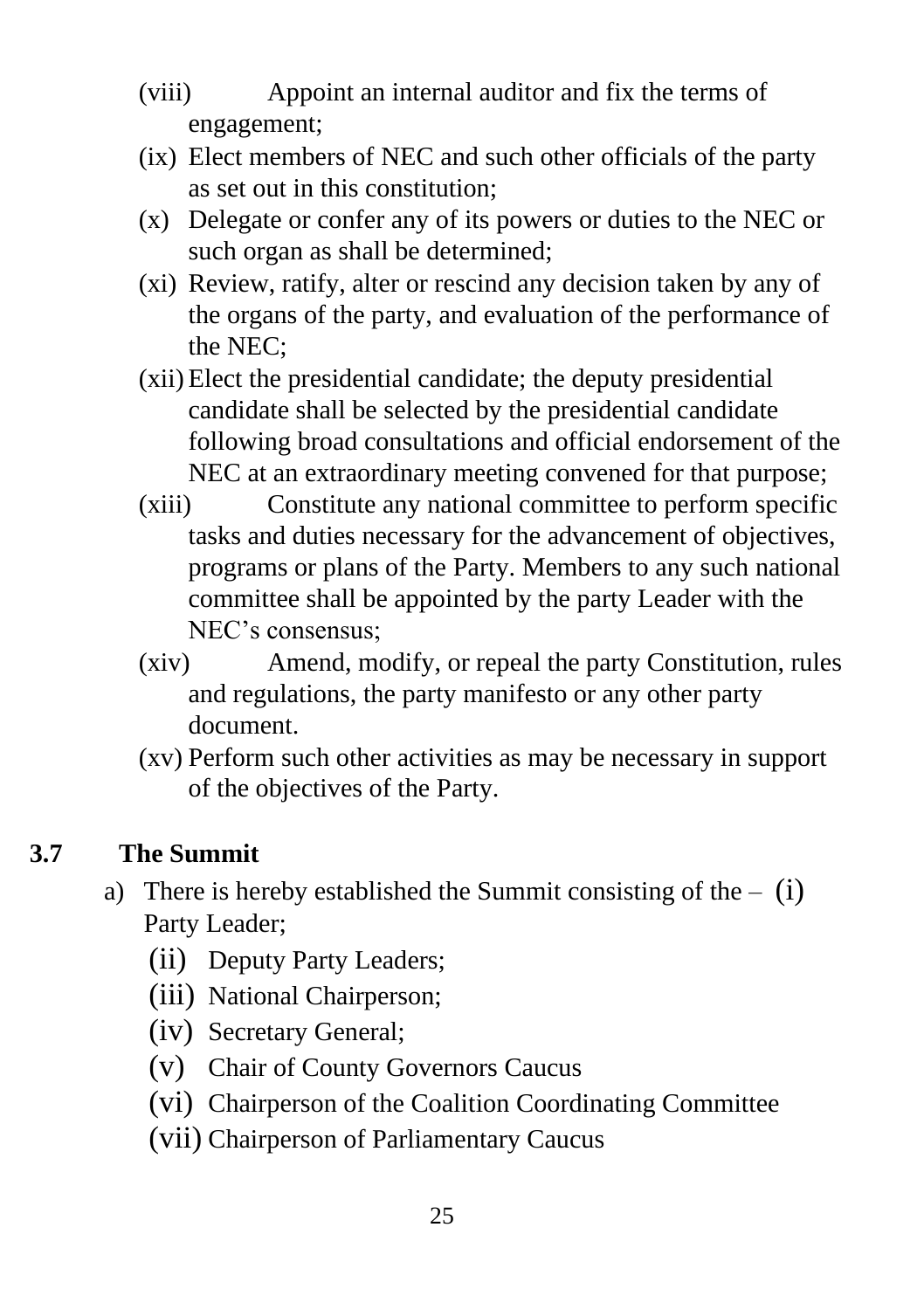- b) The Party Leader may invite any person to a summit meeting but such person will have no voting rights. The Party Leader shall convene and preside over the Summit which shall meet once every year or as the Party Leader may deem necessary.
- c) The quorum for the Summit shall be 50% of its membership
- d) The Summit shall perform the following functions
	- (i) Articulate the political ideologies, vision, mission and policies of the Party;
	- (ii)Resolve specific disputes on appeal that are crucial to the Party;
	- (iii)Support and fundraise for the Party and Coalition activities; and
	- (iv) Review policy reports from the NEC and recommend appropriate action
	- (v)Undertake such other specific and important functions as shall be determined by the Party Leader in consultation with the Summit.

# **3.8 The National Executive Council (NEC)**

- a) The NEC shall be the executive organ of the party and shall consist of the following members –
	- (i) The party leader
	- (ii) Two deputy party leaders;
	- (iii) The national chairperson;
	- (iv) Four deputy national chairpersons;
	- (v) The secretary general;
	- (vi) Two deputy secretary generals;
	- (vii) The organizing secretary;
	- (viii) Two deputy organizing secretaries;
	- (ix) The treasurer;
	- (x) Two deputy treasurers;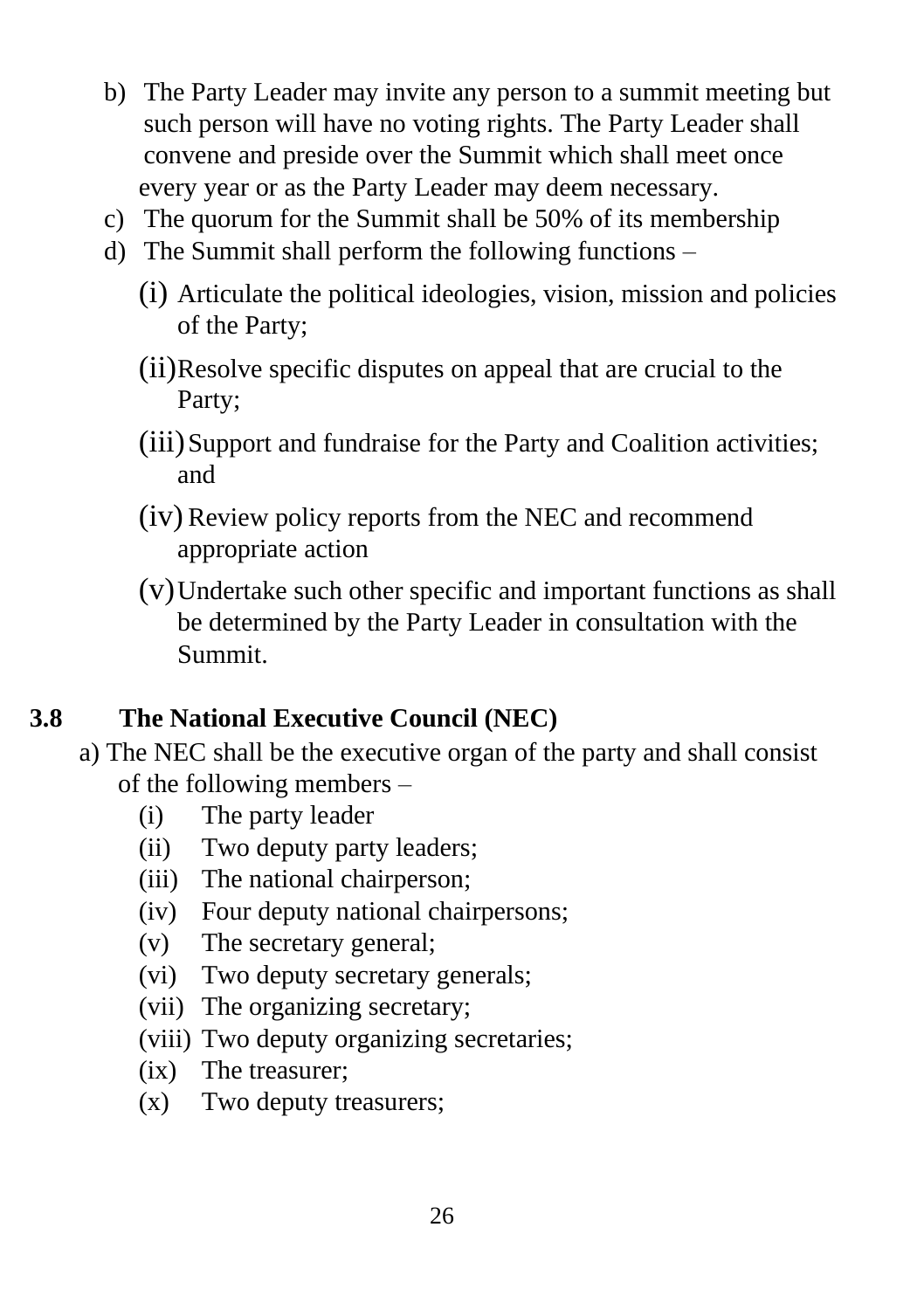- (xi) Leadership of members of parliament or such number of members of parliament as shall be recommended by the NEC;
- (xii) Elected governors on the party tickets;
- (xiii) Elected deputy governors on the party tickets;
- (xiv) The party Majority or Minority leaders of National assembly
- (xv) The Chairperson of Parliamentary Caucus
- (xvi) The majority and minority leaders of county assemblies; (xvii) The director of elections
- (xviii) Two deputy directors of elections;
- (xix) The chairperson of Coalition Coordination Committee;
- (xx) The Secretary to Coalition and Coordinating Committee;
- (xxi) The Chairperson business and professional caucus;
- (xxii) Chairman wiper women democrats league;
- (xxiii) Chairman for young wiper democrats league;
- (xxiv) Chairman for persons with disabilities league;
- (xxv) Chairman for minorities and marginalized league;
- (xxvi) The party Regional Representatives;
- (xxvii) The executive director, who shall be an *ex official*
- (xxviii)Such other persons as the NEC may recommend.
- b) The members of the NEC shall be approved by the NDC or a special NDC and shall hold office for five  $(5)$  years, save for –
	- (i) The secretary of parliamentary affairs, who shall be elected by the Parliamentary Caucus and ratified by NEC;
	- (ii) The Deputy Party Leaders who shall be appointed by the Party Leader; and
	- (iii)The leadership of Members of Parliament, Governors, Deputy Governors and Majority and Minority Leaders of County Assemblies.
- c) Meetings of the NEC shall be convened by the Secretary General in consultations with the Party Leader and be presided over by the National Chairperson.
- d) As the executive organ of the Party, the NEC shall–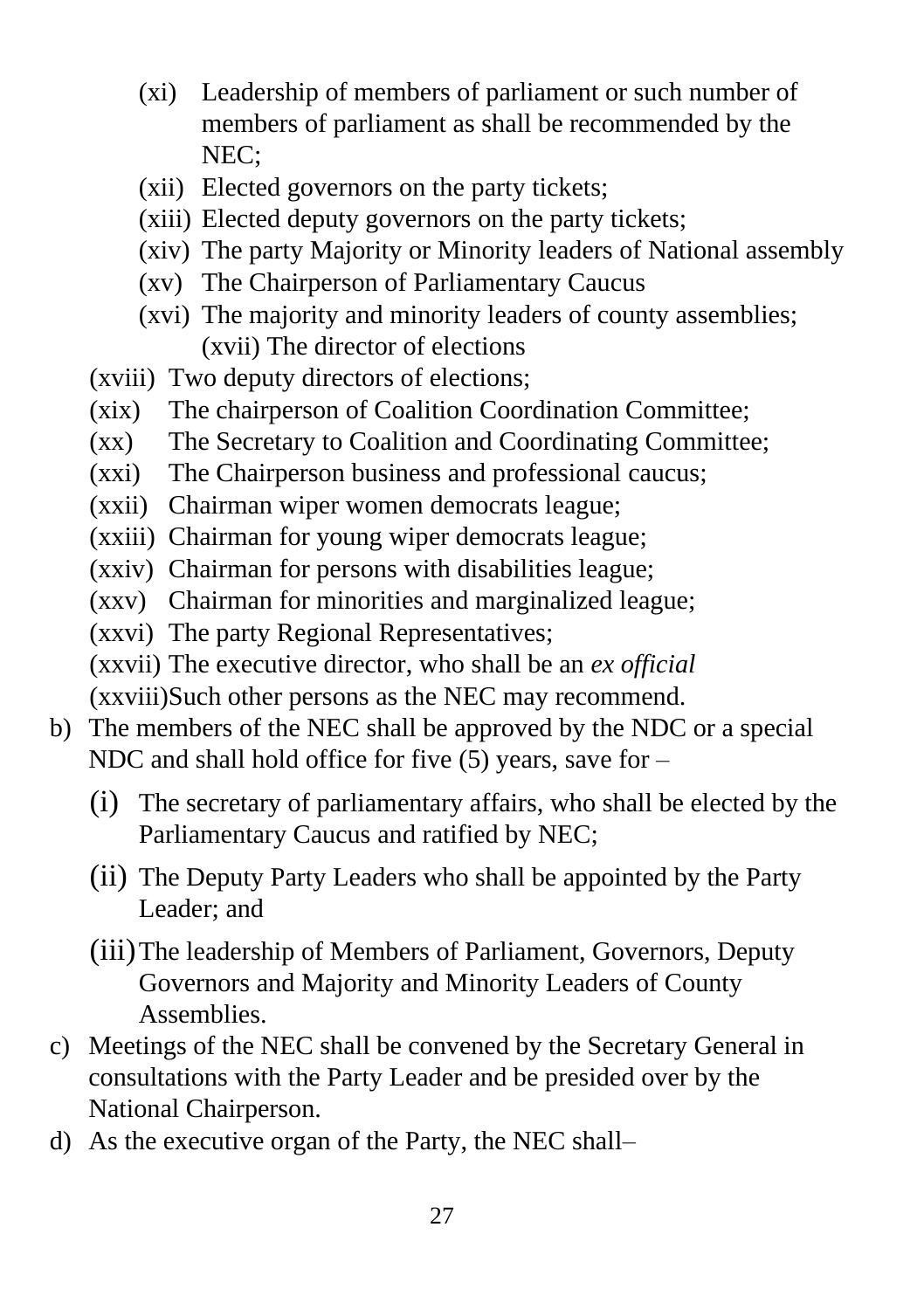- (i) Formulate the party's rules and Regulations, its code of conduct, and other Procedures to operationalise this constitution.
- (ii) Implement and enforce decisions of the Summit and the NDC;
- (iii)Manage Party affairs and make such decisions as shall be beneficial for the administration of the Party.
- (iv) Supervise operations of the administrative organs of the Party at all levels.
- (v) Issue directives and instructions and receive reports from party branches;
- (vi) Prepare the agenda and reports for the summit and NDC;
- (vii) Dissolve a branch or sub-branch executive committee where necessary and call for new elections within three (3) months of dissolution;
- (viii) Establish such organs, departments or committees as it considers appropriate;
- (ix) Determine the way the Party bank accounts and finances shall be managed.
- (x) Appoint and fix the terms and conditions of service of the Executive Director and other members of staff in the employment of the Party;
- (xi) Receive reports, supervise the work of, and delegate such functions to the National Secretariat, National Management Committee and National Election Board as it considers necessary;
- (xii) Receive and review reports from disciplinary committees at the National and County Level
- (xiii) Identify and propose such names for conferment of honours in accordance with the Party's and the National reward, awards and merits scheme as it may deem appropriate;
- (xiv) Identify and recommend any person to be nominated by the Party to Parliament or County.
- (xv) Constitute dispute resolution committees;
- (xvi) Set the criteria for attendance of Party meetings.
- (xvii) Conduct performance appraisal for the party's elected and nominated members.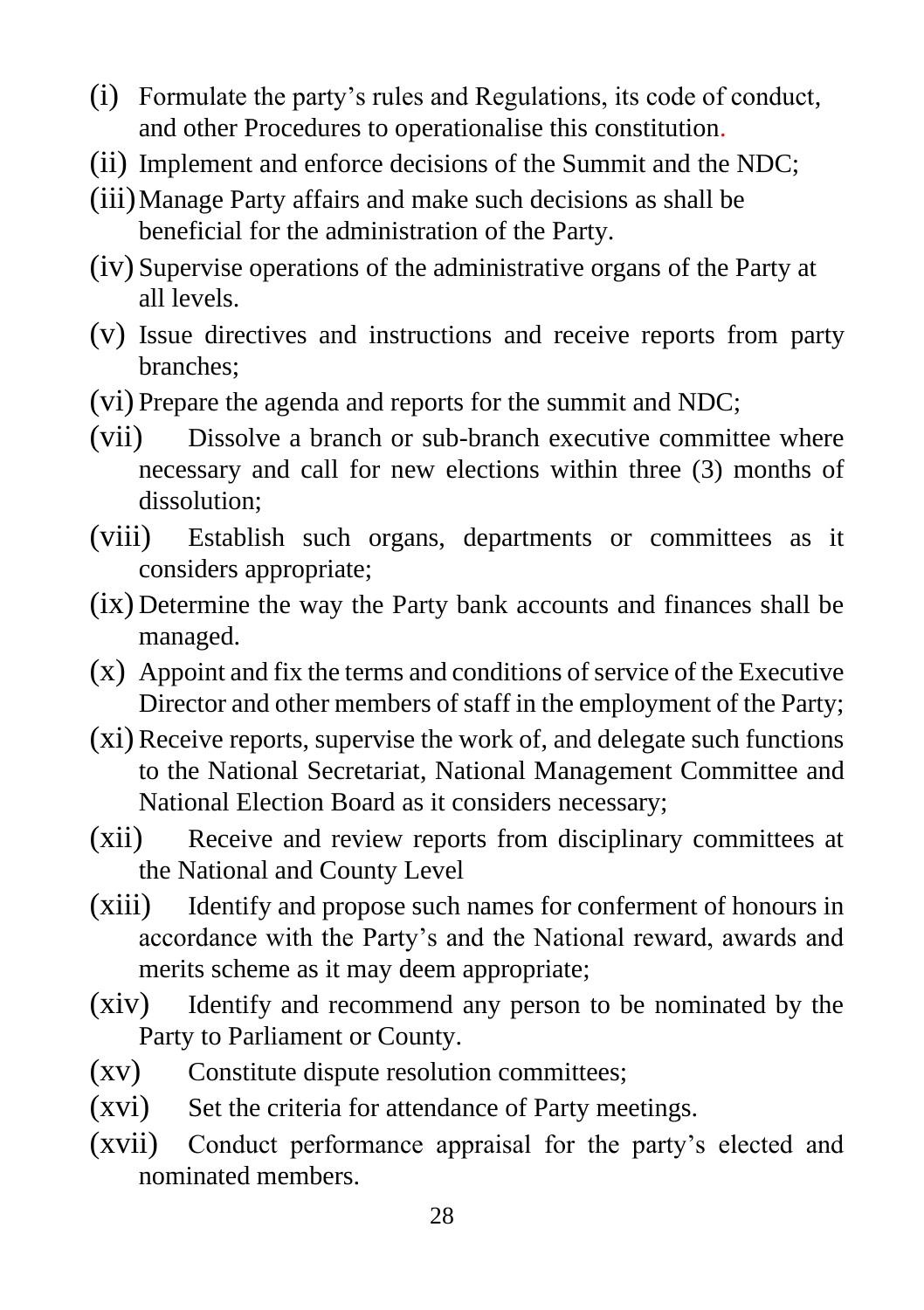- (xviii) Receive and review bi-monthly, quarterly and annual financial and reports
- (xix) Review and approve the annual audit report and any sanctioned audit reports
- (xx) Approve party policy documents and reports and ensure that they are disseminated to all branches and offices of the party and are available in the party website and social media pages.
- (xxi) In consultation with the summit, the NEC will sanction training and awareness creation among all members at all levels on party agenda and approved policies
- (xxii) Perform such other functions as shall be required by the NDC, the Summit or that is beneficial to the party.
- e) NEC shall pursue consensus in decision making and where they are unable to reach consensus, they will vote on any such matter by acclamation or show of hands or secret ballot. The chair will have a deciding vote in circumstances of a tie in votes.
- f) The NDC shall approve NEC nominated members who shall be seconded by the delegates.
- g) The quorum for meetings of the NEC shall be one-third of its total membership.
- h) The NEC will hold its meetings at least once every three (3) months and provide broad political and organizational leadership to the Party.
- i) A person shall cease to be a member of NEC by–
	- (i) Written resignation
	- (ii) Death or insanity
	- (iii)Ceasing to hold a party position entitling such a person to be a member of NEC.
	- (iv)Any other reason stated in this constitution or party regulations.

# **3.9 The National Management Committee**

- a) There shall be a National Management Committee (NMC) which shall comprise –
	- (i) The Party Leader and Deputy party Leaders as *ex- official*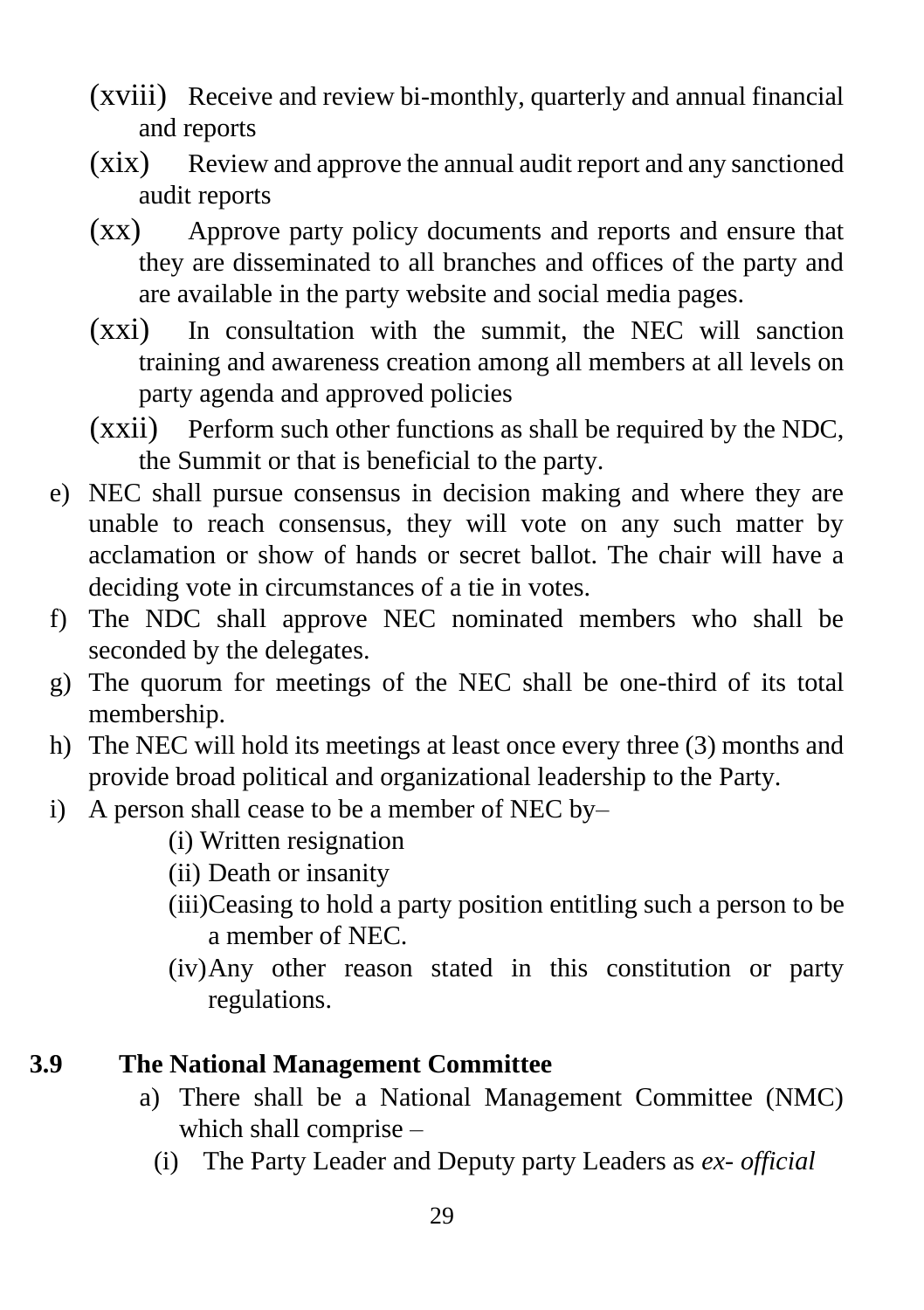- (ii) The National Chairperson;
- (iii) The Deputy National Chairpersons;
- (iv) The Secretary General;
- (v) The Chairperson for CCC; (vi) The Organizing Secretary;
- (vii)The Treasurer;
- (viii) The Director of Elections; and
- (ix) Any other person as NEC will recommend in Consultation with the party leader.
- b) The National Management Committee shall:
	- (i) Oversee the general management of the Party and supervise its Secretariat on behalf of the NEC;
	- (ii) Convene urgent meetings as may be required by the party or the party leader to implement decisions of NEC
	- (iii) Deliberate on political agenda and consider emerging political situations and advice the Party Leader and NEC
	- (iv) Review policy reports from the secretaries in charge of various sectors and other committees standing and ad-hoc and make recommendations to the NEC
	- (v) Set the agenda of the NEC; and
	- (vi) Recommend for approval budgetary plans on behalf of the NEC.
- c) The National Chairperson shall convene and preside over the NMC which shall meet as and when it shall be determined by the National Chairperson in consultation with the Party Leader.
- d) The quorum for the NMC shall be 50% of the members.

#### **3.10 The Coalition Coordinating Committee-**

- a) There is here by established the Coalition Coordinating Committee appointed by the Party leader when appropriate to undertake tasks to further the Party's coalition objectives.
- b) The CCC will brief the NEC on the emerging coalition matters.
- c) The Functions of the CCC shall include;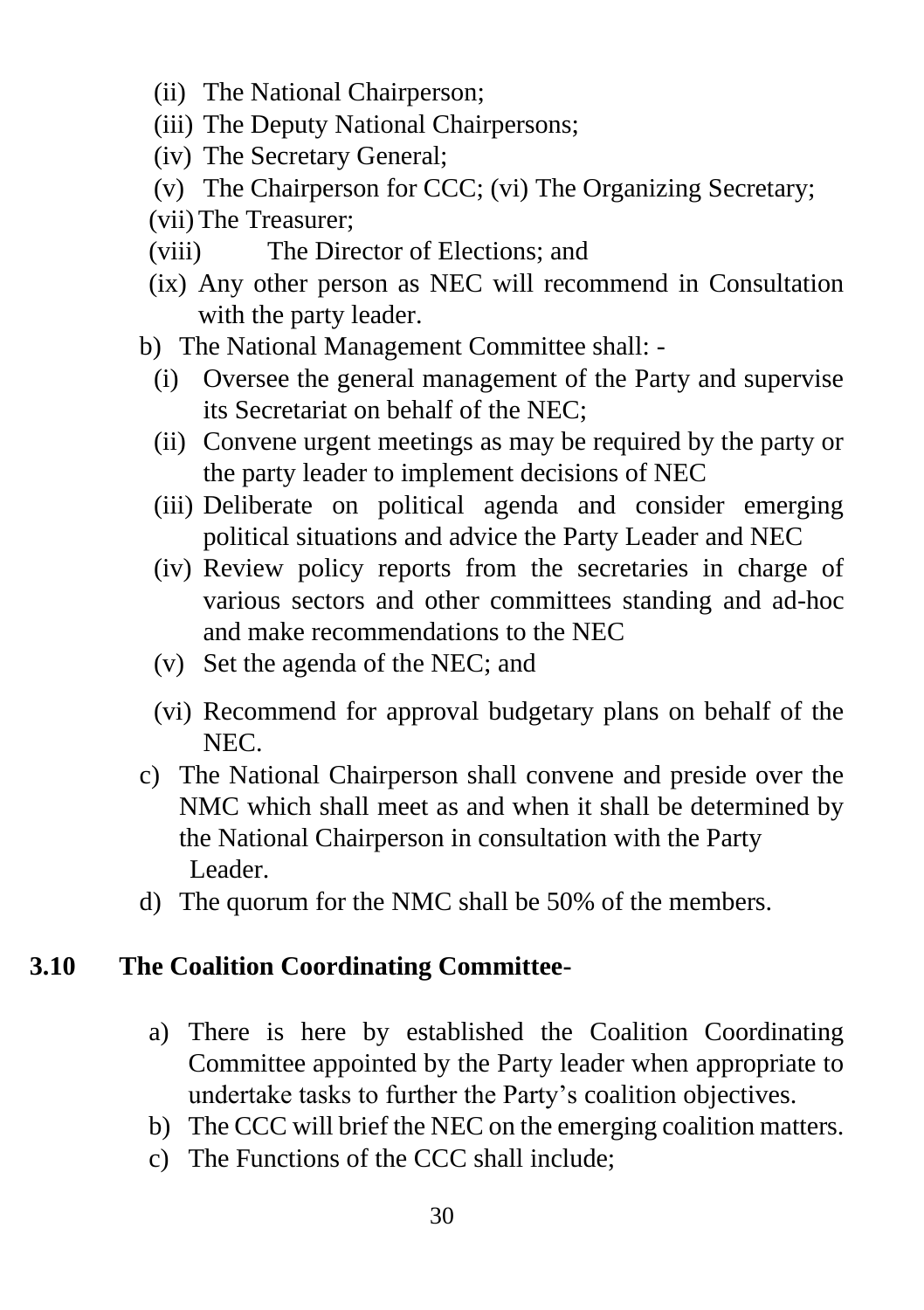- (i) To nominate a technical team with expertise and experience in matters relating to coalition building
- (ii) Conduct research, set criteria and advice on forming pre and post-election arrangements
- (iii)Draft appropriate pre and post-election coalition agreements and present to NEC for approval. (iii)Appoint a coalition negotiating team to represent the party in the pre and post-elections coalition arrangements. (iv)Review and ensure all pre-and post-election agreements

represent the interests of the party

#### **3.11 The Strategic Planning Committee**

- (i) The NEC shall appoint a Strategic Planning Committee (SPC) consisting not less than five (5) and not more than seven (7) members, with a representative from special interest groups.
- (ii) Members of the SPC shall serve for a term of five (5) years and are eligible for re-appointment.
- (iii)The SPC shall propose strategic Party Policies, conduct research, organize, plan and mobilize party resources.
- (iv) The SPC shall meet at least once every three (3) months or as may be necessary.
- (v) The NEC shall fill vacant positions of the committee as they fall vacant.

#### **3.12 The National Elections Board**

–

- a) There is established a National Elections Board (NEB) consisting of
	- (i) Not less than three (3) and not more than nine (9) members including a chairperson and a deputy chairperson; and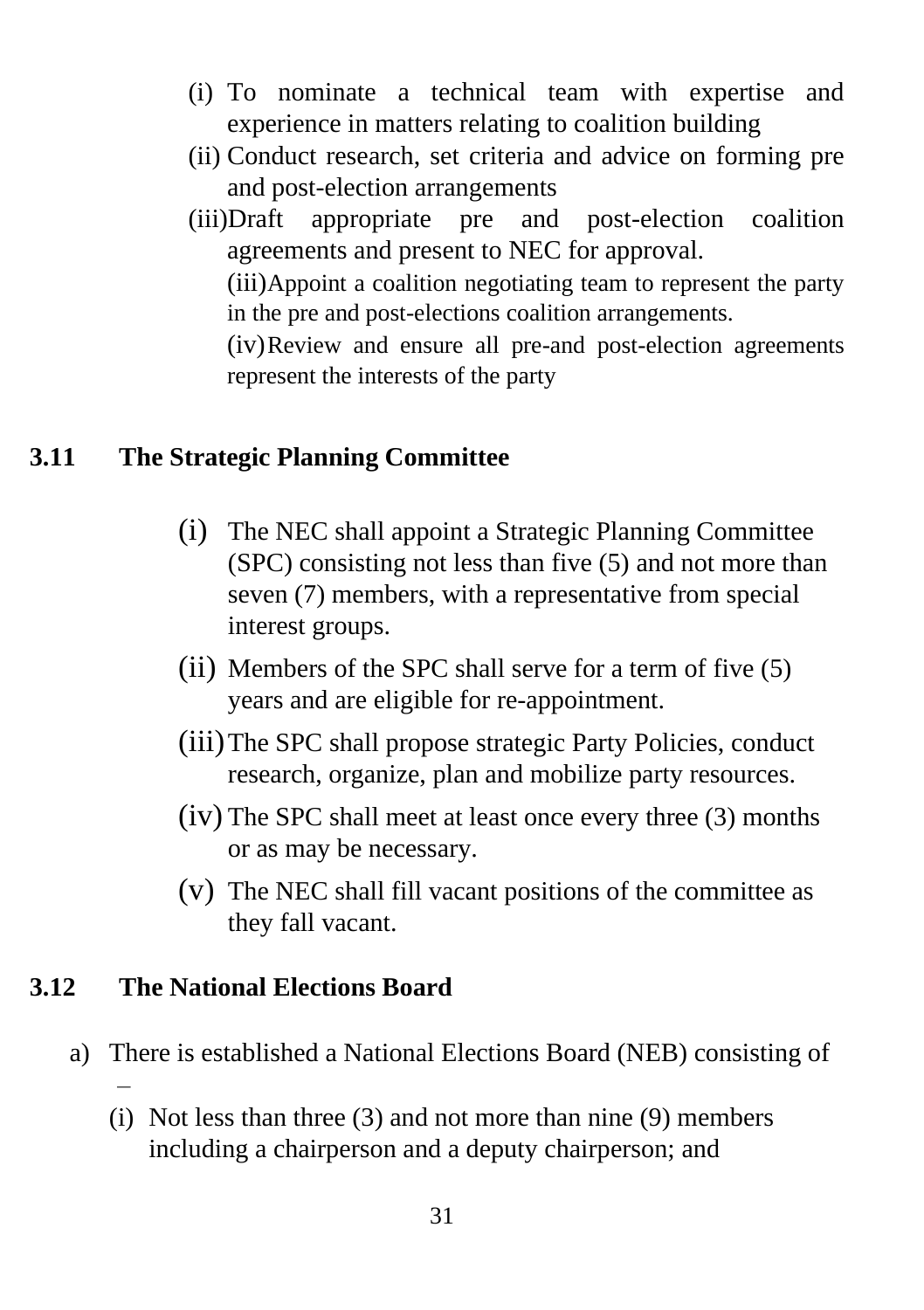(ii) The Executive Director who shall be an *ex-official* member

- b) During its first meeting, members of NEB shall elect one of their members who shall be of the opposite gender to the chairperson to be a deputy chairperson and another to be a Secretary to the board.
- c) One member of the Board shall be a person representing special interest groups.
- d) The members of the NEB shall be appointed by the Party Leader on the recommendations of the NEC.
- e) The chairperson of the NEB shall be a person qualified to hold the office of a Judge of the High Court of Kenya.
- f) A person shall be qualified to be appointed as a member of the NEB if the person –
	- (i) Is a fully paid-up member of the Party
	- (ii) experienced in election matters;
	- (iii)Is eligible to vote at an election;
	- (iv)Has not been convicted of an election offence; and
	- (v) Satisfies the requirements on leadership and integrity as specified in the National Constitution of Kenya and enabling legislation.
- g) A member of the NEB shall serve for such period as shall be determined by the NEC and shall be eligible for reappointment provided that a member shall not serve for more than two (2) terms of five (5) years Consecutively.
- h) The NEB shall
	- (i) Propose and review of the Party elections and nominations rules for ratification by the NEC;
	- (ii) Lead, co-ordinate and conduct Party elections and the nomination of Party candidates for general elections and by-elections;
	- (iii) Independently and impartially exercise its functions on behalf NEC;
	- (iv) Implement elections and nominations rules in accordance with the Constitution of Kenya, the electoral laws, this Constitution and party Regulations;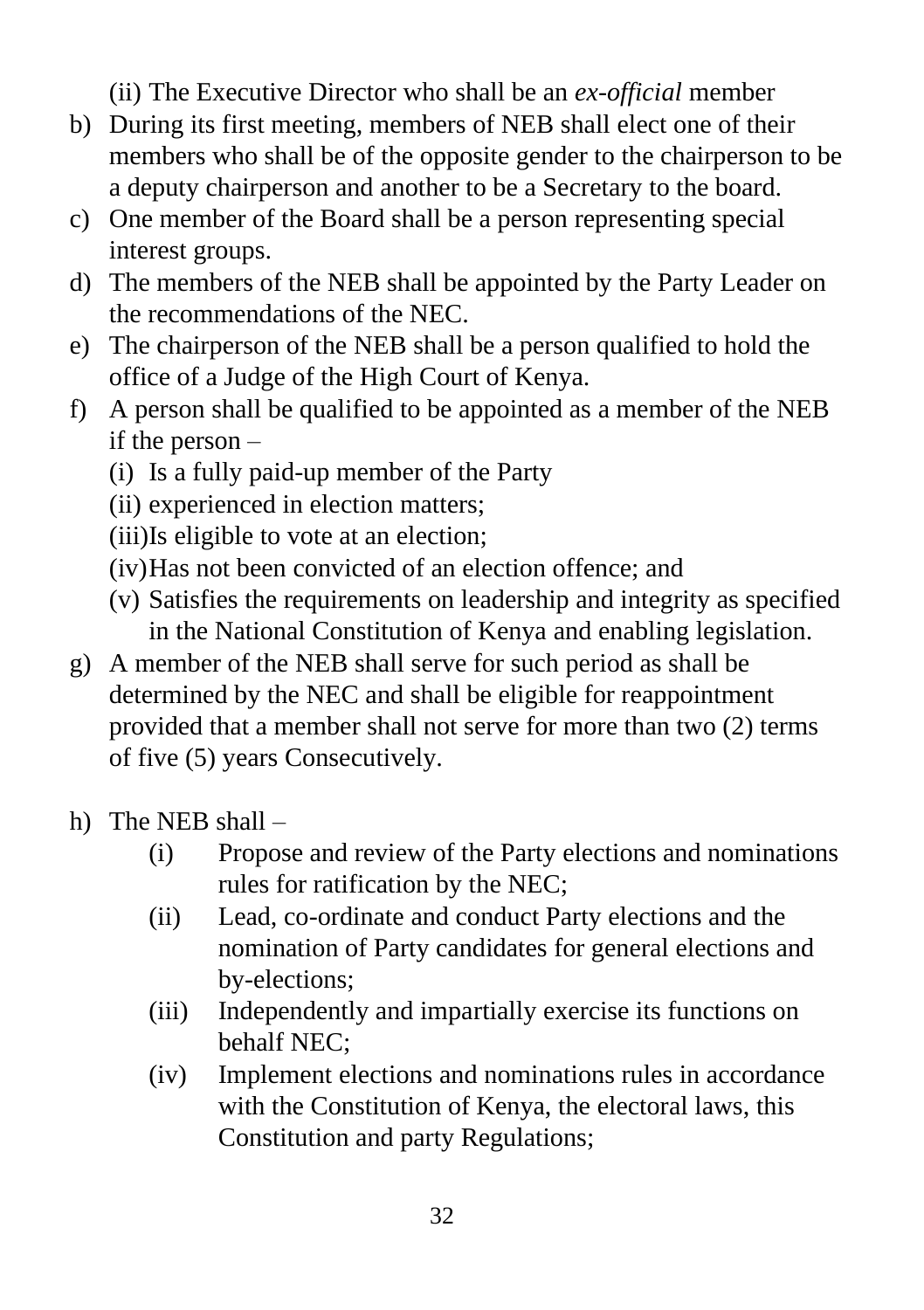- (v) Consult with NEC and issue notices to Members of the party of date, venue and time within which applications for nomination for all elective seats shall be conducted and the timeline of return of the applications.
- (vi) Prepare and present monthly reports to the NEC;
- (vii) Prescribe forms and documents required for purposes of Party elections and nominations;
- (viii) Issue an interim certificate to a candidate duly elected or nominated upon being announced the winner;
- (ix) Issue the final list of the duly elected or nominated members to the NEC;
- (x) Formulate its rules of procedure for approval by NEC;
- (xi) Appoint and post returning officers, presiding officers and such other elections and nominations officers as shall be necessary for the better carrying out of its mandate; and
- (xii) Through the office of the Director of Elections, present to the NEC a list of all candidates contesting for Party positions for all elective seats provided that the NEC may raise an objection on reasonable grounds regarding the suitability of any candidate.
- (xiii) Consult with the director of elections, party leader and the secretary general in service delivery.

#### **3.13 The National Elections Appeals Board**

- a) There is established a National Elections Appeal Board (NEAB) consisting of –
	- (i) Not less than three (3) and not more than nine (9) members including a chairperson and a deputy chairperson; and
	- (ii) The Executive Director shall be an *ex-officio* member of the Board.
- b) The members of NEAB shall elect one of their members who shall be of the opposite gender to the chairperson to be a deputy chairperson and one to be a secretary to the board in their first meeting.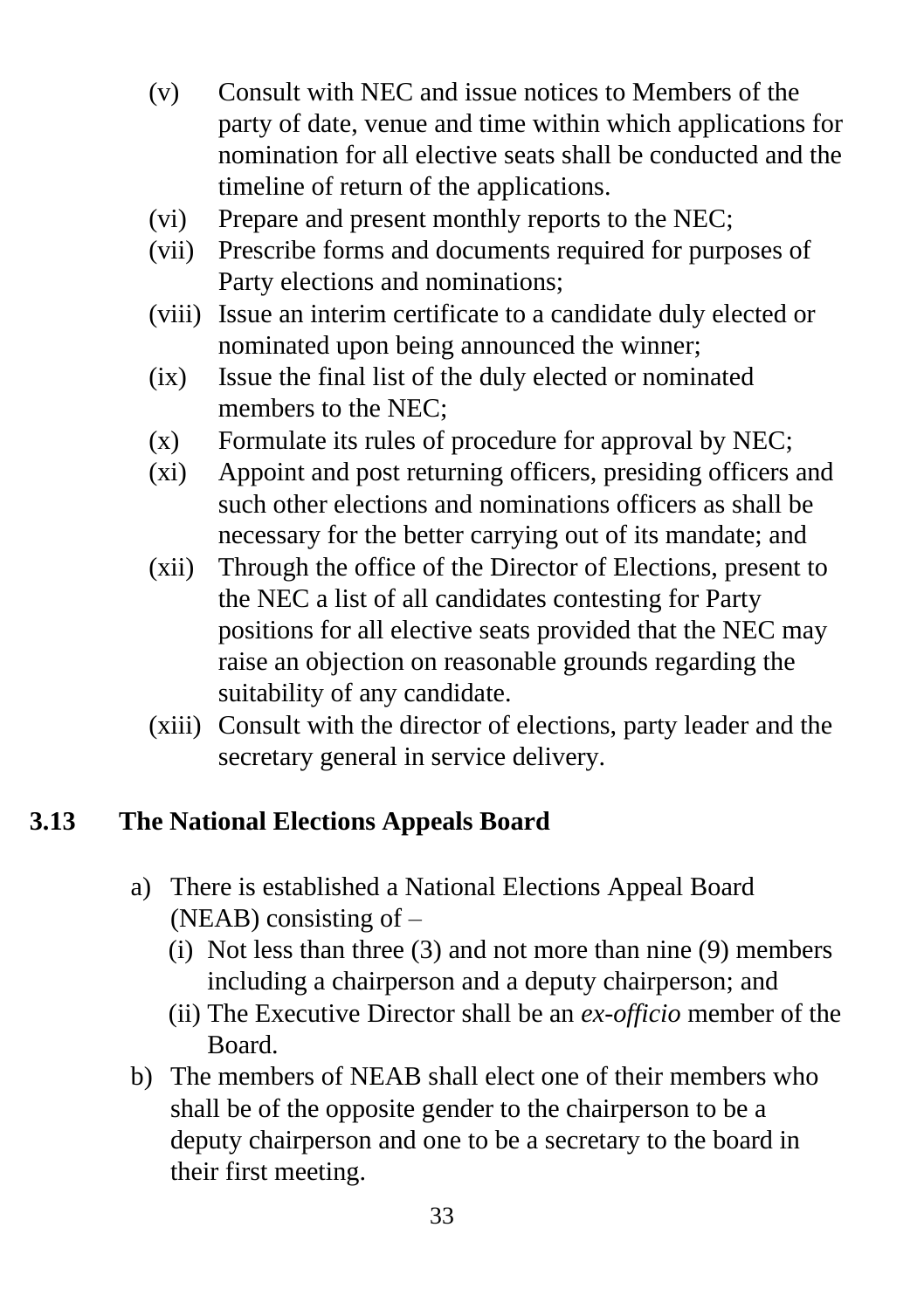- c) The members of the NEAB shall be appointed by the Party Leader on the recommendations of the NEC
- d) The chairperson of the NEAB shall be a person qualified to hold the office of a Judge of the High Court of Kenya
- e) All members of the Board shall be– (i) Fully paid-up member of the Party
	- (ii) Experienced in dispute resolution, politics or election matters
	- (iii) Eligible to vote at an election;
	- (iv) Not been convicted of an election offence;
	- (v) Not a holder of any other office in the Party; and
	- (vi) Satisfies the requirements of the National Constitution relating to leadership and integrity.
- f) A member of the NEAB shall serve for such period as shall be determined by the NEC and shall be eligible for reappointment provided that a member shall not serve for more than two (2) terms of five (5) years consecutively.
- g) The NEAB shall hear and determine disputes arising from  $-$  (i) Party elections;
	- (ii) Party nominations to contest for all positions
	- (iii) Party lists for nomination as Member of Parliament or County Assembly.
- h) The NEAB shall formulate its rules of procedures for approval by NEC.
- i) NEAB shall consult with the Secretary General, Party Leader and Director of Elections in their service delivery.

# **3.14 The National Secretariat**

- a) There is established a National Secretariat of the Party equivalent to the public service of the Party with employees who will be guided by the Party Service Charter.
- b) The employees of the National Secretariat shall include
	- (i) An Executive Director; and
	- (ii) Such number of employees as shall be authorized by the NEC.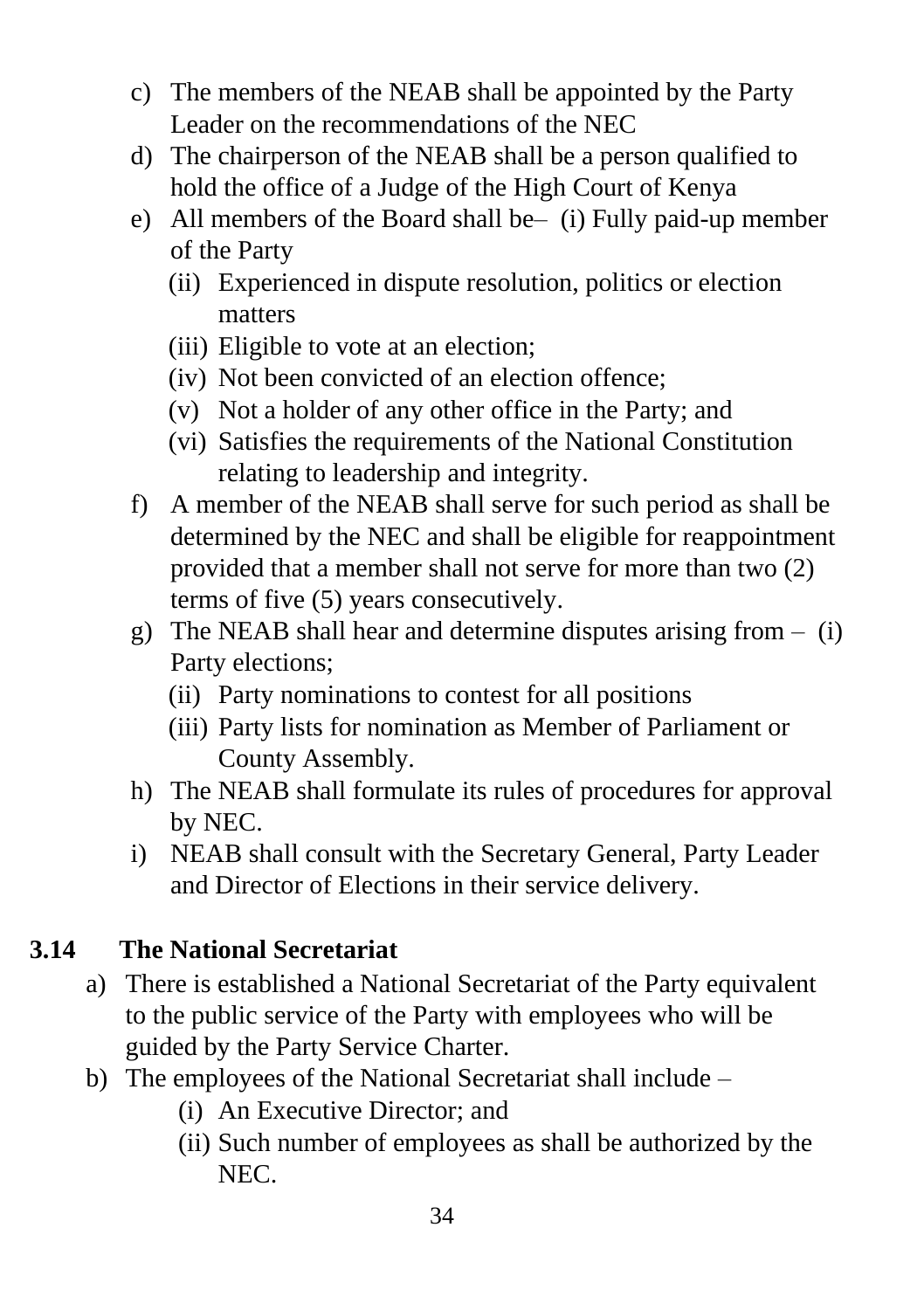- c) The Executive Director and employees shall be engaged on agreed contract terms renewable upon application and approval by the Secretary General in consultation with the Party Leader.
- d) The National Secretariat shall–
	- (i) Manage Party operations;
	- (ii) Implement Party decisions;
	- (iii) Process and clear candidates seeking the party tickets for vie for any seat;
	- (iv) Undertake voter outreach and membership recruitment;
	- (v) Register, mobilize and maintain the voter and member registers;
	- (vi) Coordinate, facilitate and synchronize Party activities and events;
	- (vii) Enhance public relations, communication and media outreach;
	- (viii) Run operations and logistics;
	- (ix) Undertake research for the Party;
	- (x) Liaise with Party structures at all levels; and
	- (xi) Perform any other duties as may be assigned by the Secretary General in consultation with the Party Leader and the NEC.
- e) The National Secretariat shall be headed by the Executive Director who shall be appointed by the NEC.
- f) The Executive Director shall be responsible for the day-to-day administration of the affairs of the National Secretariat, and shall; -
	- (i) Ensure efficient functioning of the National and devolved level Party offices;
	- (ii) Supervise and enforce discipline of all staff and ensure their adherence to party policies, manuals and programmes;
	- (iii) Maintain a minute book of all resolutions of the NDC, NEC, sub-committees of the NEC, the Caucuses of the Party and other Party organs; -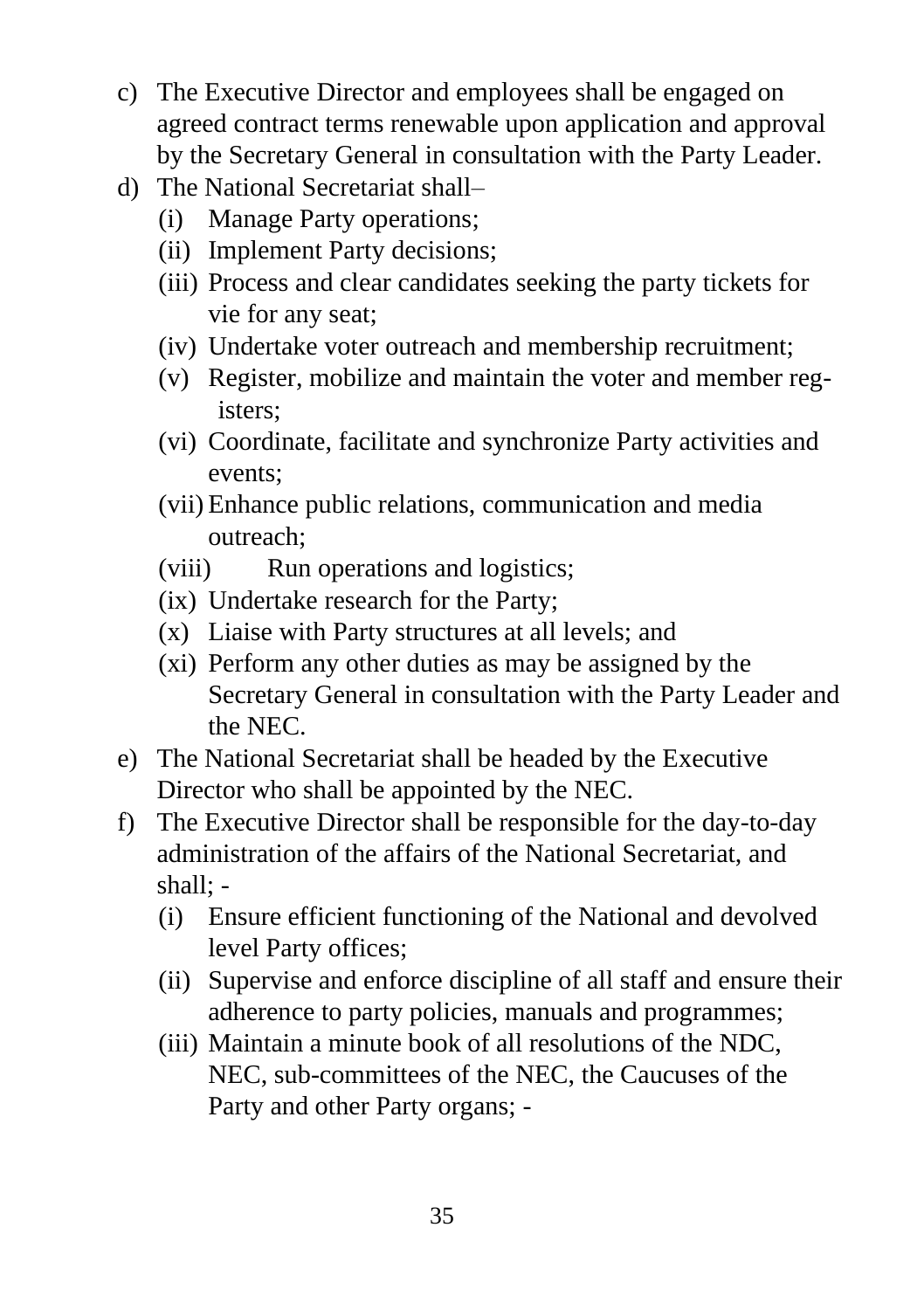- (iv) Coordinate the implementation of Party policies, decisions and programmes and generally ensure the achievement of the objectives of the Party as stipulated in this Constitution;
- (v) Submit periodic reports on their performance and that of the Secretariat to the Secretary General;
- (vi) Prepare a working manual for the National and devolved level Secretariats setting out functions of the departments and sections of the departments and disciplinary procedures;
- (vii)In consultation with the Secretary General, appoint officers to be in charge of departments and other staff of the National Secretariat;
- (viii) Be an ex-officio member of the NEB and NEAB;
- (ix) Coordinate all Party organs and structures at all levels of governance;
- (x) Spearhead membership recruitment and voter outreach;
- (xi) Maintain member's and voter's register; and
- (xii) Perform such functions and duties as shall be directed by the NEC or as are inherent to the office of the Executive Director for the fulfillment of the functions of the National Secretariat.
- g) The Executive Director shall cease to hold office if
	- (i) Ceases to be a member of the Party;
	- (ii) Resigns by a notice in writing to the Secretary General;
	- (iii) Circumstances arise as would disqualify them from holding such office in Kenya in accordance with the Constitution of Kenya and any other written law;
	- (iv) The NEC passes a resolution that the Executive Director so vacates office in the interest of the Party; or
	- (v) Death or incapacity
- h) The Executive Director and other employees of the National Secretariat shall serve on such terms and conditions as the NEC will determine.
- i) The NEC may terminate services of an employee in accordance with applicable employment laws.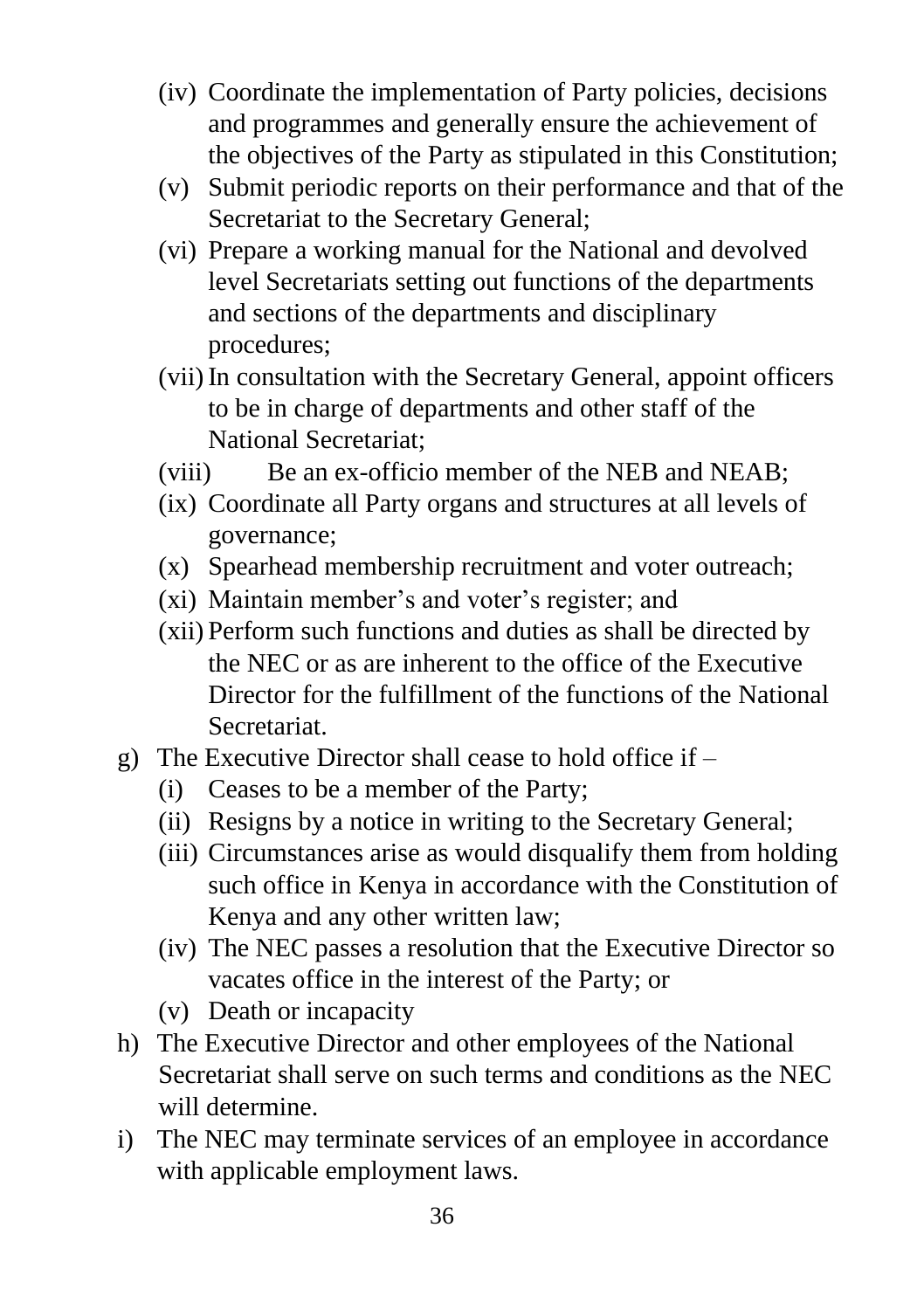j) The Executive Director's performance will be supervised by the Secretary General

#### **3.15 County Governors Caucus**

- a) There shall be a caucus known as the County Governors Caucus Comprising County Governors and their deputies elected on the Party ticket.
- b) The Governors Caucus shall promote and defend Party policies and agenda within County.
- c) Members of Caucus elected or nominated on the Party ticket shall always jointly and severally exercise due diligence in the discharge of their County duties.
- d) The Party Governors Caucus shall work in consultation with the NEC through the Secretary for County Affairs who shall ensure adherence to the Party Constitution, Regulations, policies and the protection of the party's interests in County.
- e) There shall be an Executive Committee of the County Governors Caucus comprising the following –
	- (i) The Chairperson of the County Governors' Caucus
	- (ii) A Deputy Chairperson of the caucus
	- (iii)The Chairperson of the County Assemblies Leadership **Caucus**
	- (iv)The Secretary for County Affairs;
	- (v) Such other members who shall be appointed by NEC in consultation with the County Governors Caucus.
- f) The County Governors Caucus shall in consultation with NEC formulate and regulate its own rules of procedure including those required for the conduct of meetings.

# **3.16 The Parliamentary Caucus**

- a) There shall be a caucus known as the Parliamentary Caucus comprising of Members of Parliament elected on the Party ticket.
- b) The Parliamentary Caucus shall promote and defend Party policies and agenda within Parliament.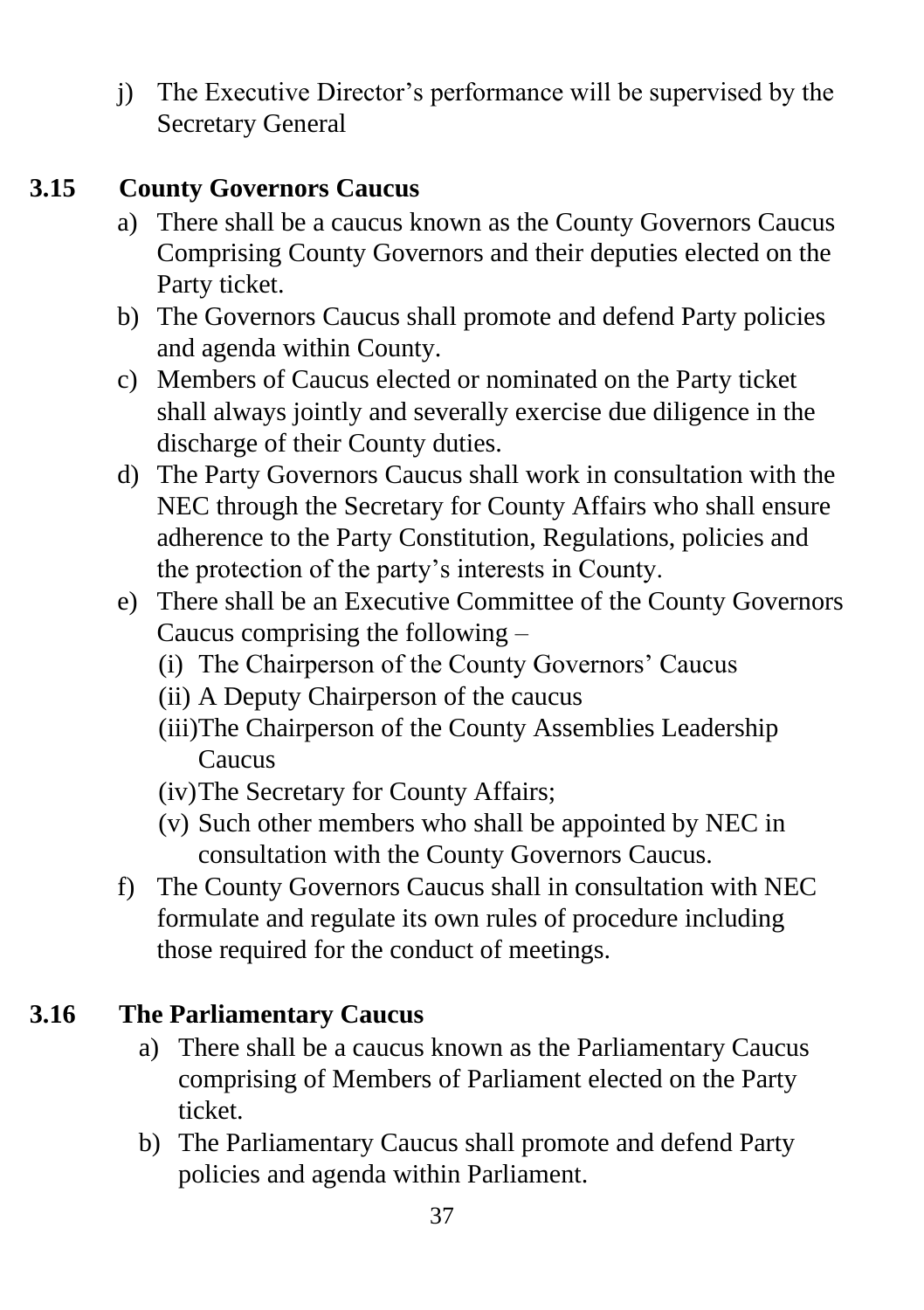- c) Members of Parliament elected on the Party ticket shall always jointly and severally exercise due diligence in the discharge of their Parliamentary duties.
- d) The Party Parliamentary Caucus shall work in consultation with the NEC through the Secretary for Parliamentary Affairs who shall ensure adherence to the Party Constitution, Regulations, policies and the protection of the party's interests in Parliament.
- e) There shall be an Executive Committee of the Parliamentary Caucus comprising of the following –
	- (i) The Parliamentary Majority or Minority Leader, or such leader of the Party in Parliament;
	- (ii) The Secretary for Parliamentary Affairs;
	- (iii)The Party Whip; and
	- (iv)Such other members who shall be appointed by NEC in consultation with the Parliamentary Caucus.
- f) The Parliamentary Caucus shall **in** consultation with NEC formulate and regulate its own rules of procedure including those required for the conduct of meetings.

# **3.17 The County Assembly Caucus (CAC)**

- a) There shall be a caucus in each County known as the County Assembly Caucus Comprising Members of a County Assembly elected on the Party ticket.
- b) There shall be an Executive Committee of the County Assembly Caucus comprising–
	- (i) The County Majority or Minority Leader, or such leader of the Party in the County Assembly;
	- (ii) The Secretary for Assembly Affairs
	- (iii)County Co-ordinator
	- (iv)The Party Whip; and
	- (v) Such other members who shall be appointed by NEC in consultation with the County Assembly Caucus.
- c) The County Assembly Party Leaders shall work in consultation with NEC to ensure adherence to the Party's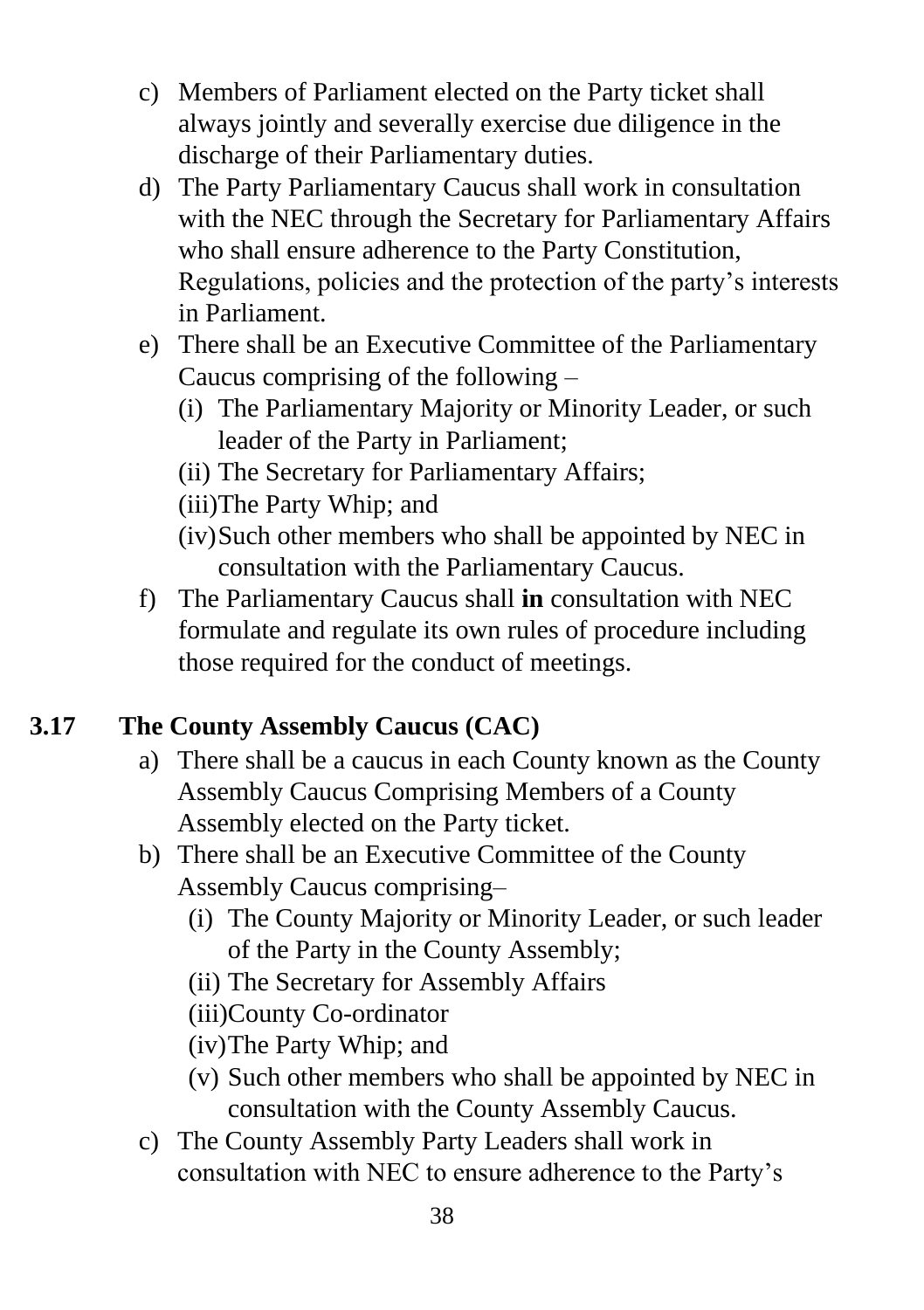Constitution, Policies, Regulations, and the protection of the party's interests at the County Assemblies

- d) The County Assembly Caucus in consultation with NEC shall set its own agenda and make its own rules to govern the conduct of its affairs.
- e) The Chair of the Caucus and its officials shall be agreed upon or elected by the Members of the caucus.

# **3.18 County Assemblies Leadership Caucus (CALC)**

- a) There is established a County Assemblies Leadership Caucus Comprising Leadership of all county Assemblies.
- b) The CALC represents the interests of All County Assemblies at the National Level of the Party.
- c) The CALC in consultation with NEC shall set its own agenda and rules of procedure
- d) CALC in consultation with NEC shall elect its officials who will be in office for a period as may be determined by the CALC.
- e) They will ensure furtherance of the party ideology and interests in all Assemblies in the County by sharing best practices and networking for the interest of the party.

#### **3.19 The County Conferences**

- a) There shall be a County Conference in each county which shall be convened and presided over by the County Chairperson.
- b) The delegates to the County Conference will consist of
	- (i) The County Chairperson;
	- (ii) The Secretary who is the County Coordinator;
	- (iii) The County Treasurer;
	- (iv) The chairpersons of each branch and sub-branch
	- (v) The chair Wiper Women Democrats league from each branch and sub-branch;
	- (vi) The chair Young Wiper Democrats league from each branch and sub-branch;
	- (vii) Party national officials from the County;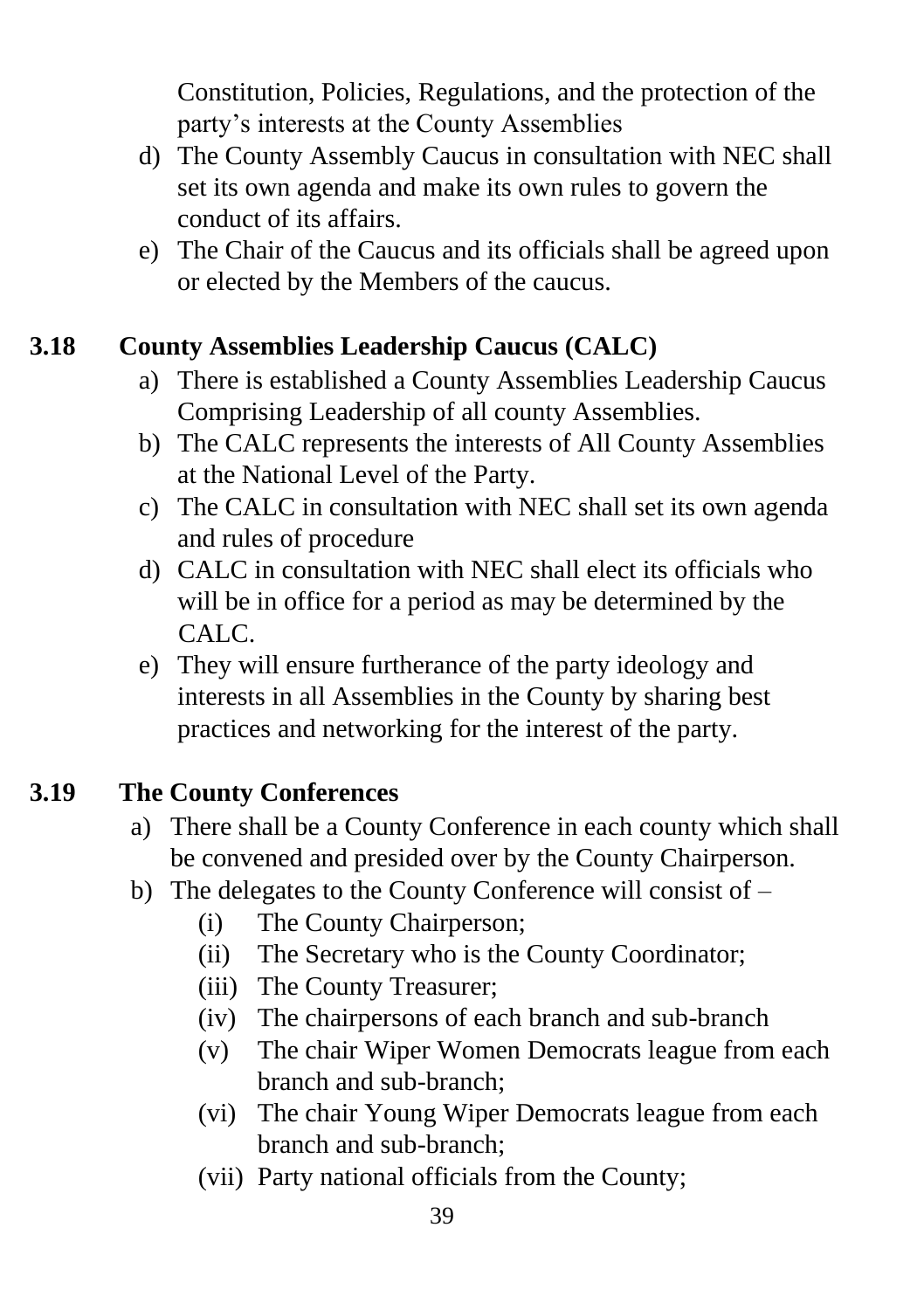(viii) Party Members of Parliament from the County;

- (ix) The Governor;
- (x) The Deputy Governor;
- (xi) Party Members of County Assembly; and
- (xii) Representatives of persons with disabilities and the marginalized groups from each branch and sub-branch.
- c) The County Conference will be authorized by the NEC to convene for any specific purpose, including assisting the NEC to consider matters concerning the County.
- d) The meeting of the County Conference shall not discuss any matter other than that for which it was convened for.

# **3.20 The County Coordinating Committee**

- a) There shall be a County Coordinating Committee consisting of the following members;- (i) County chairperson;
	- (ii) County deputy chairperson;
	- (iii) County treasurer;
	- (iv) County chairperson for wiper women democrats league;
	- (v) County chairperson for young wiper democrats league;
	- (vi) A representative of persons with disabilities; and
	- (vii) The county coordinator, who shall be the secretary.
- b) The Co-ordinating Committee shall–
	- (i) Implement resolutions of the NDC and NEC within the county;
	- (ii) Coordinate, facilitate and synchronize the Party activities and events within the County;
	- (iii)Organize County Conferences; and
	- (iv) Perform such other functions as shall be determined by the NEC.
- c) Branch Chairpersons shall convene to elect the County Chairperson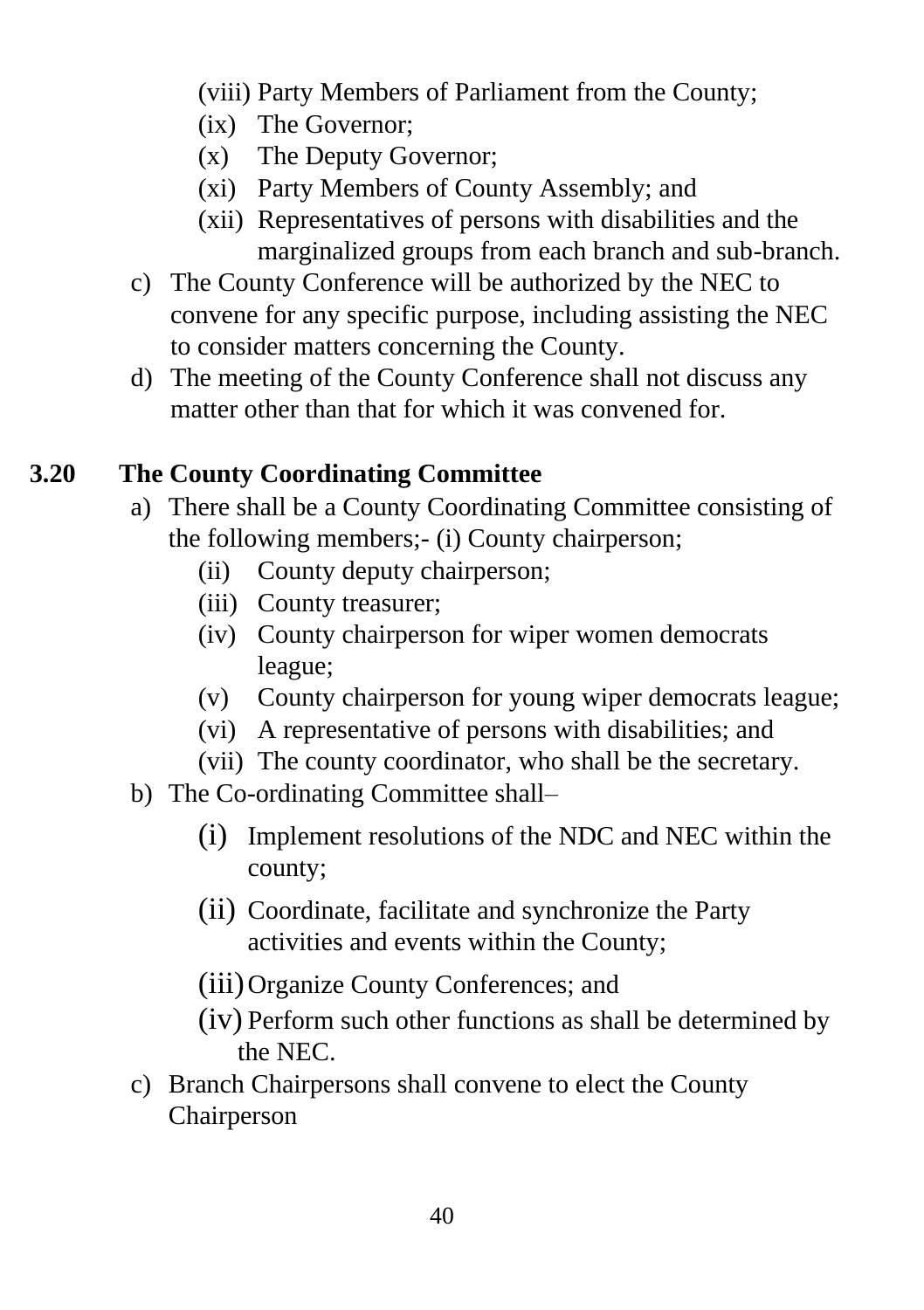d) The position of County Chairperson shall be held on a rotation basis by the County chairpersons for a period of two (2) years or as agreed by the County Coordinating Committee.

# **3.21 The County Coordinator**

- a) There shall be a County Coordinator and a Deputy County Coordinator in each County appointed by the Secretary General in consultation with the Party Leader who shall be answerable to the Secretary General through Executive Director of the National Secretariat in the execution of their mandate.
- b) The County Coordinator shall over-see and manage Party matters within the County and for that purpose he or she shall –
	- (i) Constitute County Committee in consultation with the Secretary General
	- (ii) Offer secretarial services for the County Coordinating Committee;
	- (iii) Scout and advise the NEB and NEC regarding appropriate candidates to run for elections on the Party tickets;
	- (iv) Oversee voter outreach and membership recruitment;
	- (v) Register, mobilize and maintain the County voter and member register;
	- (vi) Manage Party operations, activities and logistics within the County;
	- (vii) Manage the Party offices in the County under the supervision of the Secretary General;
	- (viii) Submit a quarterly report to the Secretary General through National Secretariat; and
	- (ix) Perform such other duties as shall be directed by the Secretary General.
- c) The County Coordinator shall be assisted by the Deputy County Coordinator in the execution of its mandate.

# **3.22 The Branch Executive Committee (BEC)**

a) The Party shall establish branches in each Constituency in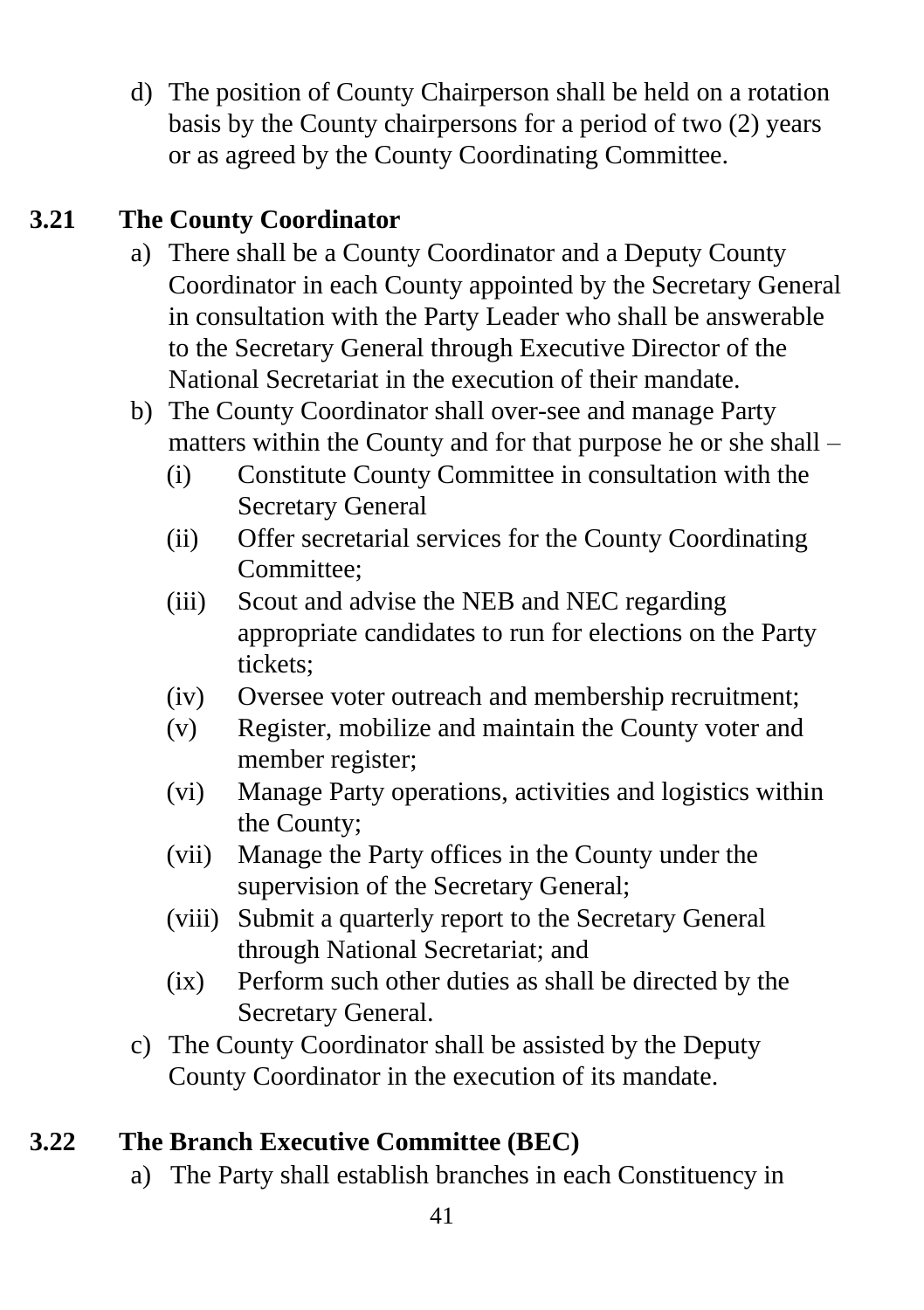Kenya. Each branch shall be managed by a Branch Executive Committee consisting of –

- (i) Chairperson;
- (ii) Deputy Chairperson;
- (iii) Branch Secretary;
- (iv) Assistant Secretary;
- (v) Organizing Secretary;
- (vi) Assistant Organizing Secretary;
- (vii) Treasurer;
- (viii) Assistant Treasurer;
- (ix) Constituency chairperson for Wiper Women Democrats League;
- (x) Constituency chairperson for Young Wiper Democrats League;
- (xi) A representative of persons with disabilities; and
- (xii) Ten (10) Committee Members consisting of the Member of Parliament elected on the Party ticket or one appointed by NEC, and two Members of the County Assembly elected on the Party Ticket and endorsed by the County MCA caucus or as appointed by NEC in consultation with branch Coordinator and seven other members who shall be elected at the Branch Conference.
- b) The Branch Executive Committee shall
	- (i) Promote Party policies, programmes and activities in the Constituency
	- (ii) Recruit new members for the Party;
	- (iii) Represent the views and interests of the Branch members;
	- (iv) Instil discipline and adherence to Party Constitution, code of conduct, policies, and regulations among Party members within the Branch; and
	- (v) Investigate any allegations of misconduct within the Branch and recommend appropriate disciplinary action or sanction to the NEC.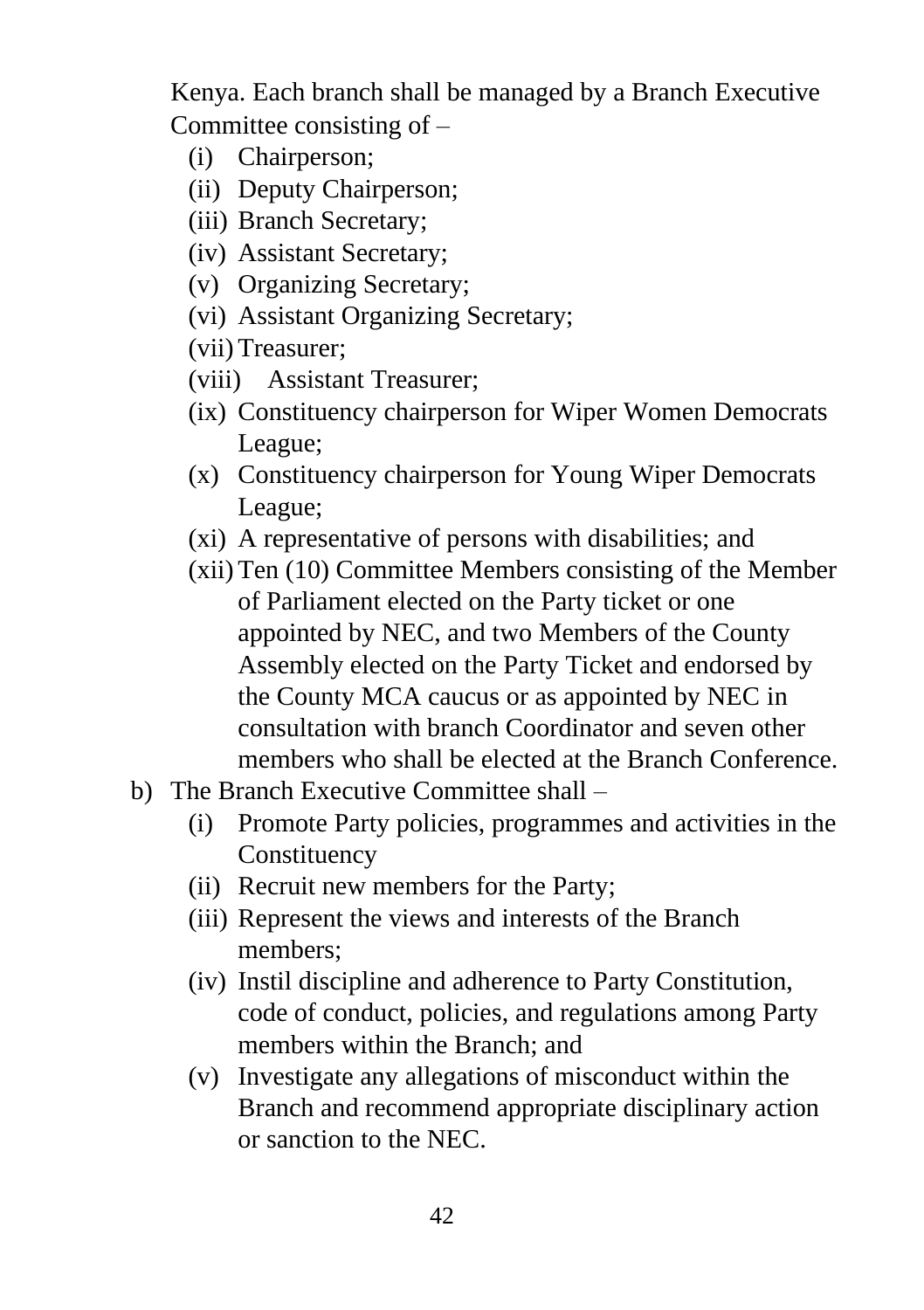- c) The Branch Executive Committee shall meet at least once every three (3) months.
- d) There shall be a Branch Delegates Conference which shall be held annually and a special Branch Delegates Conference to be held as shall be determined by the NEC.
- e) The Branch Delegates Conference shall be convened by the Branch Chairperson not later than the  $31<sup>st</sup>$  July of every year or as shall be directed by the NEC.
- f) The Branch Delegates Conference shall consist of
	- (i) Party Branch office bearers;
	- (ii) Sub-Branch chairpersons;
	- (iii)Sub-Branch chairpersons for Wiper Women Democrats League;
	- (iv)Sub-Branch chairpersons for Young Wiper Democrats League;
	- (v) a representative of persons with disabilities from each SubBranch; and
	- (vi)20 delegates from each Sub-Branch elected at a general meeting of the Sub-Branch. In electing the delegates, the Sub-Branch Executive Committee shall ensure equitable distribution within the Ward and that at least one-third of the delegates are of the opposite gender.
- g) The duties of the Branch Delegates Conference shall include-
	- (i) Confirming the minutes of the previous conference;
	- (ii) presenting and considering reports from the Branch Secretary;
	- (iii) presenting and considering the financial reports by the Branch Treasurer; and
	- (iv) performing any other business as shall be determined.
- h) A Special Branch Delegates Conference may be called for any specific purpose by the Branch Chairperson or upon written request addressed to the Branch Secretary and signed by at least 30% of the delegates entitled to attend the meeting.
- i) A special Branch Delegates Conference shall not discuss any other matter other than that for which it was convened for.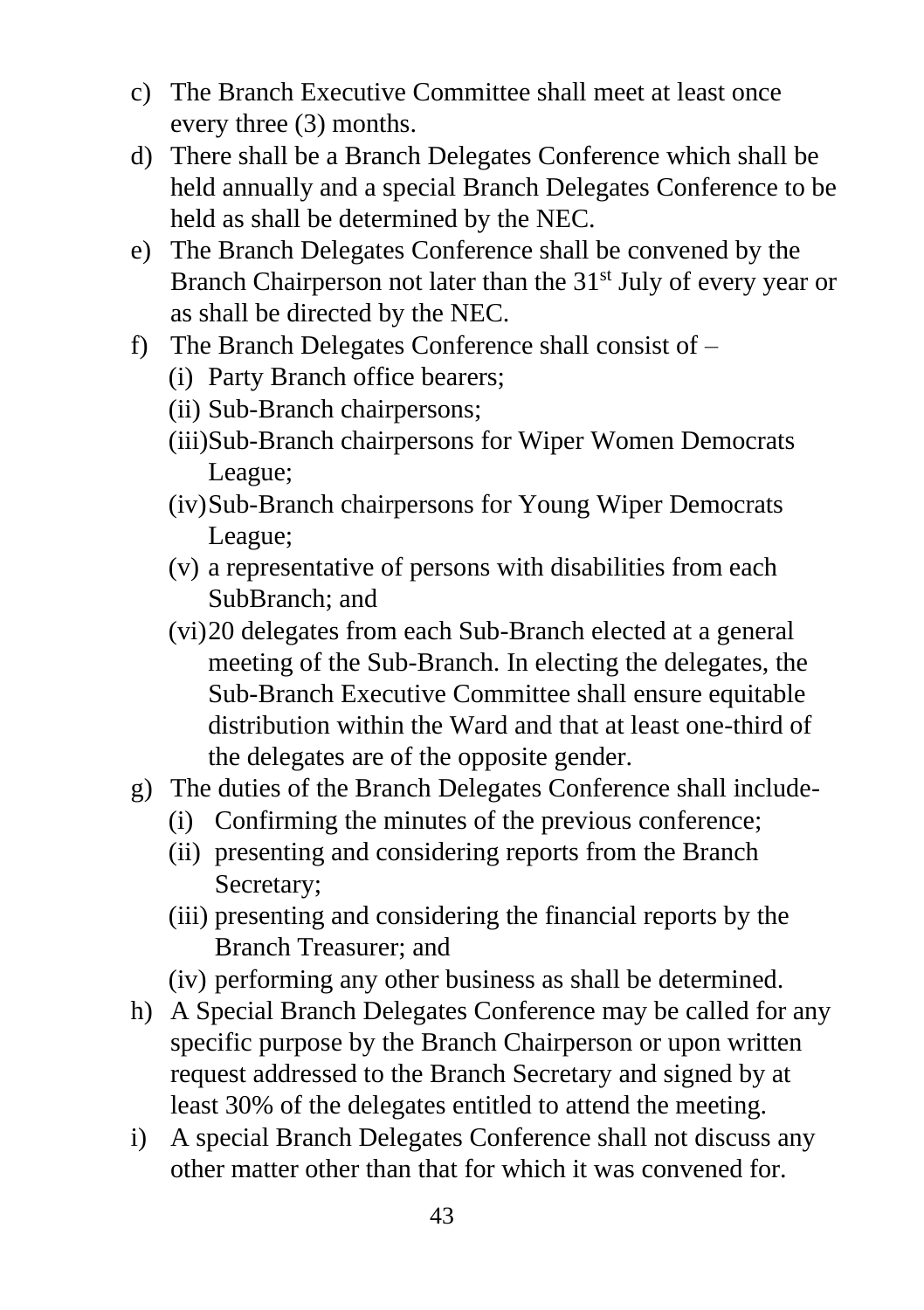#### **3.23 The Sub-Branch Committee**

- a) The Party shall establish a Sub-Branch Committee in each Ward which shall be administered by a sub-branch executive committee consisting of the –
	- (i) Chairperson;
	- (ii) Deputy Chairperson;
	- (iii) Secretary;
	- (iv) Assistant Secretary;
	- (v) Organizing Secretary;
	- (vi) Assistant Organizing Secretary;
	- (vii) Treasurer;
	- (viii) Assistant Treasurer;
	- (ix) Sub-Branch chairperson for Wiper Woman Democrats League;
	- (x) Sub-Branch chairperson for Young Wiper Democrats League;
	- (xi) A representative of persons with disabilities; and
	- (xii) Ten (10) other Committee Members as shall be recommended by NEC.
- b) The Sub-Branch executive committee shall–
	- (i) promote Party policies, programmes and activities in the Ward
	- (ii) recruit new members;
	- (iii) represent the views and interests of the Sub-Branch members;
	- (iv) Instil discipline and adherence to Party policies and programmes among individual Party members within the Sub-Branch; and
	- (v) Investigate any allegations of misconduct within the Sub Branch and recommend appropriate action to the NEC through the Branch.
- c) The Sub-Branch executive committee shall meet at least once every three (3) months.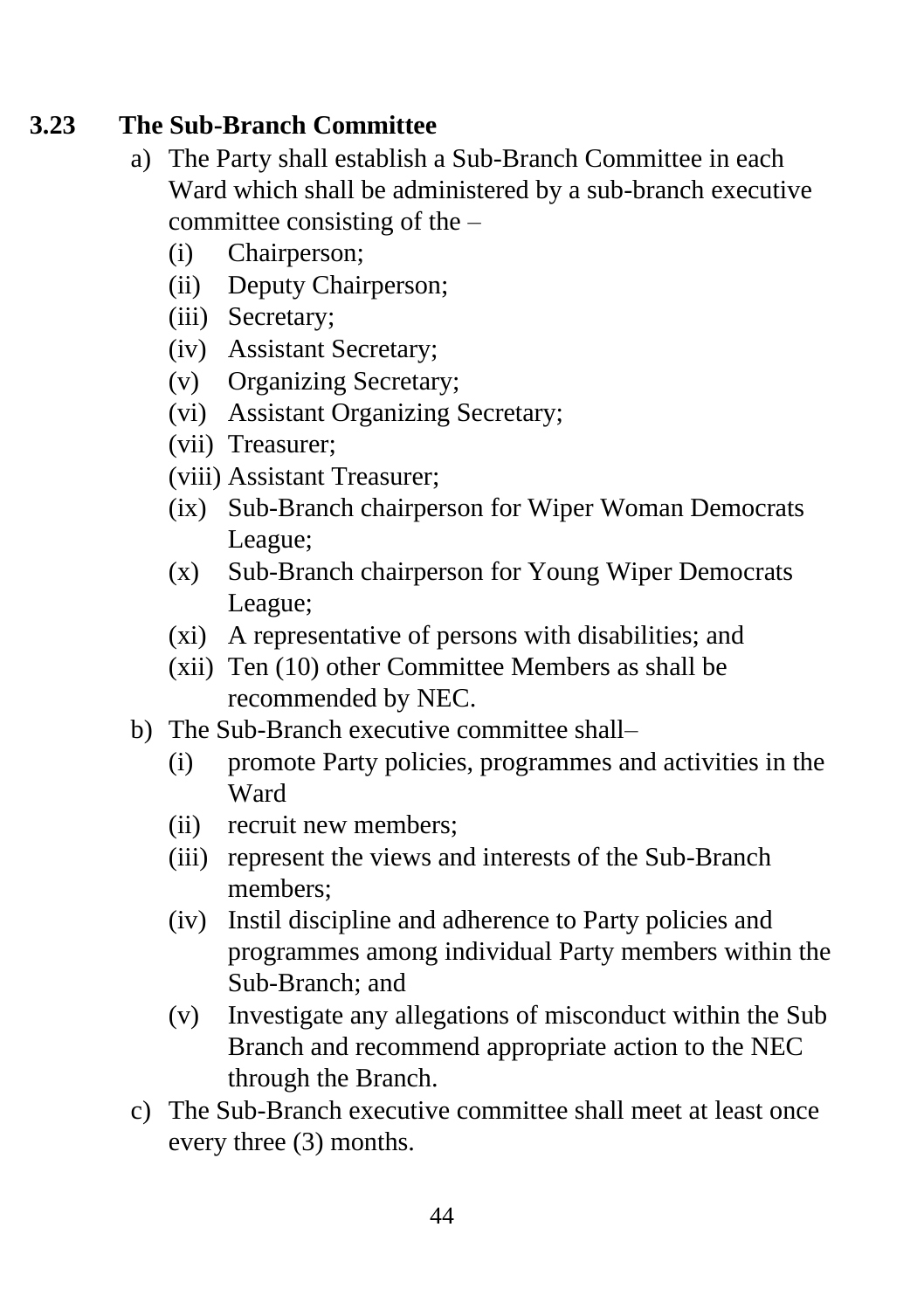#### **3.24 The Polling Station Committee**

- a) The Party shall establish a Polling Station Committee in every polling station consisting of the – (i) Chairperson;
	- (ii) Deputy Chairperson;
	- (iii) Secretary;
	- (iv) Assistant Secretary;
	- (v) Organizing Secretary;
	- (vi) Assistant Organizing Secretary;
	- (vii) Treasurer;
	- (viii) Assistant Treasurer;
	- (ix) A representative of the Wiper Woman Democrats League;
	- (x) A representative of the Young Wiper Democrats League;
	- (xi) A representative of persons with disabilities; and
	- (xii) Ten (10) other Committee Members as shall be recommended by the NEC.
- b) The duties of the polling station committee shall be  $-$ 
	- (i) to promote Party policies, programmes and activities among party members within the polling station;
	- (ii) to recruit new members;
	- (iii)to sensitize and mobilize party members and other voters to turn up and vote for party candidates
	- (iv)to investigate any allegations of misconduct within the polling station and make recommendations for appropriate action to the NEC through the Sub-branch.
- c) The polling station committee shall meet at least once every three (3) months.

# **3.25 The Wiper Democratic Foundation (WDF)**

a) There is hereby established the Wiper Democratic Foundation (WDF). The Foundation shall –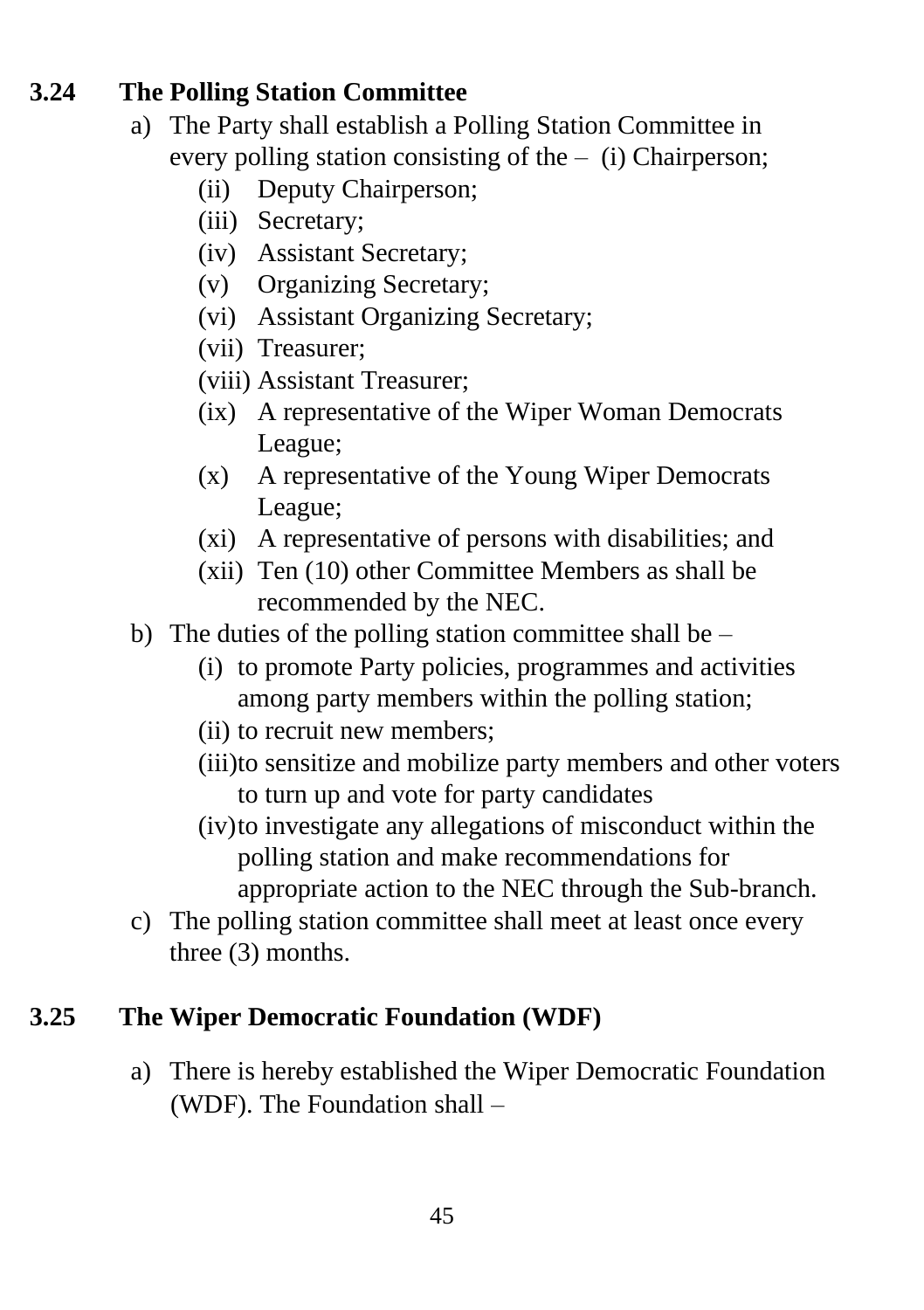- (i) Mobilize for resources and funds for the party in consultation with party's Finance Committee
- (ii) Spearhead the Party's sustainable development agenda;
- (iii) Undertaking research, develop party policy papers, manifesto, and appropriate political, social- economic and cultural proposals to NEC and other relevant Party organs to advance the party's ideology and objectives.
- (iv) Promote political partnerships and with local, regional, and international organizations to invest and generate income for the Party.
- (v) Carry out such other activities as it deems fit for the welfare of the Party including to design and promote social empowerment programmes for the members.
- b) NEC in consultation with the party leader shall appoint distinguished reputable professional members of the party to lead the foundation.
- c) The WDF shall be led by a team consisting not less than Seven (7) and not more than Thirteen (13) members one among whom will be appointed by the Party Leader as Chairperson of the foundation.
- d) The WDF shall meet at least once quarterly or as may be necessary and will formulate its own rules of procedure to regulate its affairs as shall be approved by NEC

#### **3.26 Business and Professional Caucus**

- a) There is hereby established the Business and Professional Caucus consisting of such number of persons as shall be determined by the NEC with varied expertise, skills, and experience and who subscribe to and support the Party's vision, mission, objectives and ideology.
- b) The NEC in consultation with the relevant Caucus stakeholders shall recommend to the Party Leader persons eligible for appointment to various positions in the respective Caucus.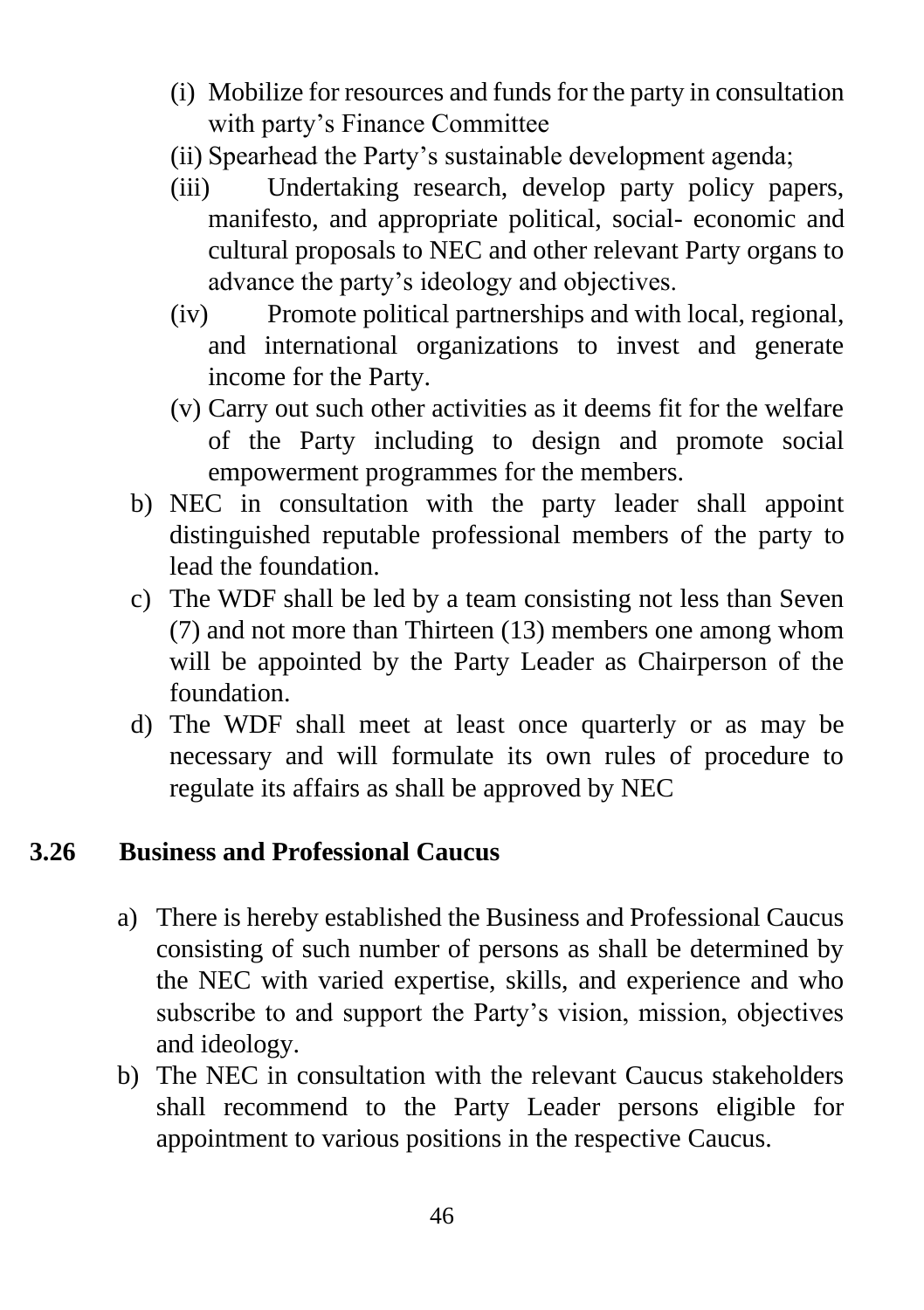- c) The Caucus shall intellectually and materially support the party's affairs and programmes and shall meet at such time and place as shall be determined by the NEC.
- d) The Caucus shall be represented by a National Committee consisting not less than Seven (7) and not more than thirteen (13) members elected by the Caucus with the approval of NEC.
- e) The Caucuses' National Committee shall meet quarterly and shall formulate its own rules of procedure for its meetings and for the regulation of its affairs as shall be approved by NEC.
- f) The Caucus shall oversee the establishment of Branch and Sub-Branch level business and professional caucuses to advance the objects of the party with the approval of NEC.
- g) The Business and Professional Caucus shall be represented by its Chairpersons in the Major Organs of the Party as provided for in this Constitution.
- h) The Business and Professionals Caucus as provided in this constitution shall elect its chairperson and other officials during its first official meeting.

# **3.27 Trustees**

- a) There is hereby established a Board of Trustees consisting of not less than three (3) and not more than five (5) persons of high moral.
- b) The party Leader in consultation with the NEC will appoint the Trustee chairman and Members who will be approved by the NDC.
- c) A person appointed as a Trustees shall hold office for a term of five (5) years and shall be eligible for re-appointment at the expiry of the term.
- d) All land, buildings and any other assets, investments and securities that may be acquired by the Party shall be vested in the names of the Trustees.
- e) Subject to any guidelines made by the NEC, the Trustees shall have power to –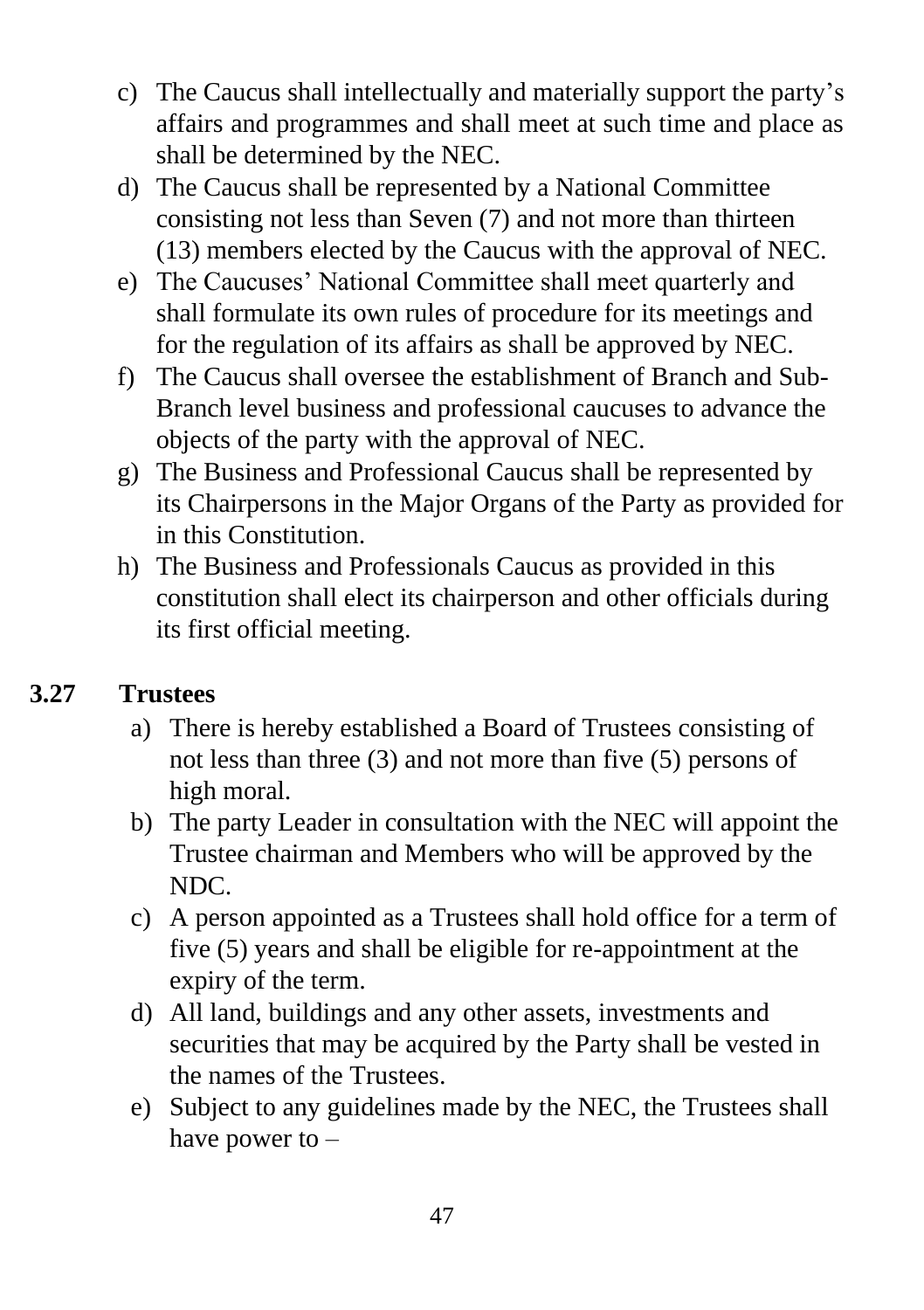- (i) Sell, purchase or transfer any movable and immovable properties of the Party;
- (ii) Formulate and implement sound investment policies as regards the management of the properties;
- (iii) Engage in commercial activities to build Party assets and capital base;
- (iv) Cause monies belonging to the Party to be invested in bonds, shares, securities or other forms of investment as deemed fit; and
- (v) Carry out such other functions as may be determined by the Party or are incidental to the management of the properties of the Party.
- f) The Trustees shall pay all income received from properties and its activities to the official party account and seek from the party Treasurer funds for any expenditure in respect of such properties, investments, or securities.
- g) The Trustees shall ensure that all properties of the Party are used only for the benefit and in the best interests of the Party.
- h) The quorum necessary to transact business by the Trustees shall be three (3)
- i) The office of a Trustee may become vacant if
	- (i) A trustee resigns by a notice in writing addressed to the Party Leader;
	- (ii) A trustee is adjudged bankrupt;
	- (iii)A motion calling for his or her removal is passed by two thirds of the members; or
	- (iv)Death or incapacity of a trustee.
- j) No property of the party shall be used by a trustee for individual gain unless authorized by the NEC
- k) No Property of the party shall be disposed, sold or otherwise transferred without the express authority of NEC

# **CHAPTER FOUR PROCEDURES AT MEETINGS**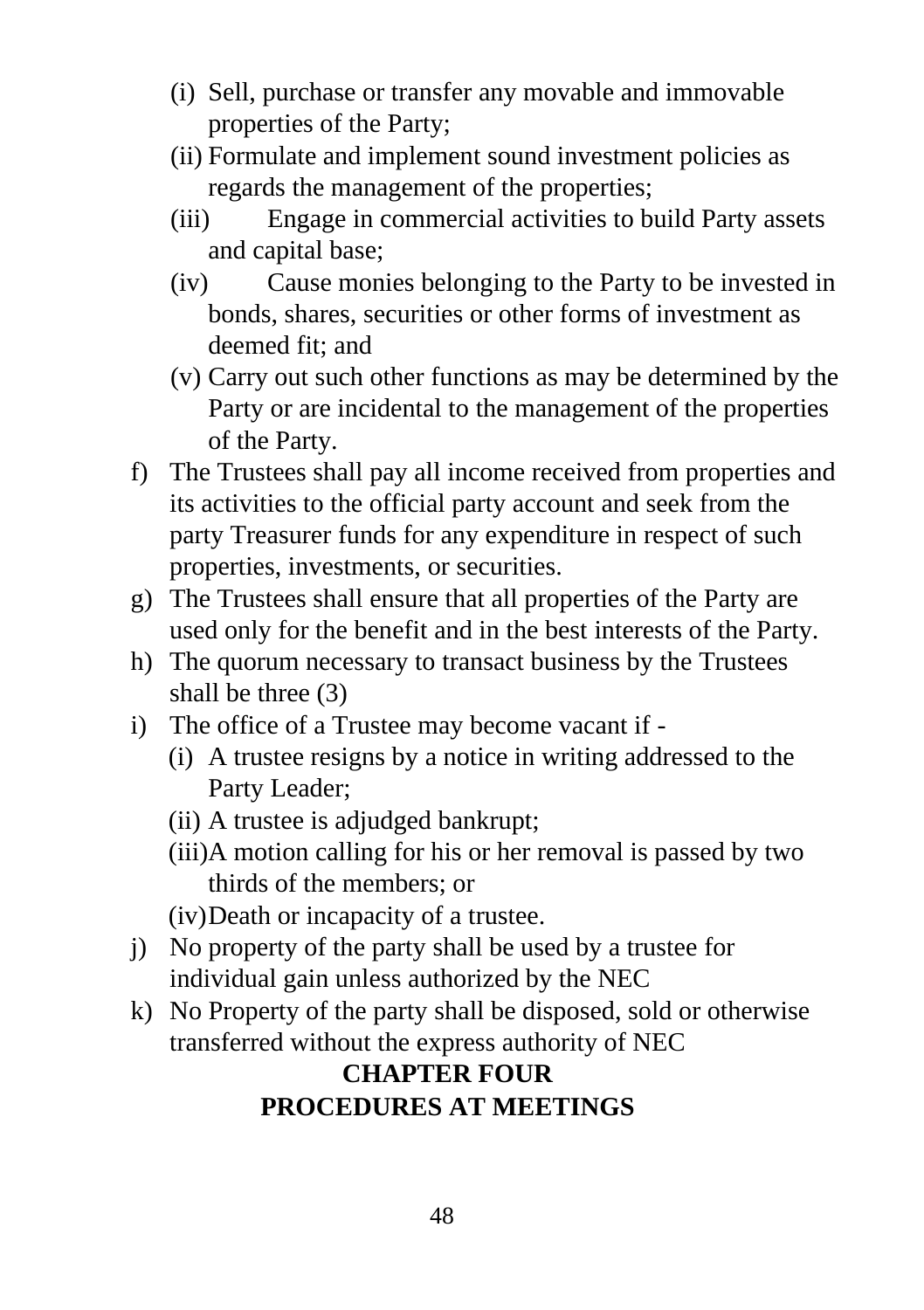# **4.1 General Principles**

- a) Written notices for all National, County, Branch, Sub-Branch, and polling station meetings shall be sent out by the respective Secretaries.
- b) Meetings may be conducted either physically, virtually, or both physically and virtually.
- c) There shall be two classes of meetings
	- (i) Ordinary meetings which shall be convened by a written notice of fourteen (14) days; and
	- (ii) Special meetings which shall be convened by a notice of at least seven (7) days or as may be deemed reasonable. Such meetings shall be requisitioned for a specific purpose and no other matter shall be discussed other than as stated in the notice.
- d) Any official who fails to attend three (3) consecutive meetings without reasonable cause may be suspended.
- e) All meetings, unless specifically provided for in this Constitution, shall be presided over by the chairperson or in absentia the deputy-chairperson. In the absence of both the chairperson and the deputy-chairperson, a member elected from among those present shall preside.
- f) Resolutions shall, unless otherwise specifically provided for in this Constitution, be by simple majority by show of hands during voting and shall be recorded in the minutes.
- g) In the event of an equality of votes at any voting, the person presiding shall have a deciding vote.

# **4.2 Guidelines for Meetings of NDC**

- a) An ordinary session of the NDC shall be convened by the Party Leader after every five (5) years at a place, date and time as shall be determined by the NEC.
- b) The Party Leader shall convene a special NDC upon the decision of the NEC or if requested in writing by fifty percent (50%) of the NDC delegates.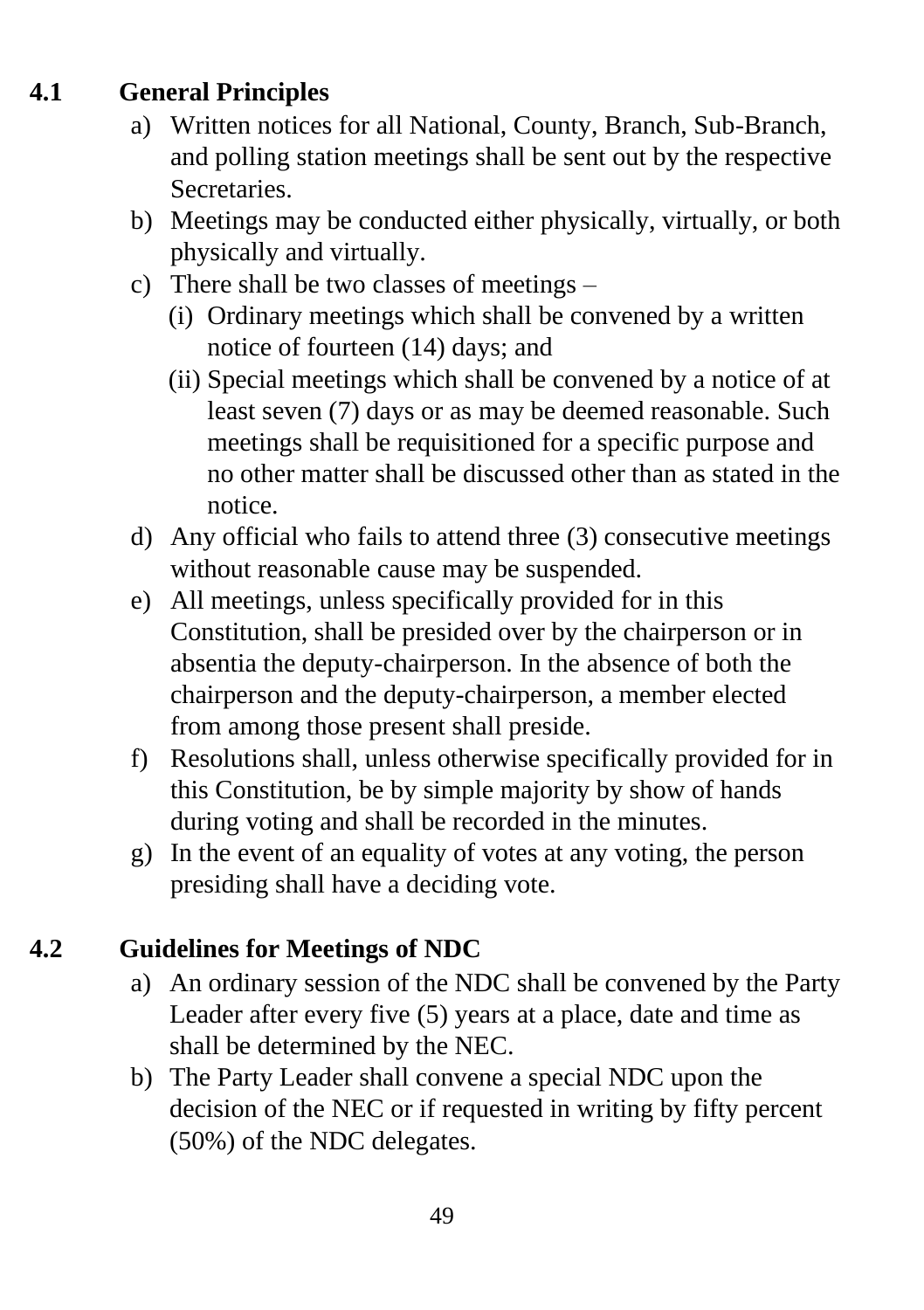- c) Decisions at the NDC shall be taken by consensus in default of which there will be voting by show of hands, acclamation or through secret ballot.
- d) Minutes and resolutions of the NDC shall be prepared by the Secretary General and signed by the National Chairperson and Secretary General.
- e) Elections shall be by secret ballot or acclamation and shall be decided by a simple majority where more than one candidate is contesting for one position.
- f) Where only one candidate is nominated for one position at the close of the nominations, that candidate shall be declared the winner. Nomination of candidates shall be by proposal and Secondment.
- g) Subject to this Constitution, the notice convening the meeting and the agenda of the NDC shall be sent out by the Secretary General at least fourteen (14) days before the meeting.

# **CHAPTER FIVE PARTY DEMOCRATS LEAGUES**

# **5.1 The Party Democrats Leagues**

There is hereby established the party Democrats Leagues consisting of the–

- a) Wiper Women Democrats league;
- b) Young Wiper Democrats League;
- c) Persons with Disabilities league;
- d) Minority and marginalized League;
- e) Diaspora League.

The NEC in consultation with the relevant League stakeholders shall recommend to the Party Leader persons eligible for appointment to various position in the respective leagues.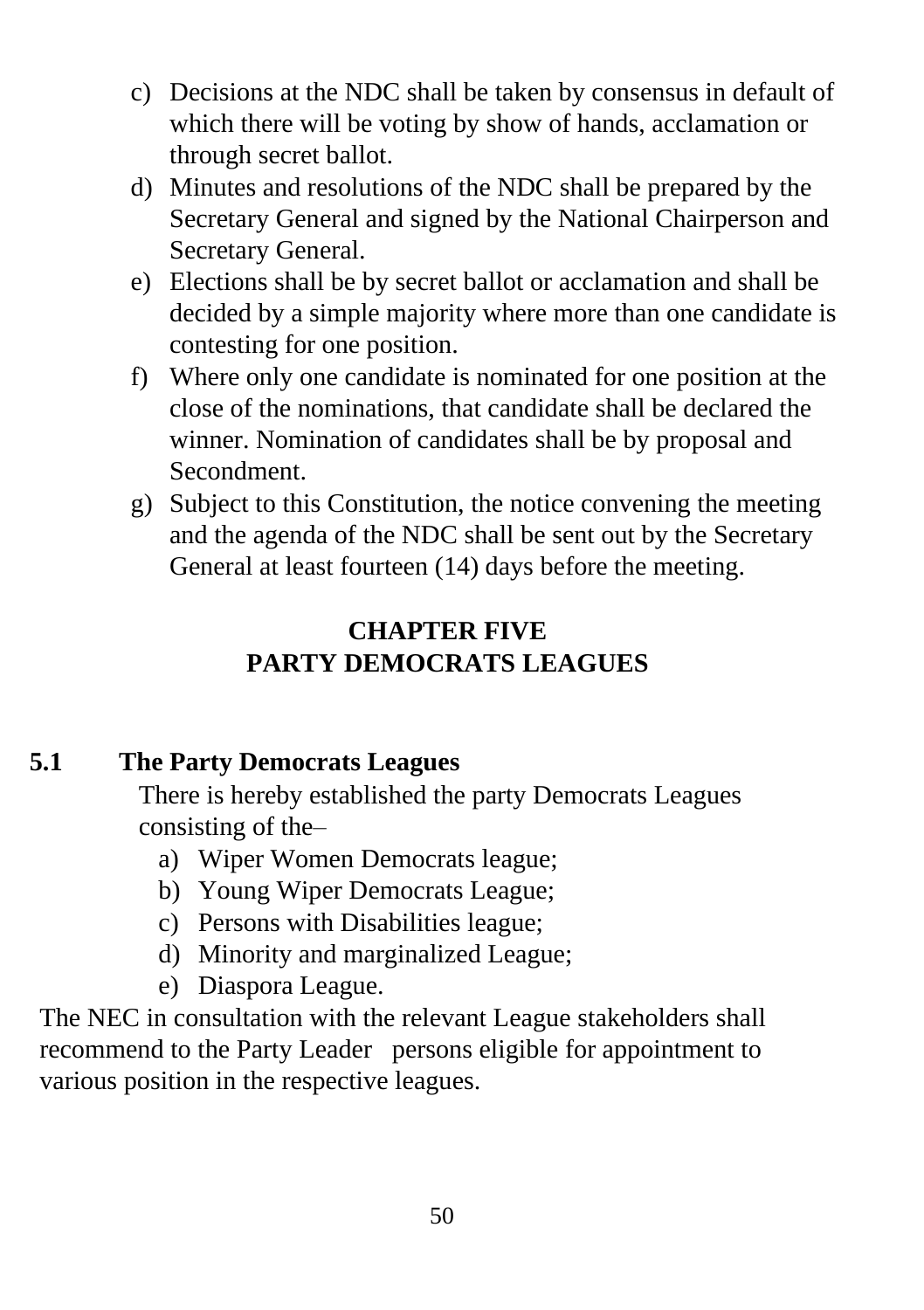# **5.2 The Wiper Women Democrats League**

- a) The Wiper Women Democrats League shall be open to women who are members of the Party and shall have structures at the national, county, branch, sub-branch, and polling station levels.
- b) The Female Deputy Party Leader will be the patron of the wiper Women Democrats League.
- c) The Wiper Women Democrats League shall be integral and auxiliary body with its own principles, rules and regulations in line with the party's constitution.
- d) The objectives of the Wiper Women Democrats League shall be to defend and promote the rights of women in and outside the Party as provided in this constitution.
- e) The Party shall establish an executive committee of the Wiper Women Democrats League at national, county, branch, sub-branch, and polling station levels comprising of a chairperson, deputy-chairperson, secretary, assistant secretary, treasurer, assistant treasurer, organizing secretary, assistant organizing Secretary and ten (10) or such other number of committee members as shall be deemed necessary.
- f) The officials of the executive committees at national, county, branch, sub branch and polling station levels shall  $-$  (i) Be elected and in the same manner as Party officials; and (ii) Hold office for a term of five (5) years and are eligible for re-election upon expiry of their term.
- g) Apply for membership verbally, electronically or in writing to the nearest party offices or to the executive committee of the Wiper Women Democrats League.
- h) Receive confirmation of membership electronically or in writing.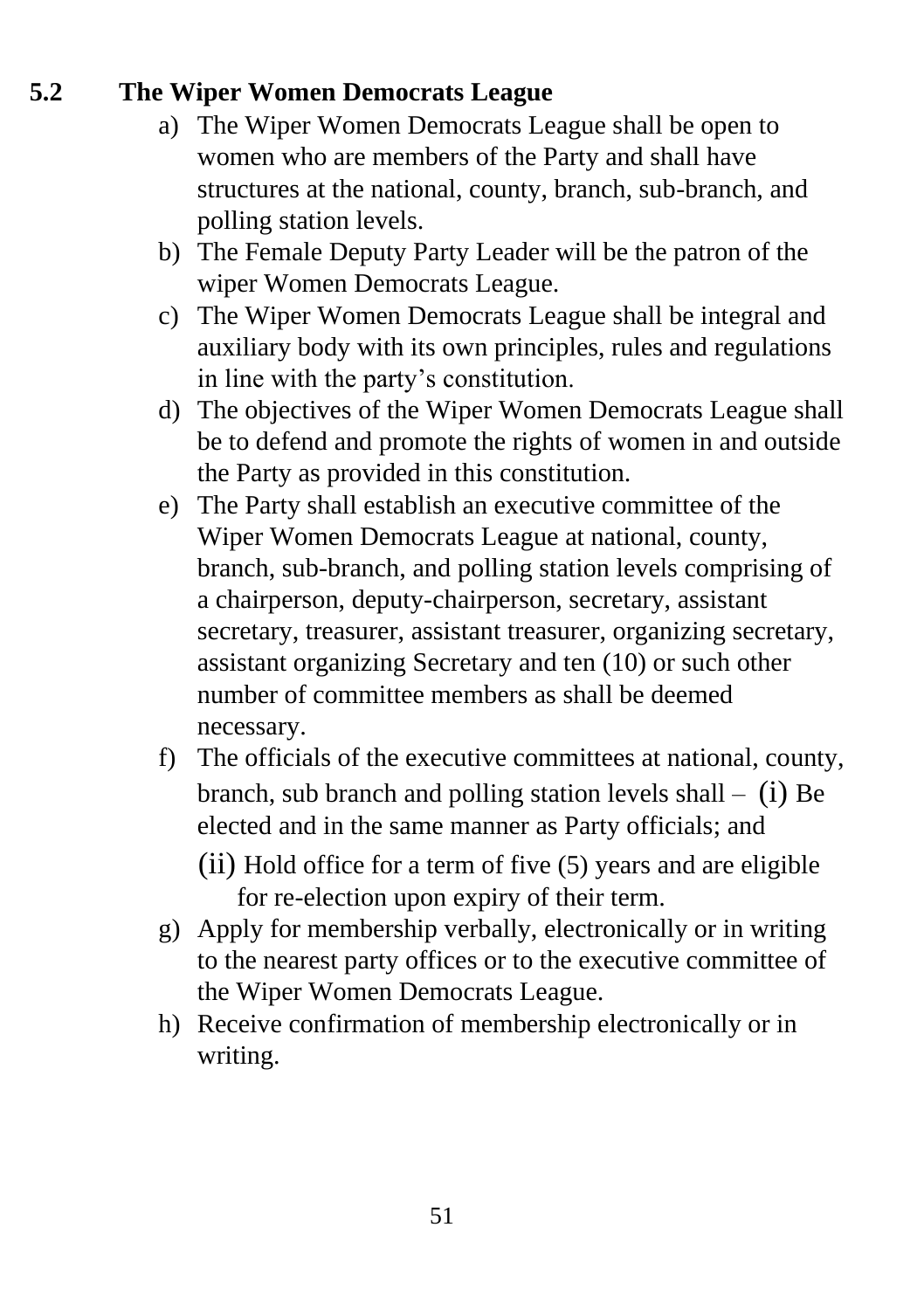# **5.3 The Young Wiper Democrats League**

- a) It shall be open to persons aged between eighteen (18) and thirty-five (35) years who are members of the Party.
- b) It shall operate at national, county, branch, sub-branch and polling station levels.
- c) Its objective shall be to rally and unite the youth leadership within the party and society for their empowerment in confronting challenges facing the young people of Kenya.
- d) It shall operate as an auxiliary body within the overall structure of the Party with its own principles, rules and regulations as shall be approved by NEC.
- e) It shall operate in accordance to this Constitution and shall be subject to the general direction of the NEC.
- f) The Party as approved by NEC shall establish an executive committee of the Young Wiper Democrats League at national, county, branch, sub-branch and polling station levels comprising of a chairperson, deputy-chairperson, secretary, assistant secretary, treasurer, assistant treasurer, organizing secretary, assistant organizing secretary and ten (10) or such other number of members as may be deemed necessary for proper execution of its mandate.
- g) The officials of the Young Wiper Democrats executive committees at national, county, branch, sub-branch, and polling center levels shall –
	- (i) Be elected and in the same manner as Party officials; and
	- (ii)Hold office for a term of five (5) years, and are eligible for re-election upon expiry of their term.
- h) Application for membership shall be made verbally, electronically or in writing to the nearest party offices or executive committee of the Young Wiper Democrats League.
- i) Confirmation of membership shall be made electronically or in writing.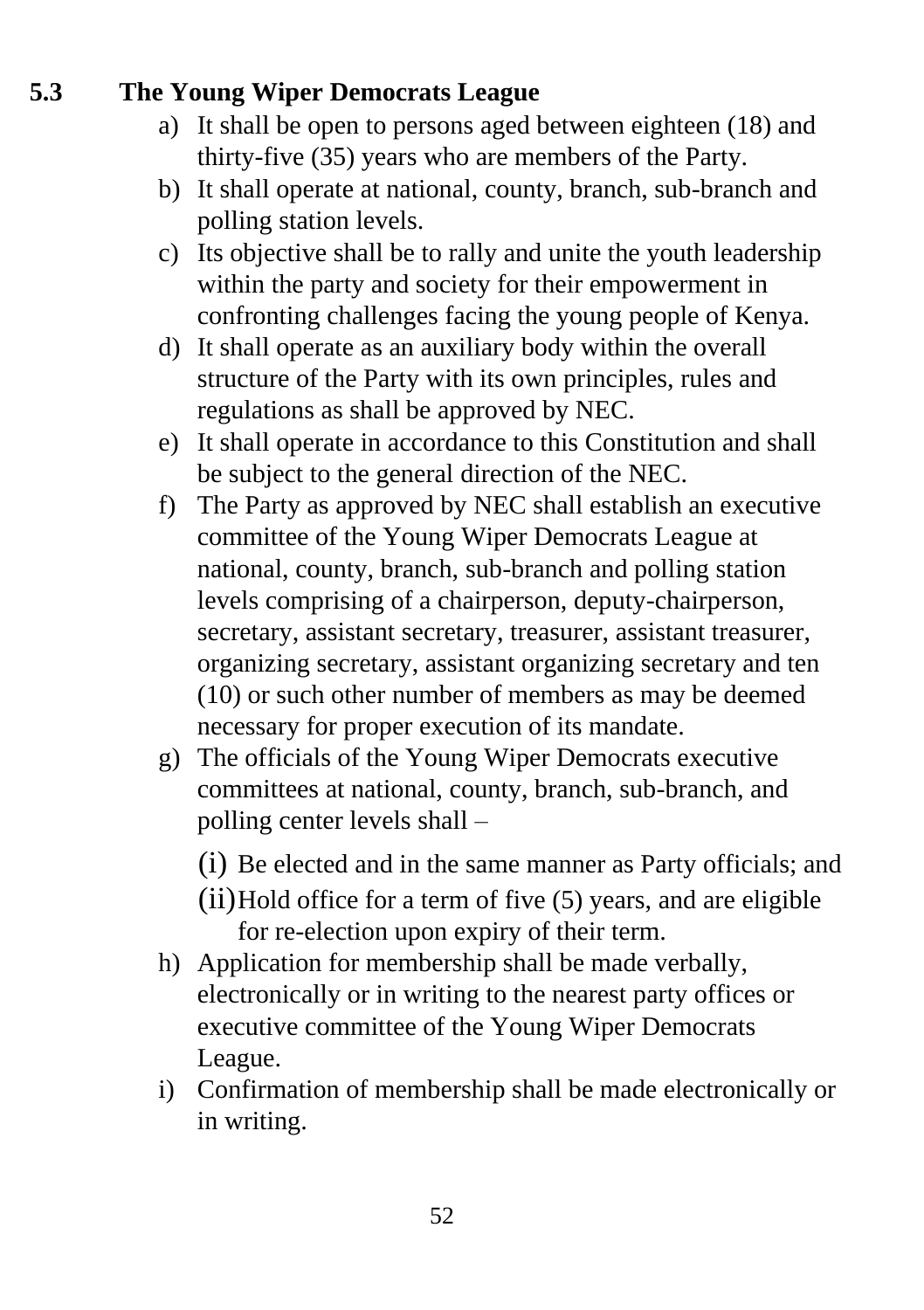# **5.4 The Persons with Disabilities League**

- a) It shall be open to persons with disabilities who are members of the Party and shall have structures at the national, county, branch, sub-branch and polling station levels.
- b) Its objective shall be to defend and promote the rights of persons with disabilities as provided in this constitution, the National Constitution and enabling legislation on persons with disabilities.
- c) It shall operate as an auxiliary body within the overall structure of the Party with its own principles, rules and regulations as may be approved by NEC.
- d) The Party shall establish an executive committee of the Persons with Disabilities and marginalized League at the national, county, branch and such other levels as shall be determined by the NEC consisting of a chairperson, deputychairperson, secretary, assistant secretary, treasurer, assistant treasurer, organizing secretary, assistant organizing secretary and such other members as shall be deemed necessary.
- e) The officials of the executive committee of the Persons with Disabilities League at all levels shall –
	- (i) Be elected and in the same manner as Party officials; and
	- (ii)Hold office for a term of five (5) years and are eligible for re-election upon expiry of their term.
- f) Application for membership shall be made verbally, electronically or in writing to the nearest party offices or executive committee of the Persons with Disabilities League.
- g) Confirmation of membership shall be made electronically or in writing.

# **5.5 Minority and Marginalized Communities leagues**

a) The Minorities and Marginalized Communities League shall be open to members of the Party who are considered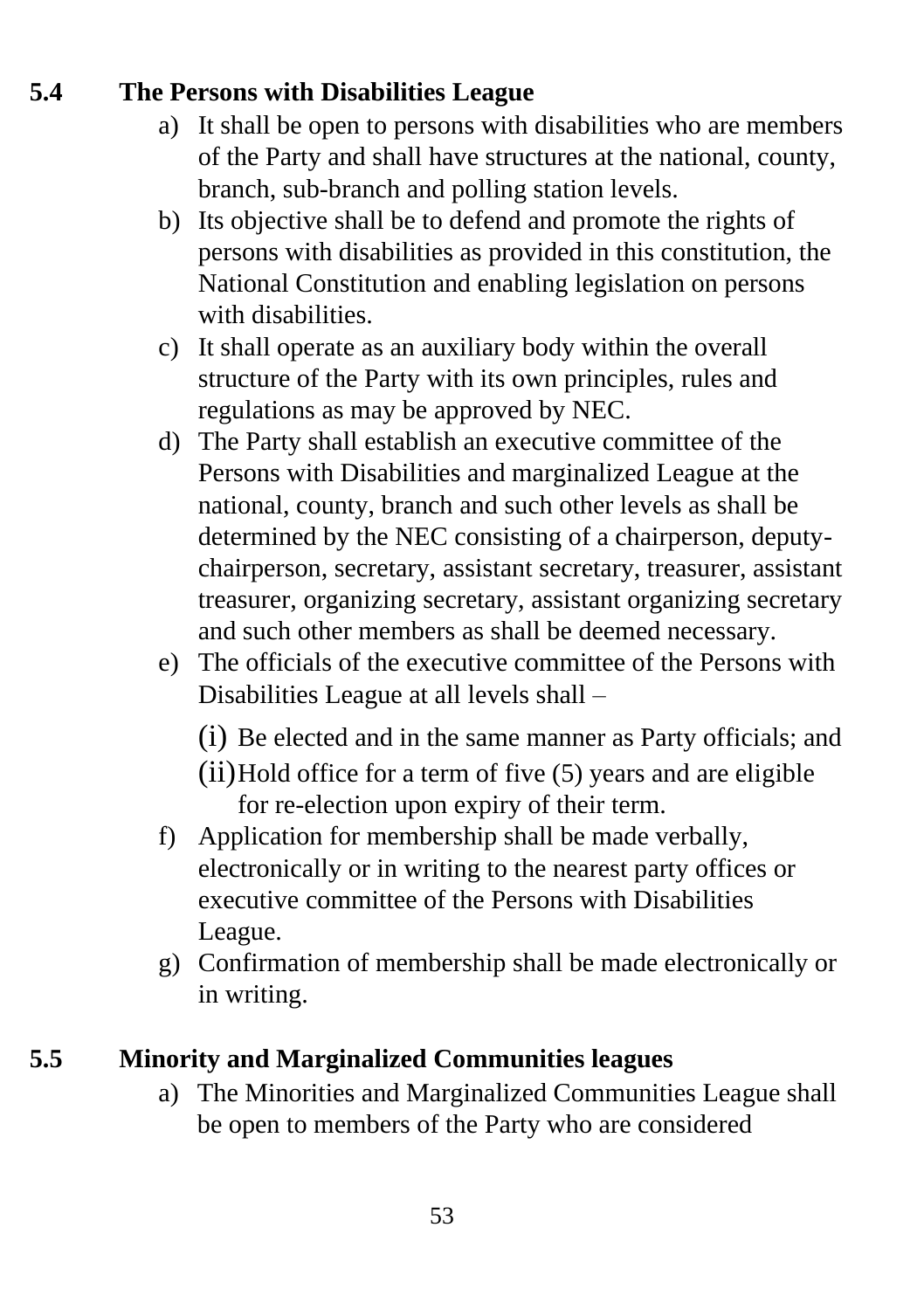minorities and marginalized in accordance with the Constitution of Kenya and other written Laws.

- b) The League shall operate at the national, county, branch, sub-branch and polling station unit levels.
- c) The objectives of the Minorities and marginalized League shall be to unite minorities and other members that are marginalized in order to fully participate in the affairs of the Party and society, pursue their own personal development and provide leadership regarding the protection and promotion of the rights of the minorities and marginalized persons to ensure that they make full and meaningful contributions to the work of the Party and Nation.
- d) The Party shall establish an executive committee of the Minorities and Marginalized Communities League at both the National and County levels of Governance consisting of chairperson, deputy-chairperson, secretary, assistant secretary, treasurer, assistant treasurer, organizing secretary, assistant organizing secretary and ten (10) or such number of committee members as shall be deemed necessary.
- e) The Minorities and Marginalized Communities is an auxiliary body within the overall structure of the Party and an integral part of the Party with the authority to make its own guidelines, policies, and procedures provided they shall not conflict with this Constitution and shall be subject to the general direction of the NEC and the Party's general control and discipline at all levels.
- f) The officials of the executive committee of the Minorities and Marginalized League at all levels shall –
	- (i) be elected in the same manner as Party officials; and
	- (ii)hold office for a term of five (5) years, and are eligible for re-election upon expiry of their term.
- g) Application for membership shall be made verbally or in writing to the nearest executive committee of the Minorities League or the nearest Party office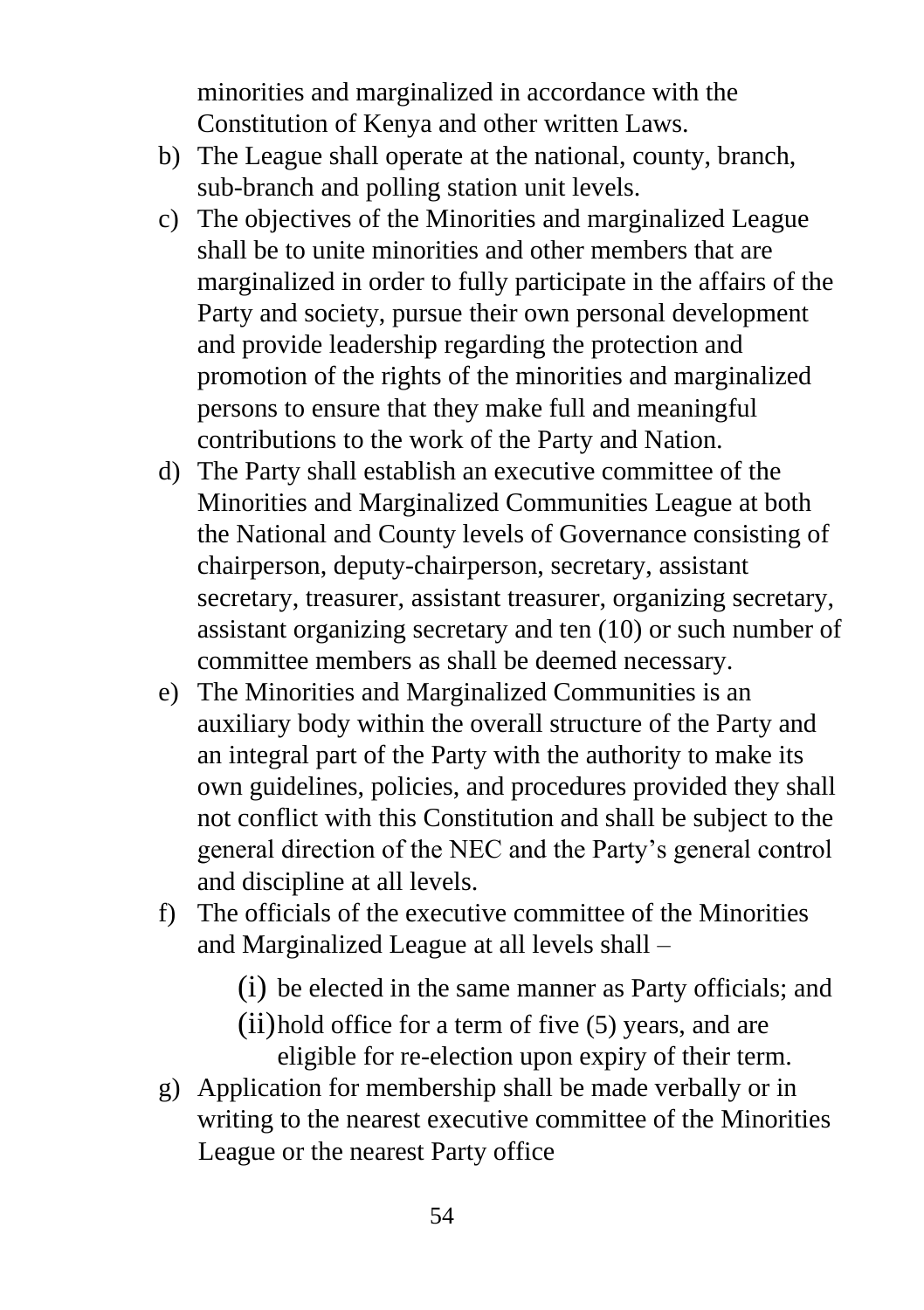h) Confirmation of members shall be made electronically or in writing.

#### **5.6 The Diaspora League**

- a) The Diaspora League is established and shall be managed by an executive committee consisting of a Chairperson, deputy chairperson, secretary, treasurer, organizing secretary, and such number of committee members as shall be determined by the NEC.
- b) Members of the Diaspora Executive Committee shall be elected simultaneously and in the same manner as the Party officials and shall hold office for a term of five (5) years' and are eligible for re-election upon expiry of their term.
- c) It shall have Diaspora Branches for Kenyans abroad as approved by the NEC and registered by the National Secretariat
- d) Members in the Diaspora shall set up Chapters based on cities or States of residence as shall be approved by the NEC and the Chapters Shall report to the NEC through the Branches.
- e) Its Diaspora branches shall meet quarterly and submit progress reports to the Party's Secretary General.
- f) The Secretary General and the Secretary for Diaspora Affairs shall co-ordinate the establishment and operations of the Diaspora Branches and chapters.
- g) Diaspora Branches and chapters shall
	- (i) Uphold and disseminate the Party's vision, mission, values, objectives and ideology.
	- (ii) Create awareness and sensitize Kenyans in the Diaspora about the Party; and
	- (iii)Mobilize resources for the party activities including policies, campaigns and programs.
- h) The Diaspora League shall coordinate all activities relating to Diaspora membership of the Party in liaison with the Secretary for Diaspora Affairs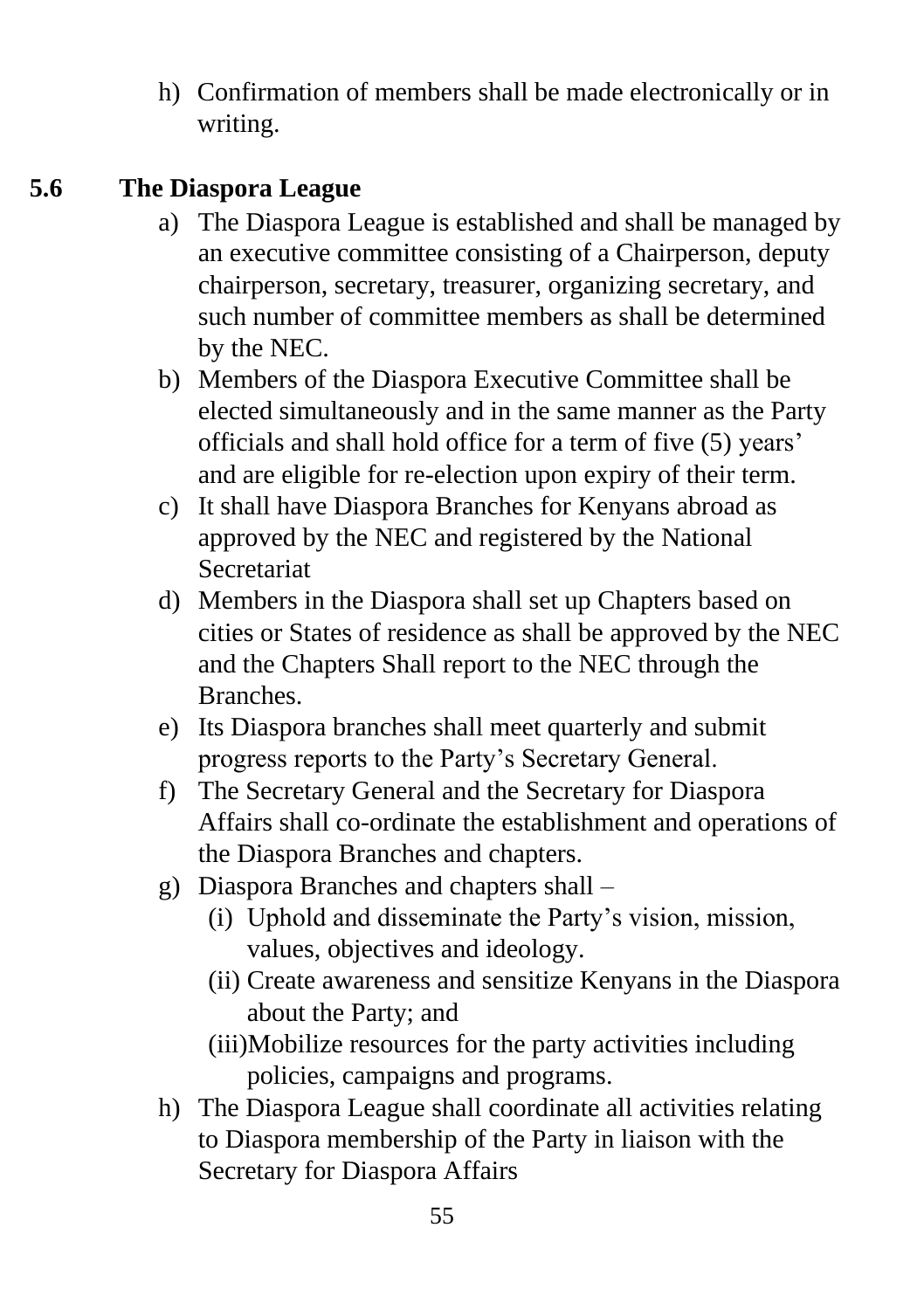- i) The Diaspora League shall promote and protect the interests of the Party in the Diaspora
- j) The League shall prepare and submit its plan of activities and programmes to the Secretary General through the Secretary for Diaspora Affairs for approval by the NEC.

# **CHAPTER SIX PARTY OFFICIALS AND OFFICE BEARERS**

#### **6.1. Party Elections and National Office Bearers**

- a) The Party shall be managed at the National level by the following officials –
	- (i) The Party Leader;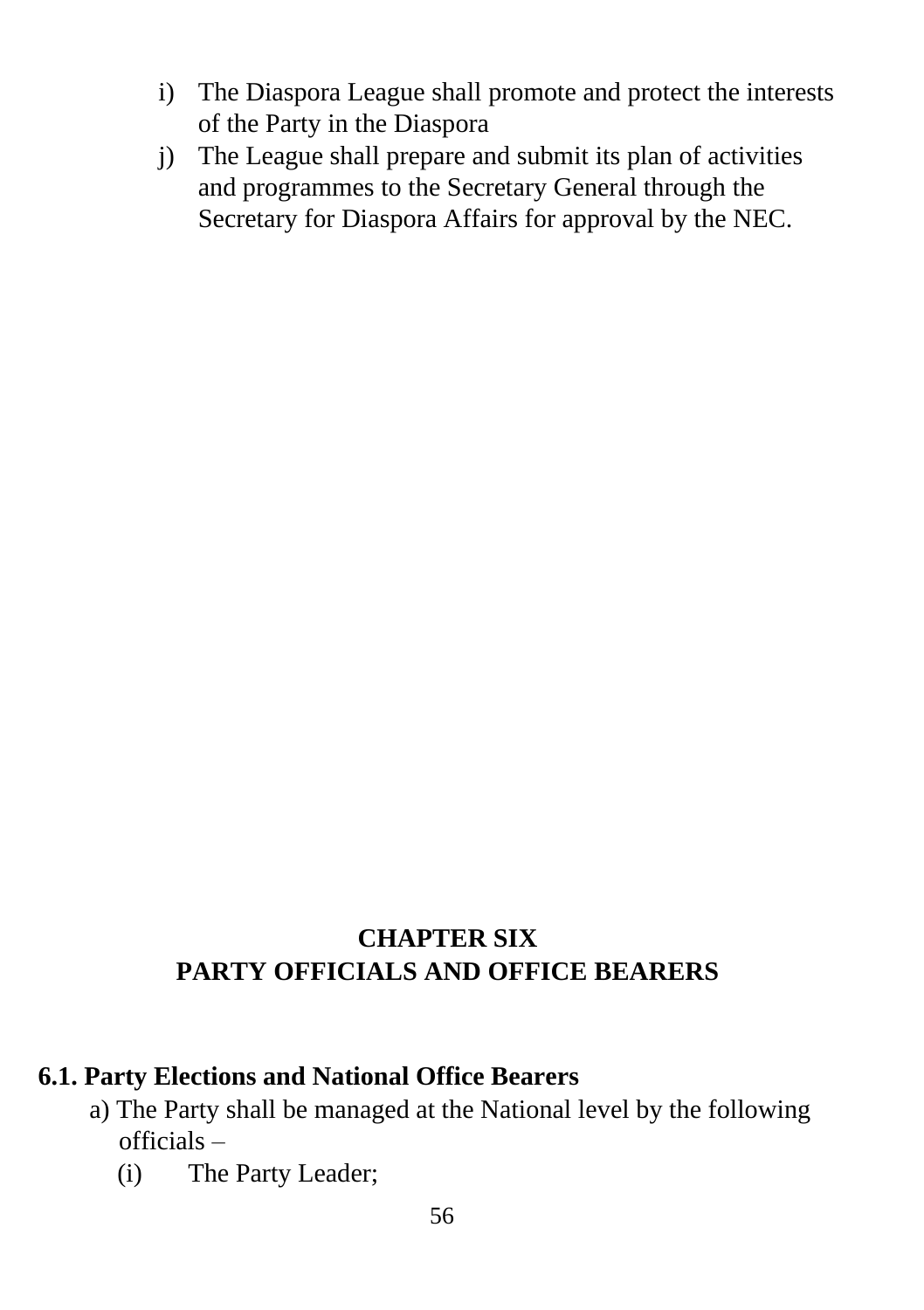- (ii) Two Deputy Party Leaders;
- (iii) The Chairperson;
- (iv) Four Deputy Chairpersons;
- (v) The Secretary General;
- (vi) Two Deputy Secretary Generals;
- (vii) The Chairperson for CCC; (viii) The Secretary to the CCC
- (ix) The Organizing Secretary;
- (x) Two Deputy Organizing Secretaries;
- (xi) The Treasurer;
- (xii) Two Deputy Treasurers;
- (xiii) The Director of Elections;
- (xiv) Two Deputy Directors of Elections;
- (xv) Chairperson Wiper Women Democrats League;
- (xvi) Chairperson Young Democrats League;
- (xvii) Chairperson Diaspora Affairs;
- (xviii)Chairpersons Minority and Marginalized Communities;
- (xix) Chairperson Persons with Disabilities
- (xx) Secretary for Parliamentary Affairs;
- (xxi) Secretary for County Assembly Affairs
- (xxii) Secretary for Persons with Disabilities League; and
- (xxiii) Secretary for Minorities and Special Interest Groups.

# **6.2 Conducting of Party Elections**

The party shall conduct its elections as provided in this constitution and the party's rules regulations and the elections shall be consistent with national and international generally accepted best democratic practices.

# **6.3 Party Election Procedures**

(a) The National officials shall be elected by the NDC or a special NDC and shall hold office for a term of five (5) years, except the Secretary for Parliamentary Affairs, who shall be elected by the Parliamentary Caucus and ratified by the NEC. An official shall be eligible for re-election at the expiry of their term of office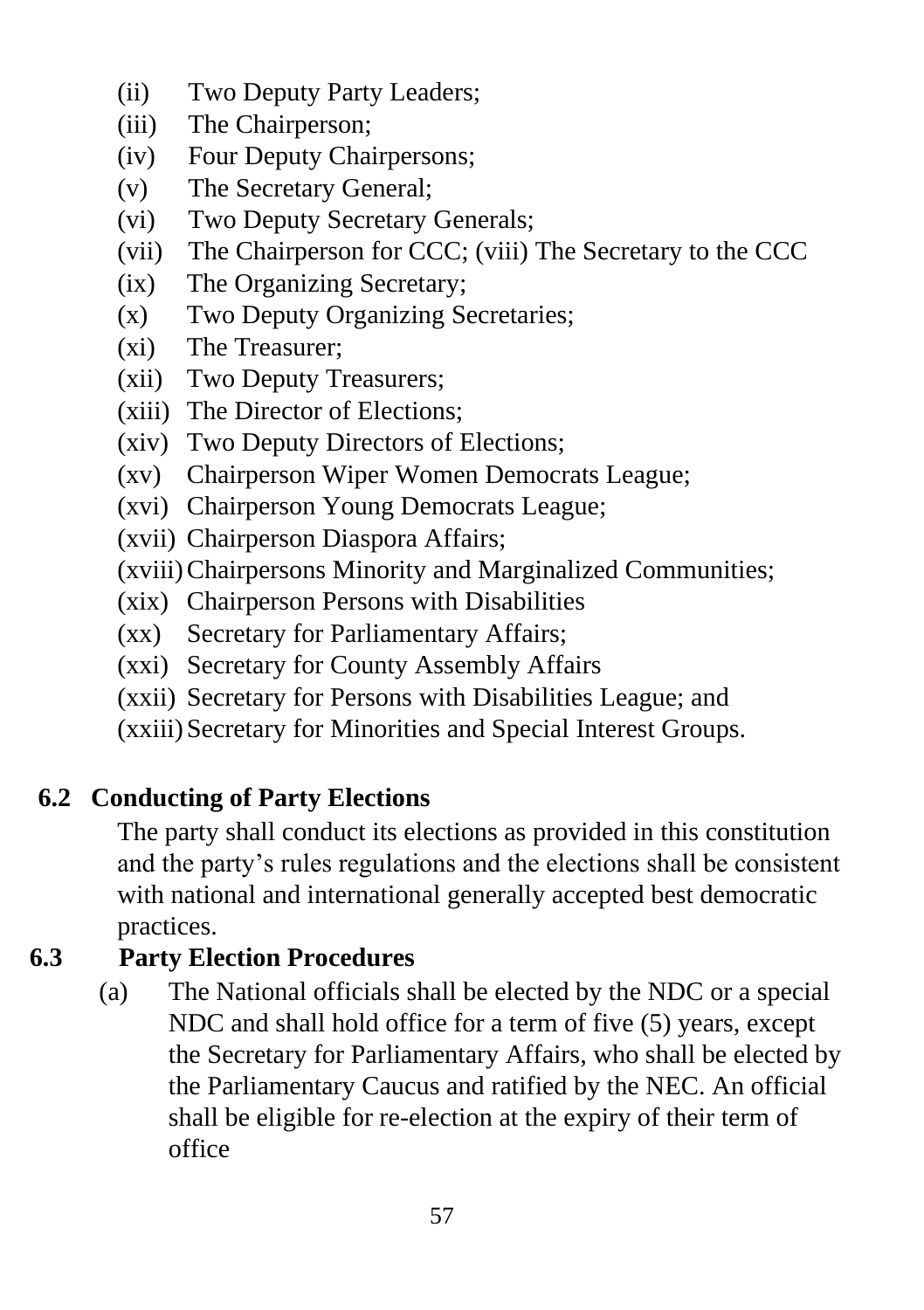- (b) Candidates shall be nominated by proposal and secondment.
- (c) Elections shall be conducted by secret ballot or acclamation and shall be decided by a simple majority where more than one candidate is contesting for one office.
- (d) In conducting elections, the Party shall ensure that–
	- (i) No more than two-thirds of the positions are of the same gender;
	- (ii) The national officials reflect the diversity of Kenya;
	- (iii) The youth, persons with disabilities, minorities and marginalised groups are represented.
- (e) Persons dissatisfied with the outcome of the elections may seek redress at the respective party organs in line with this constitution and all other applicable laws.
- (f) The NEC may by resolution, appoint a person to fill any vacant position for the remainder of the subsisting term.

# **6.4 Powers and Duties of National Officials**

- a) The Party will run its affairs through the Party Leader and other party officials elected or appointed in accordance with this constitution.
- b) Party officials approved by the NEC will be allocated specific responsibilities in their respective line portfolios and shall be responsible to their immediate heads and NEC as specified.

# **6.5. The Party Leader**

- a) The Party Leader is the overall leader of the WDM and the Party patron
- b) The Party Leader is the party's automatic presidential candidate in the national elections and a symbol of unity for the party.
- c) The Party leader undertakes the following duties; (i) offers strategic political leadership for the Party;
	- (ii) Articulates and defends the party's ideology and its policies.
	- (iii)Supervises, coordinates and administers the implementation of the Party manifesto by all Party organs;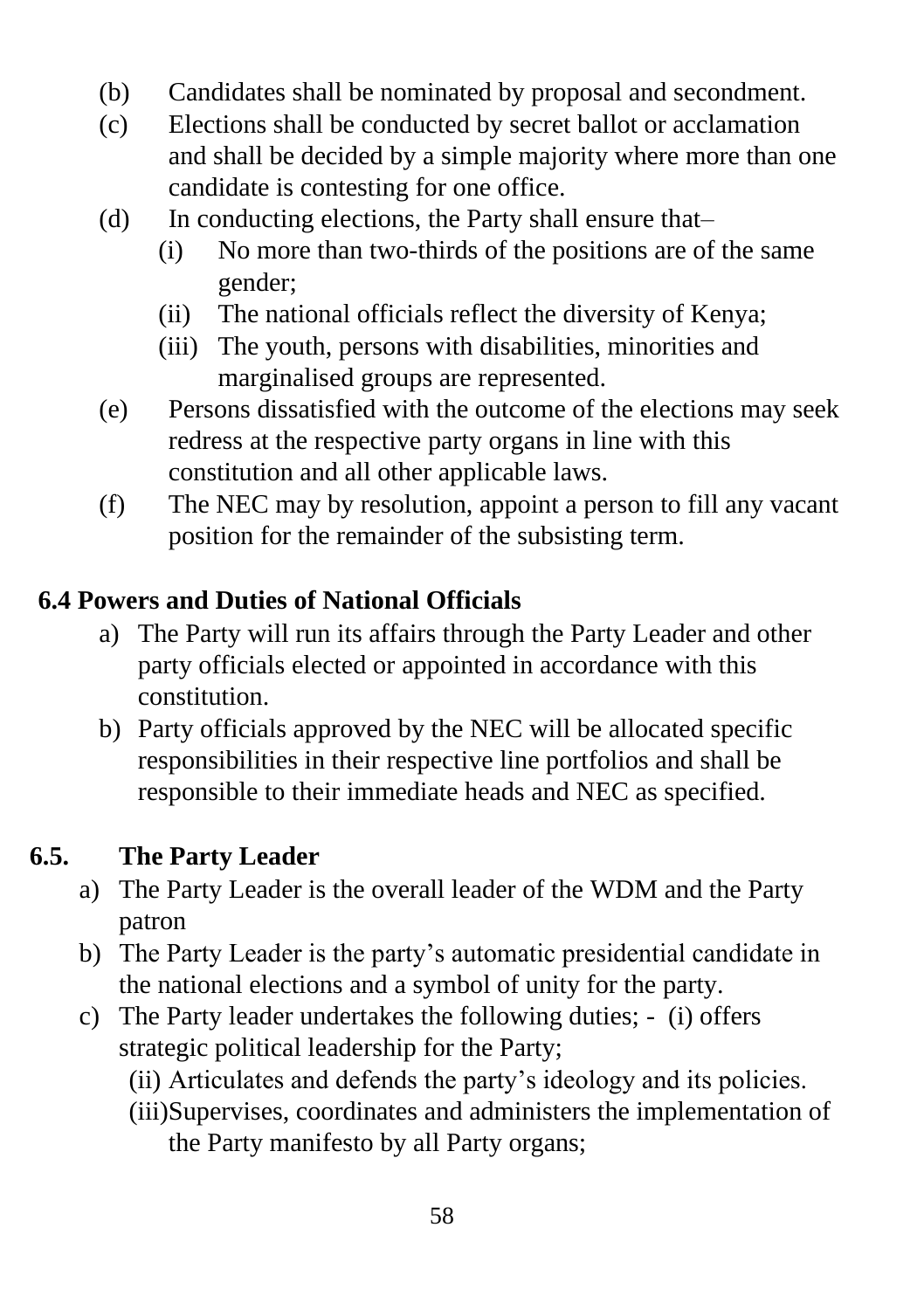- (iv)Issues directives for the overall implementation of specific programmes, plans and policies in furtherance of the party's objectives;
- (v) Manages the relationship between the party and the public
- (vi)Convenes and sets the agenda for the NDC and such other special meeting as shall be deemed necessary;
- (vii) Convenes and presides over joint meetings of the Parliamentary and County Assemblies Caucuses;
- (viii) Promotes internal and external political harmony in the interest of the party
- (ix)Promotes national political consultations, engagements, mergers, arrangements and co-operations with other political parties and political stakeholders.
- (x) Convenes and presides over meetings of the Summit; and
- (xi)Performs any other function as maybe necessary for the benefit of the party

# **6.6. Deputy Party Leaders**

- a) There shall be two (2) Deputy Party Leaders who shall be of the opposite gender and shall deputize the Party Leader and perform such other functions and exercise such powers as may be assigned to them by the Party Leader.
- b) Specific functions and duties of each deputy are as set out in the Regulations of this party.

# **6.7. The National Chairperson**

- a) The National Chairperson shall have the following duties and powers–
	- (i) Chair meetings of the Party other than those chaired by the Party Leader or Deputy Party Leader;
	- (ii) Preside over the NDC and NEC meetings under the directions of the Party Leader;
	- (iii) Promote unity within the Party and amongst officials and ensure good working relationship between Party officials and members;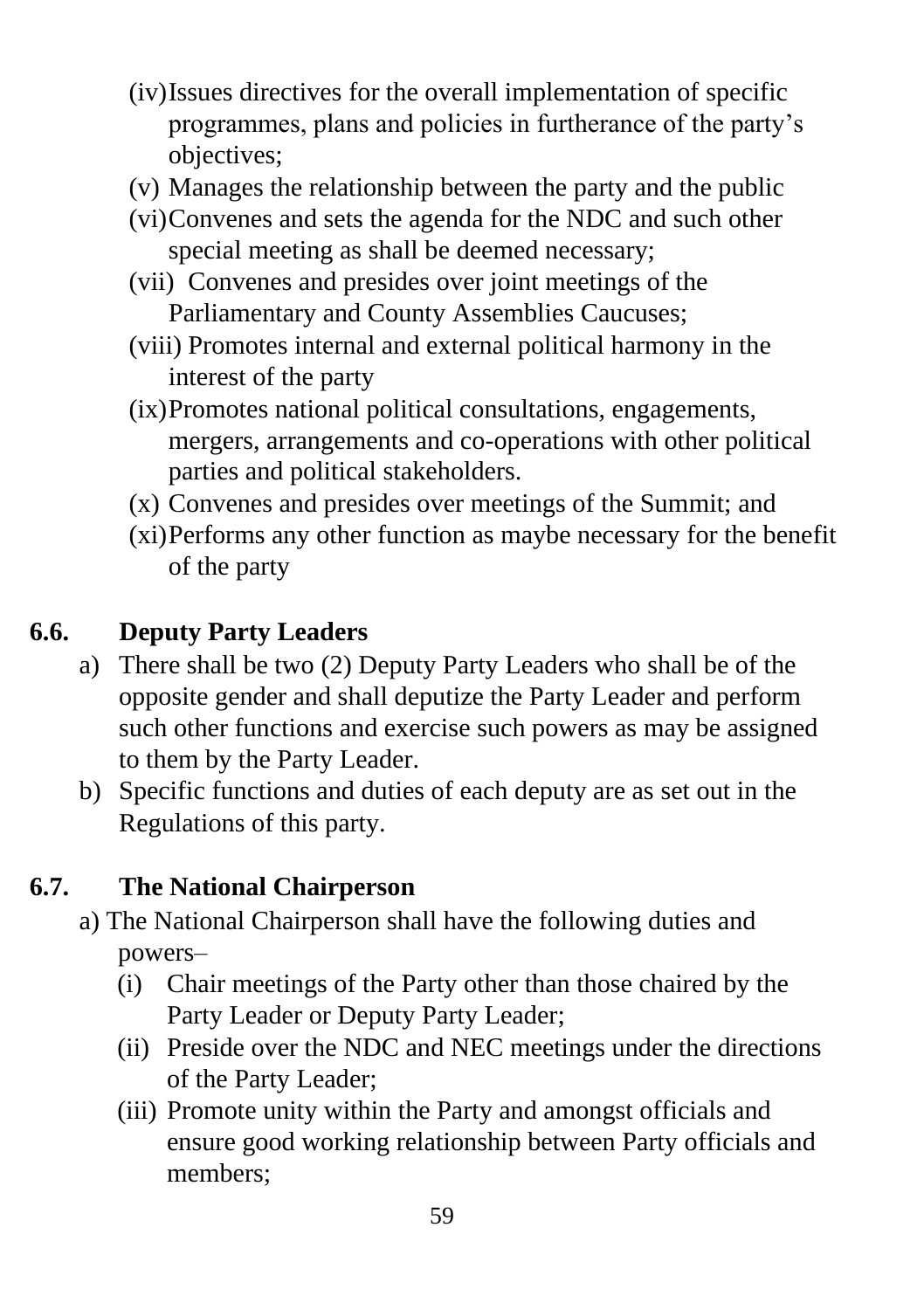- (iv) Issue regular policy directions and guidelines in consultation with the party leader and NEC;
- (v) Defend the Party and this Constitution as well as the Party policies and actions; and
- (vi) Perform such other duties as assigned by the Party Leader or the NEC in line with this Constitution.

# **6.8. National Deputy Chairpersons**

- a) There shall be four (4) National Deputy Chairpersons who shall deputise the National Chairperson and perform such functions and exercise powers as may be assigned to them by the National Chairperson and the NEC in their respective portfolios as contained in the party Charter.
- i) The Deputy Chairpersons shall not be of the same gender.

ii) Specific functions and duties of each deputy chair are as set out in the Regulations of this party.

# **6.9. Secretary General**

- a) There is hereby established the office Secretary-General of the party.
- b) The secretary General shall be the accounting officer of the party and perform both administrative and financial functions
- c) The administrative roles of the Secretary General include:
	- (i) To manage the national and devolved offices of the party
	- (ii) He is the Official Party spokesperson;
	- (iii) To manage correspondence of the national organs of the Party;
	- (iv) To be the Custodian of the party records;
	- (v) To implement decisions of the various organs of the party;
	- (vi) To monitor and report to the NEC all matters relating to discipline within the Party, and adherence to Party policies and codes of conduct by officials and members in accordance with this Constitution;
	- (vii) To prepare annual reports on the work of the NEC and the NDC;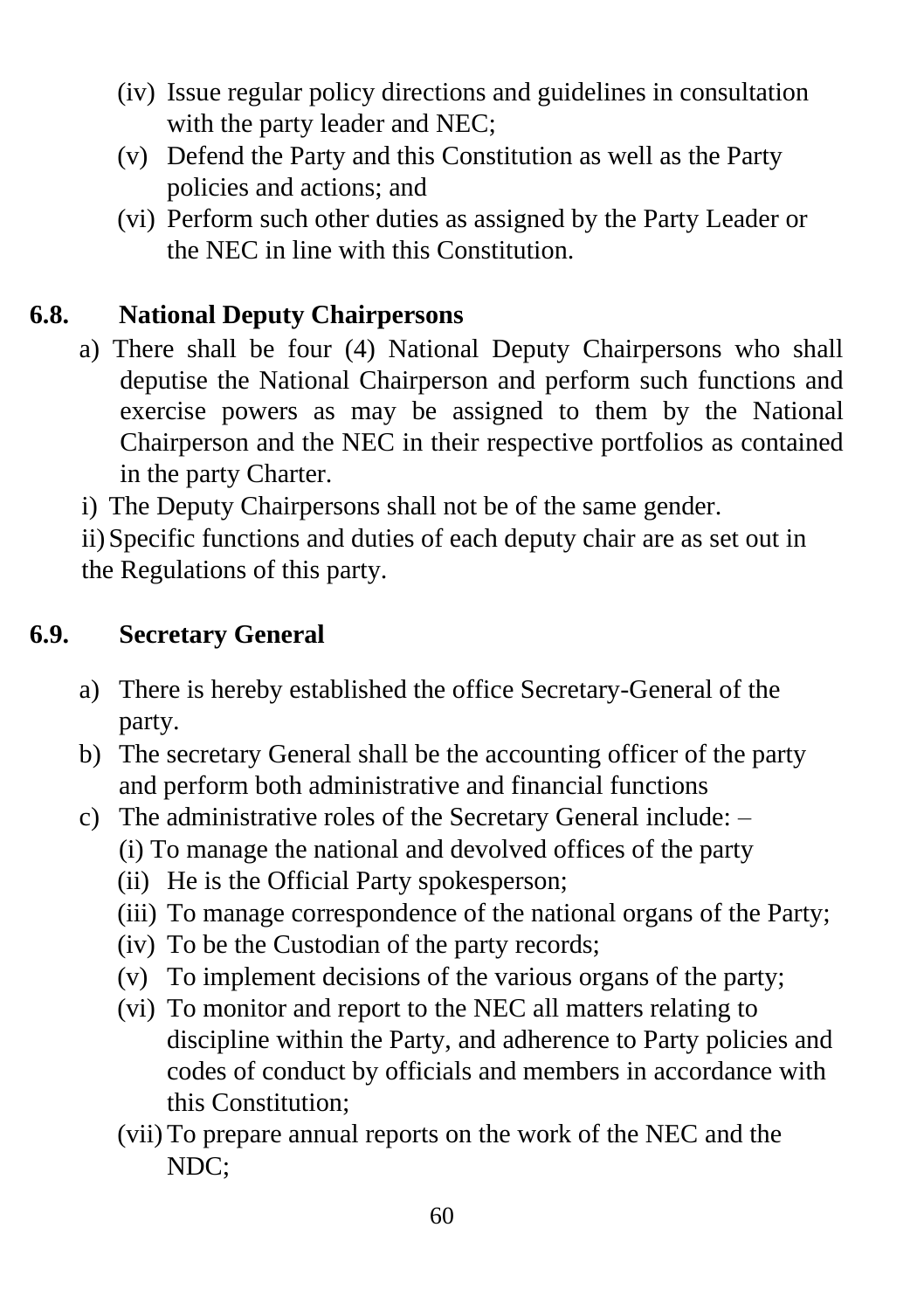- (viii) To keep proper record of minutes of all meetings and decision thereto including those of the NEC and NDC, and issue communications to Party organs or at all levels;
- (ix) To be the liaison between the National Secretariat and the Party organs;
- (x) To be the Secretary to all meetings of the NDC, NEC, the Summit and NMC;
- (xi) To issue notices of meetings of the NDC, NEC, the Summit and NMC in consultation with the Party Leader and NEC as necessary and ensure that all meetings are held in accordance with this Constitution:
- (xii) Ensure production of policy reports by sector secretaries, caucuses and party committees for review by the NEC.
- (xiii) To approve work plans and operations of the party secretariats, in consultation with the Party Leader,
- (xiv) To be the custodian of the seal of the Party and all legal documents of the Party.
- b) The financial and accounting duties of the Secretary General include the following; -
	- (i) To account for the Party and sign all necessary bank documents;
	- (ii) Ensure that the money allocated to the Party from the Political Parties Fund and from donations and contributions are used in compliance with the law and for the promotion of the objectives of the Party; and
	- (iii)Keep separate accounting books and records of accounts in the prescribed manner in respect of the funds received from the office of the Registrar of Political Parties and all the transactions for each financial year for which monies have been allocated from the Political Parties Fund.
	- (iv)Ensure the production of the annual audit reports for review by **NEC**
	- (v) Ensure the production of bi-monthly, quarterly and annual financial reports for review by NEC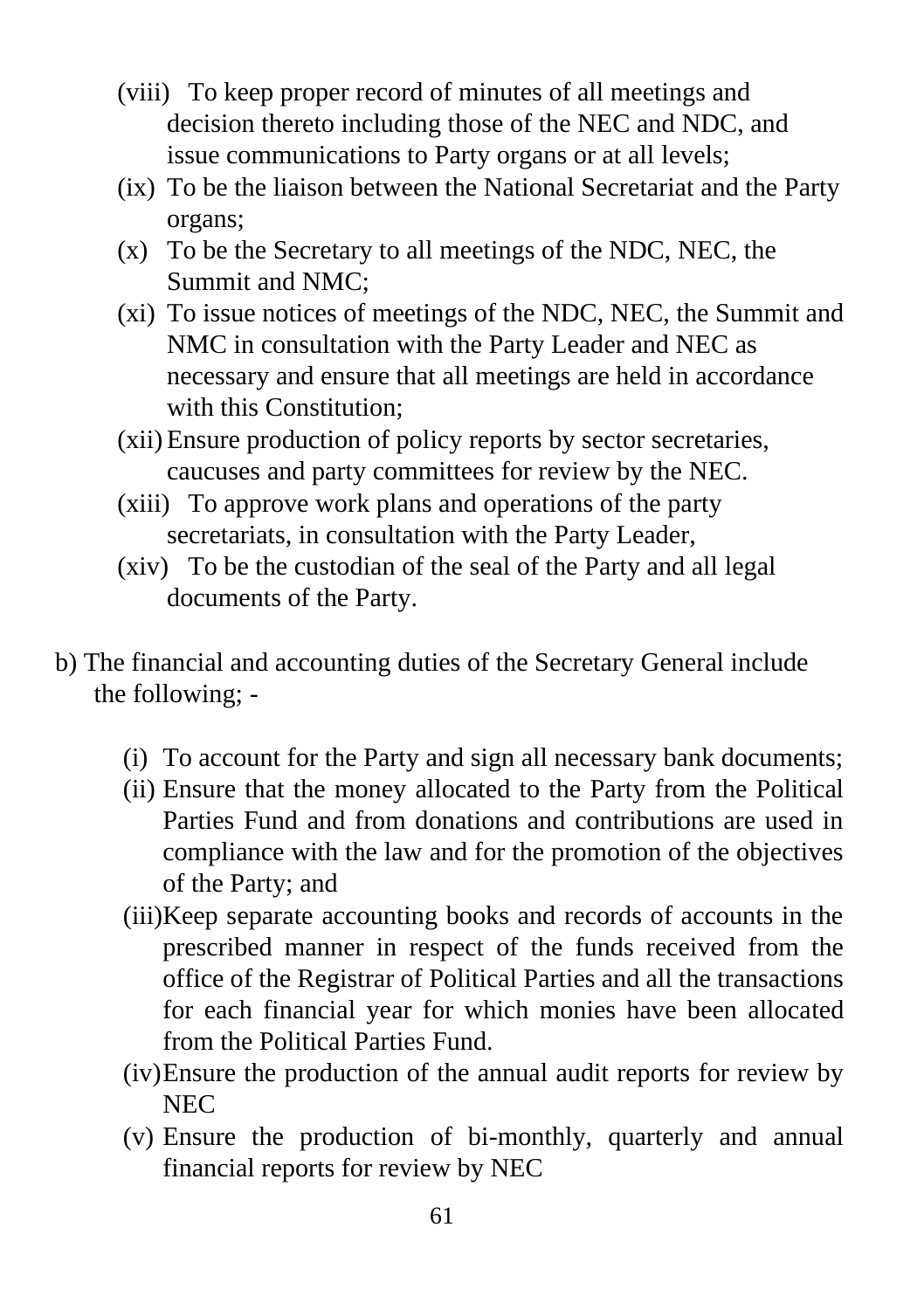(vi)Perform such other duties conferred upon the Secretary General by this Constitution, the Political Parties Act or as shall be assigned by the NEC.

# **6.10. Deputy Secretaries General**

- a) There shall be two Deputy Secretaries General who shall be of the opposite gender.
- b) The Two deputies shall perform functions and exercise such powers as may be assigned to them by this constitution and the NEC.
- c) Whereas one Deputy Secretary General shall be responsible for political affairs, the other shall be responsible for administrative affairs.
- d) The Deputy Secretary General responsible for political affairs shall –
	- (i) Be in charge of Party protocol;
	- (ii) Act as liaison with local organisations;
	- (iii)Attend to visiting delegations and guests of the Party; and (iv) Act as a liaison with the Parliamentary and County Assemblies Caucuses
- e) The Deputy Secretary General for administrative affairs shall
	- (i) Co-coordinate Party meetings and conferences;
	- (ii) Ensure effective and efficient management of the Party's programmes
	- (iii)Oversee disciplinary affairs; and
	- (iv) Ensure returns are filed as required by law.

# **6.11. National Treasurer**

- a) The National Treasurer shall be in charge of Party finances and supervises financial transactions at all Party levels.
- b) The National Treasure for this purpose shall
	- (i) Receive and bank all monies and operate Party banking accounts;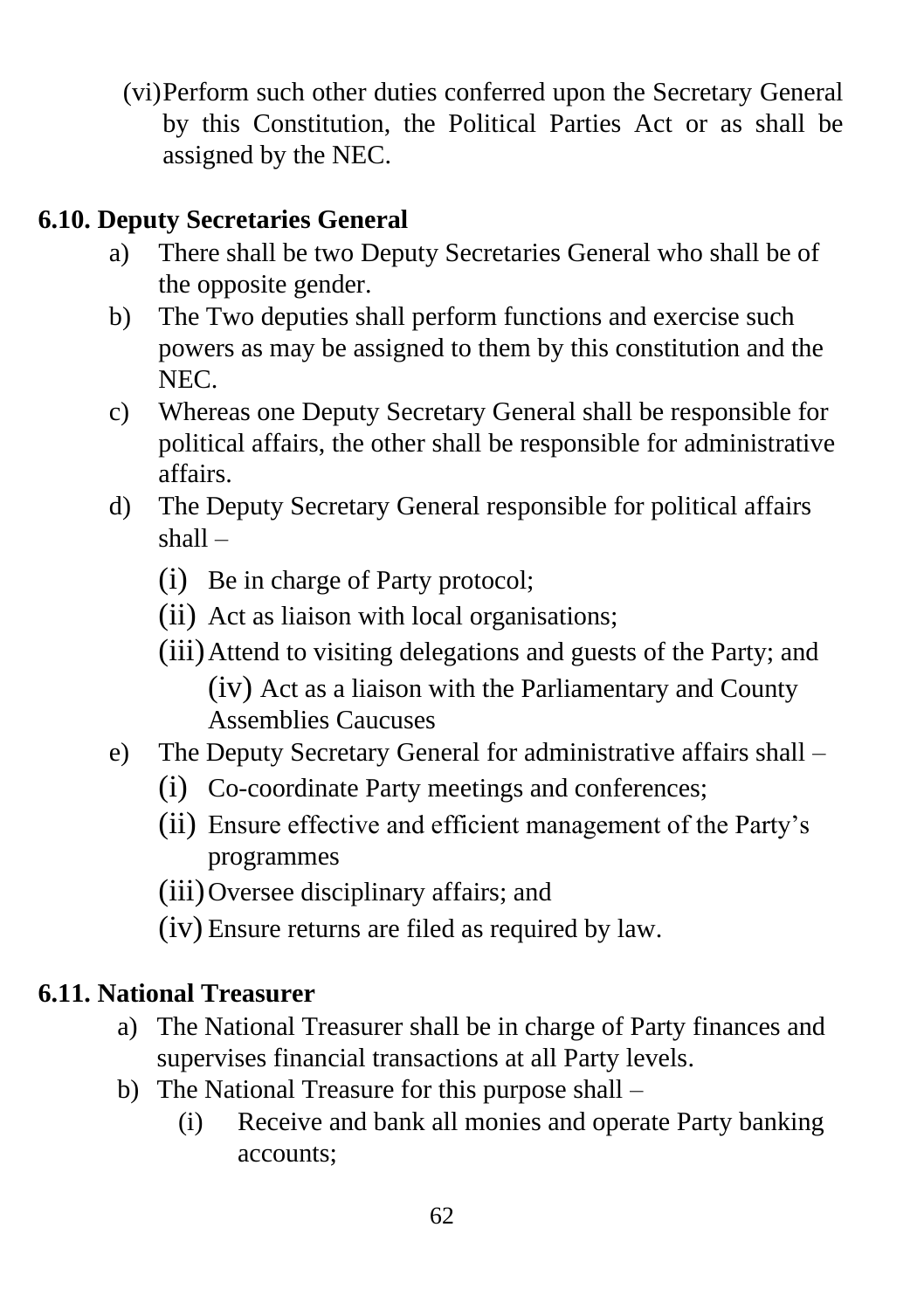- (ii) Keep books of account;
- (iii) Prepare and submit financial statements to the NEC;
- (iv) Circulate duly audited annual accounts to all delegates to gether with the notice convening the NDC;
- (v) Prepare and execute resource mobilisation plans;
- (vi) Is a signatory to the Party's bank accounts;
- (vii) Oversees prudent management and utilisation of party funds;
- (viii) Implements prudent financial practices and procedures to protect Party finances; and
- (ix) Performs such duties and financial functions as may be required by the party from time to time.

# **6.12. National Deputy Treasurers**

- a) There shall be two (2) National Deputy Treasurers who shall be of the opposite gender.
- b) The Two deputies shall deputise the National Treasurer and perform other functions and exercise powers as assigned to them by the NEC and outlined in the Party Charter.

# **6.13 National Organizing Secretary**

- a) There is hereby established the office of the National Organizing Secretary of the party whose functions shall be to  $-$ 
	- (i) Promote political party activities including membership recruitment at all levels;
	- (ii) Plan, prepare and organize party functions, events and meetings at the national level;
	- (iii) Supervise and coordinate functions and events of all branches;
	- (iv) Coordinate and plan events of party caucuses, and party democrats' leagues; and
	- (v) Perform such other functions that are inherent and customary to the office of the organizing secretary or as shall be assigned by the NEC.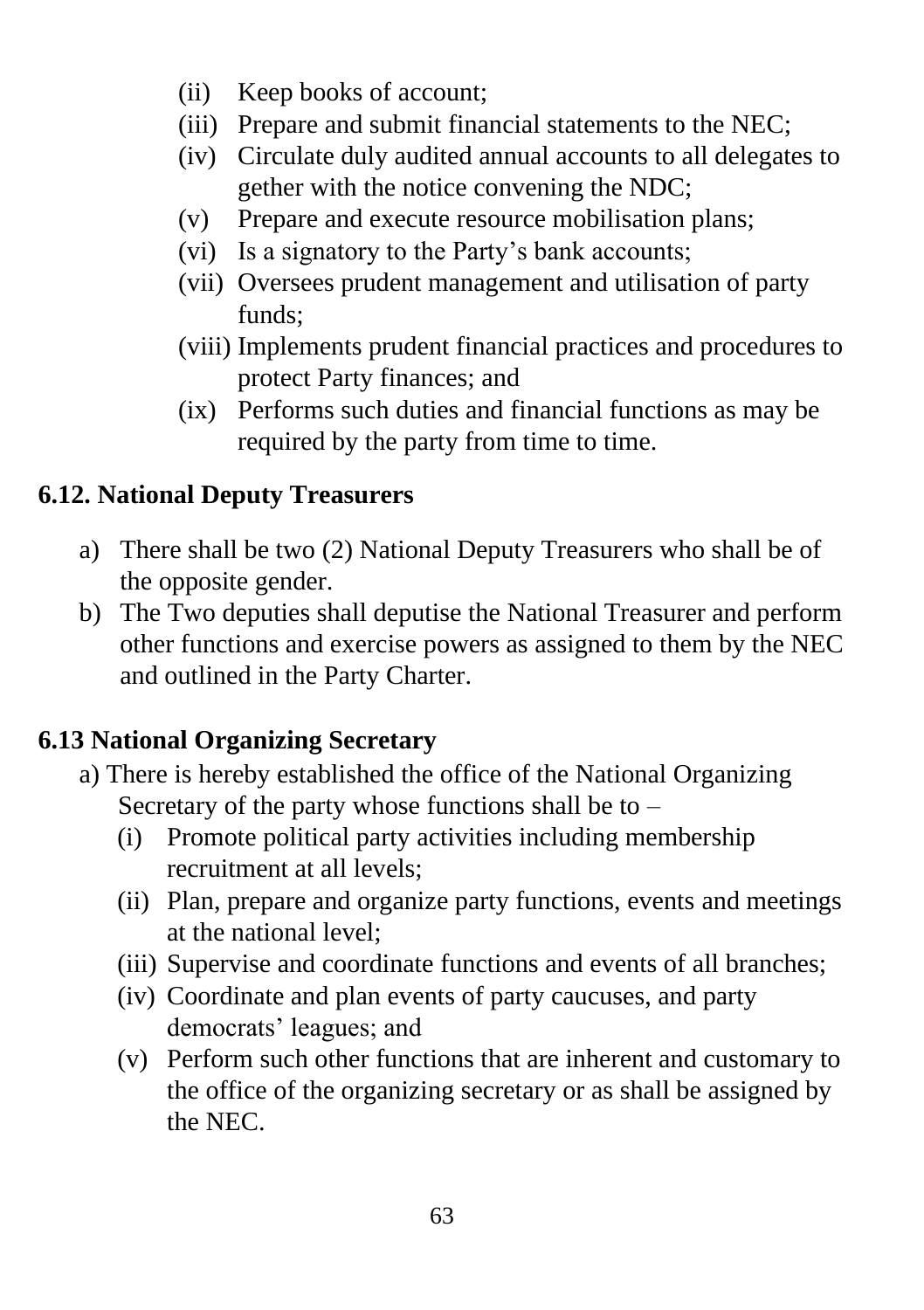#### **6.14 National Deputy Organizing Secretaries**

- a) There shall be two (2) Deputy Organizing Secretaries who shall not be of the same gender.
- b) The Two deputies shall deputise the national Organising Secretary and shall perform such other functions and exercise powers as may be assigned to them by the NEC under this Constitution and as outlined in the party Charter.

# **6.15. Secretary for Parliamentary Affairs**

- a) There is hereby established the office of the Secretary for Parliamentary Affairs
- b) The office will deal with matters relating to the National Legislature and the office holder shall be held by a Member of Parliament elected by WDM Members of Parliament
- c) The Secretary for Parliamentary Affairs shall perform the following functions –
	- (i) Galvanize support of all WDM legislators and MPs from other parties for motions and bills proposed or supported by the Party.
	- (ii) Convene and record the proceedings of the meetings of the Parliamentary Group;
	- (iii)Brief other organs of the Party on the activities of the Parliamentary Group;
	- (iv)Submit plans of activities and programmes through the office of the Secretary General for approval by the NEC;
	- (v) Hold quarterly meetings with the Secretary for County Assembly Affairs with a view to furthering the party's legislative agenda at both levels of Government
	- (vi)Submit periodical reports on performance to the office of the Secretary General; and
	- (vii) Perform such other duties as may be assigned by the NEC or as provided in the party charter

# **6.16. Secretary for County Assembly Affairs**

a) There is hereby established the office of the Secretary for County Assemblies Affairs which shall be held by a Member of a County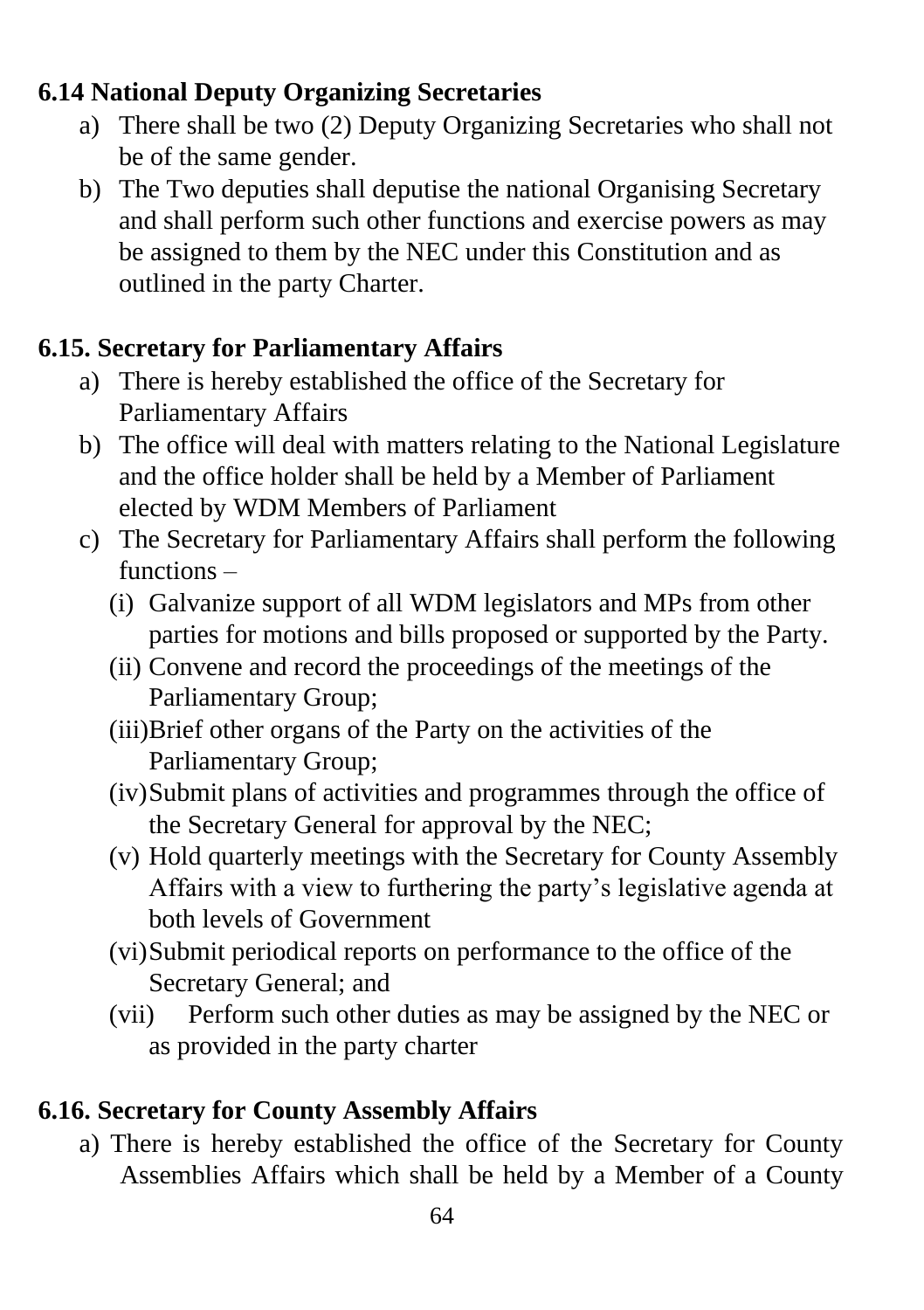Assembly elected by County Assemblies Leadership Caucus and shall;

- (i) Galvanize support of all WDM members of the County Assemblies with respect for their motions, bills or other agenda proposed or supported by the Party.
- (ii) Convene and record the proceedings of the meetings of the County Assemblies Leadership Caucus
- (iii) Brief other organs of the Party on the activities of the CA Leadership Caucus;
- (iv) Submit plans of activities and programmes through the office of the Secretary General for approval by the NEC
- (v) Hold quarterly meetings with and coordinate with the Secretary of Parliamentary Affairs in the furtherance of the party's legislative agenda at both levels of Government.
- (vi) Submit periodical reports on performance to the office of the Secretary General; and
- (vii) Perform such other duties as may be assigned by the NEC and as provided in the party charter.

# **6.17. Official Signatories to Party Documents**

- a) The authorized officials to sign various party documents shall be as follows –
	- (i) The Secretary General shall sign documents to the electoral commission or Registrar of Political Parties as approved by the relevant party organs and in concurrence with the Party Leader.
	- (ii) The Secretary General, the National Treasurer and one other official shall sign bank account transactions as determined by the NEC with the concurrence of the Party Leader. Any other related documents shall be signed by two officials who could be either the National Treasurer, Secretary General or National chairman.
	- (iii) The auditor and secretary general shall sign the audited annual accounts
	- (iv) The Executive Director, National Treasurer and Secretary General shall sign the financial statements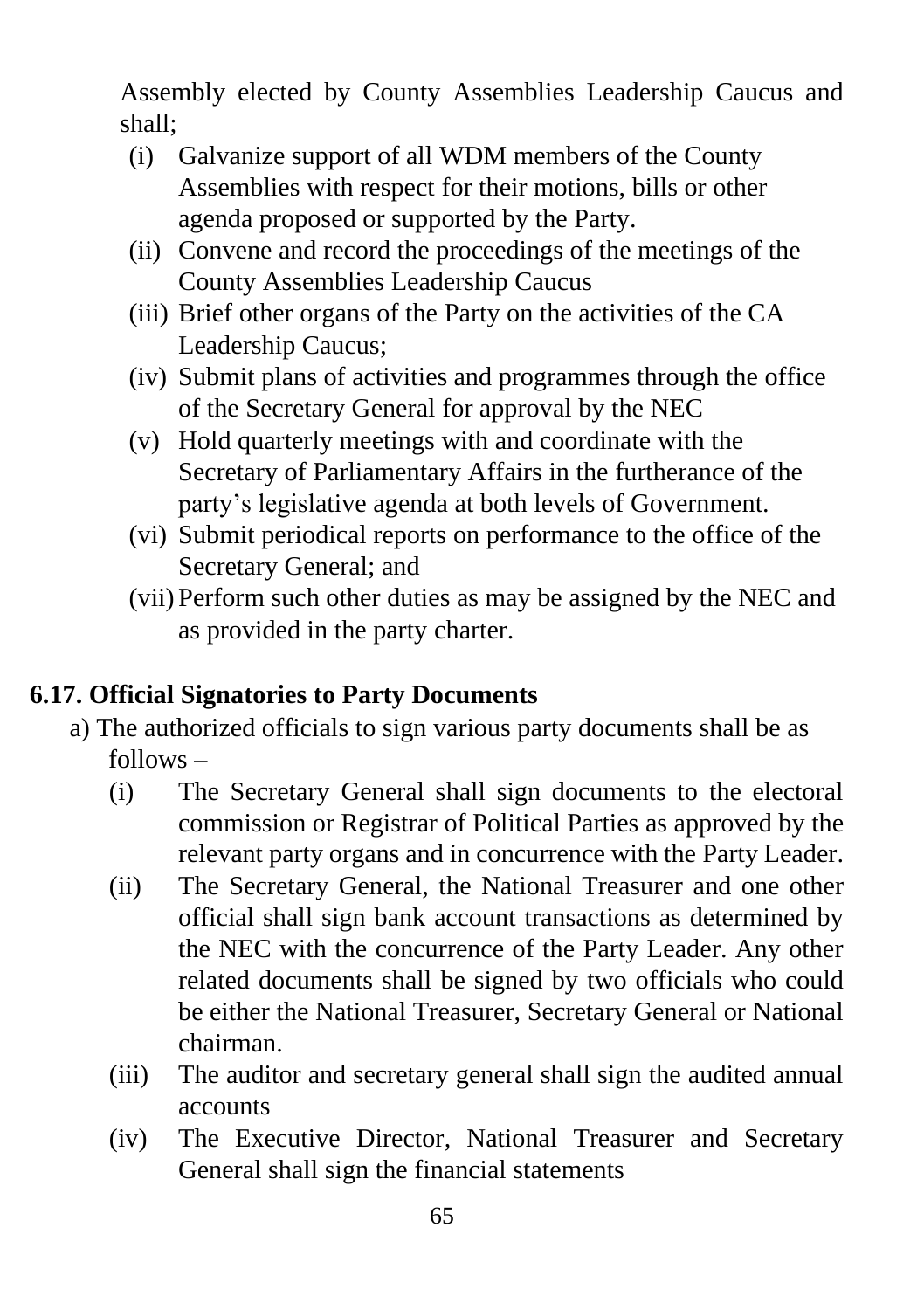- (v) The secretary general shall under the party leader's concurrence sign reports or documents approved by the NDC, the Summit, NEC and the NMC
- (vi) The Chairperson National Elections Board, the Vice Chairperson or the Secretary of the National Elections Board and the Party Secretary General shall sign nomination papers and certificates
- (vii) The party leader shall sign life membership certificates; and
- (viii) The National Chairperson and Secretary General with the concurrence of the Party Leader shall sign legal documents of the party.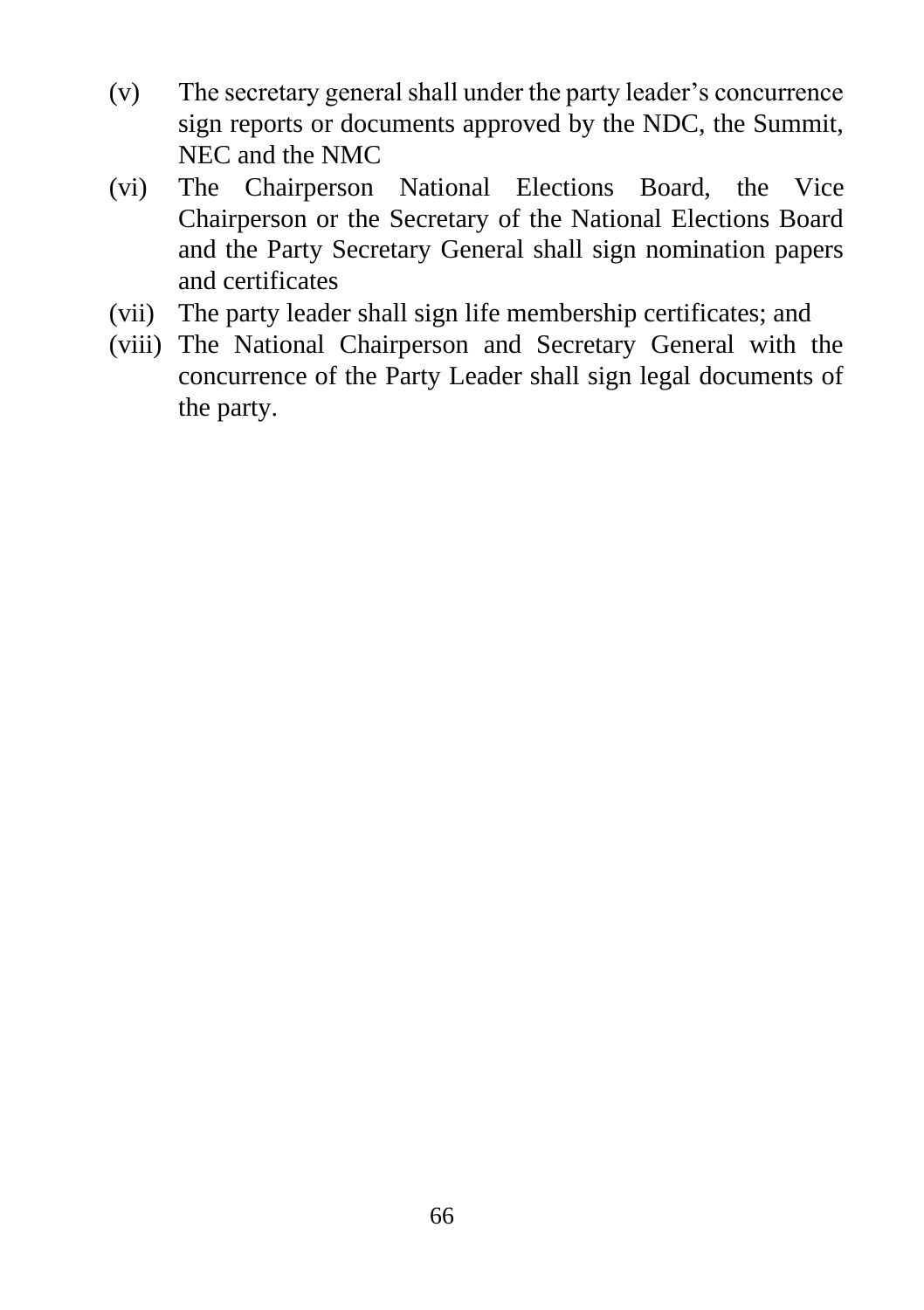#### **CHAPTER SEVEN**

## **DISPUTE RESOLUTION AND DISCIPLINARY MECHANISMS**

#### **7.1. Internal Dispute Resolution**

- a) The Party Members shall attempt at the first instance to settle disputes amicably through negotiations.
- b) Any member may, at any time and without prejudice to any other dispute resolution mechanism provided for under this constitution, seek and settle any complaint or dispute through mediation, conciliation, or reconciliation.
- c) The mediation will be conducted under the Nairobi Centre for international Arbitration (NCIA) mediation rules 2015 or other rules which may be chosen by the parties.
- d) Members are free to chose any person to facilitate mediation, conciliation or reconciliation either from within the party or from outside the party
- e) Mediators will be engaged on voluntary terms or on such terms as parties to the dispute will agree
- f) The mediators and conciliators shall communicate the outcome of the mediation, conciliation, or reconciliation to the NEC for adoption.
- g) Members that are dissatisfied with the outcome of any alternative dispute resolution mechanisms shall escalate the dispute to the Disciplinary Committee for consideration.
- h) Members dissatisfied with decisions of the Disciplinary Committee can refer the matter to NEC whose decision in the matter will be final
- i) A party may nonetheless appeal any such outcome to the Tribunal.
- j) The party will make efforts to establish from its membership a list of qualified dispute resolvers who may be from all sectors and professions and include religious leaders.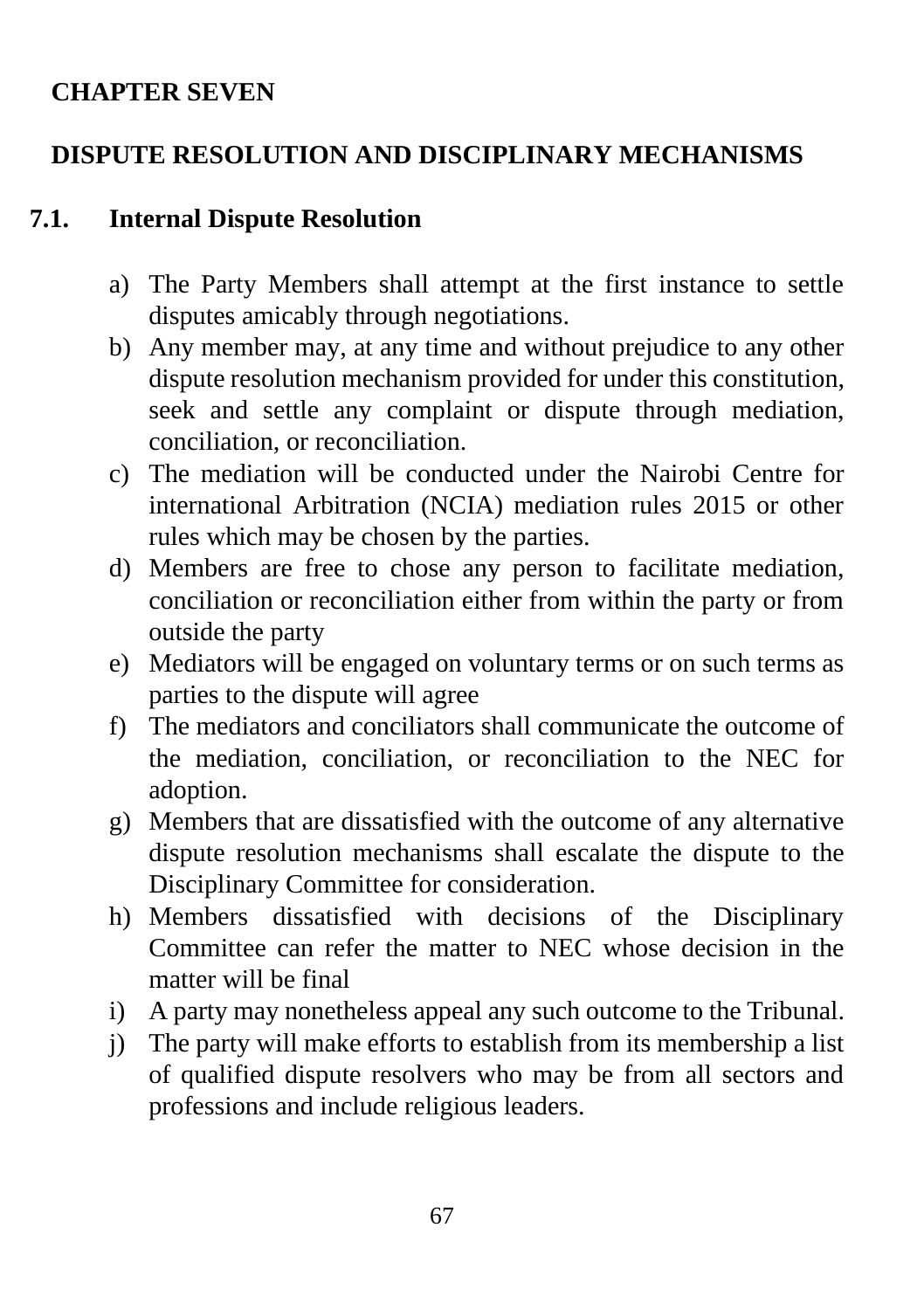# **7.2. The Disciplinary Committee**

- a) There is established the Party Disciplinary Committee which shall comprise of not less than three (3) and not more than seven (7) members including the chairperson.
- b) The Chairperson of the Disciplinary Committee shall be appointed by the Party Leader in consultation with the NEC.
- c) The Chairperson of the Party Disciplinary Committee shall be a person who is qualified as an Advocate of the High Court of not less than five years standing and who satisfies the requirements of the Kenyan Law relating to Leadership and Integrity.
- d) The Party Disciplinary Committee shall have both original and appellate jurisdictions to hear and determine matters relating to or concerning discipline within the party.
- e) Members of the Party Disciplinary Committee, other than the Chairperson, shall be recommended by NEC for appointment by the Party Leader from among persons who are: –

(i) citizens of Kenya of aged eighteen (18) years and above;

- (ii) Persons not holding any other office in the party.
- f) The members of the Party Disciplinary Committee shall appoint one from among them to be the Deputy Chairperson and who shall be of the opposite gender to that of the Chairperson.
- g) The Disciplinary Committee as established under this Constitution shall have the power to receive, hear and determine all cases of discipline concerning Party members. Any Party member may, by a written and or oral complaint reduced in writing, refer to the Committee an issue which may require disciplinary intervention.
- h) A Disciplinary issue shall arise on the grounds of misconduct and a member shall be liable to the Party's disciplinary measures if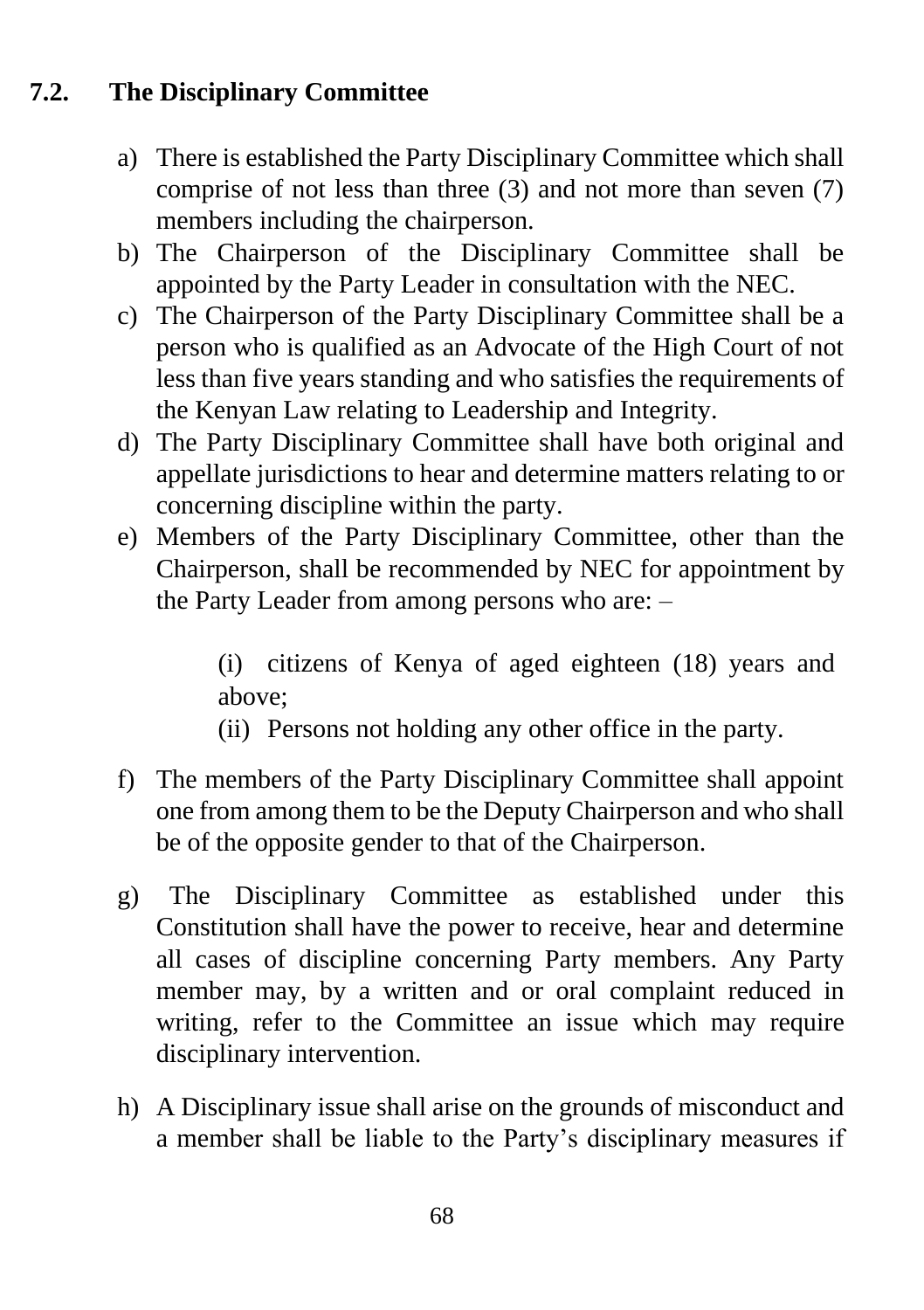he/she engages in any conduct prescribed and prohibited in this Constitution, in the party rules or National laws

#### **7.3. The Disciplinary Procedures**

- a) The Disciplinary Committee shall formulate its rules of procedure with the approval of the NEC and in compliance with the provisions of the Constitution of Kenya, the relevant laws and this **Constitution**
- b) The Party Disciplinary Committee shall have the power to impose any penalty provided for under this Constitution or the Disciplinary Rules.
- c) The decision of the Party Disciplinary Committee shall be final, unless set aside, varied or substituted by a decision of the NEC in accordance with the Constitution, by a court of law or Tribunal established by law.
- d) The Party Disciplinary Committee shall accord a fair hearing to all parties appearing before it
- e) The Disciplinary Committee shall give parties equal opportunity to represent themselves either in person or through their legal representative.
- f) The Party Disciplinary Committee shall report its finding and decision to the NEC for adoption.
- g) The NEC may confirm, vary or substitute the finding and decision of the Disciplinary Committee on Appeal by the concerned Member.
- h) Ordinary members, officials and representatives of the Party shall abide by this Constitution, the Code of Conduct and the party rules and regulations.
- i) Any member, whether individual or as a group, that commits any of the following acts shall be liable for disciplinary action –
	- (i) The payment of subscription fees for persons or groups of persons who would otherwise be unwilling to pay their own subscriptions fees;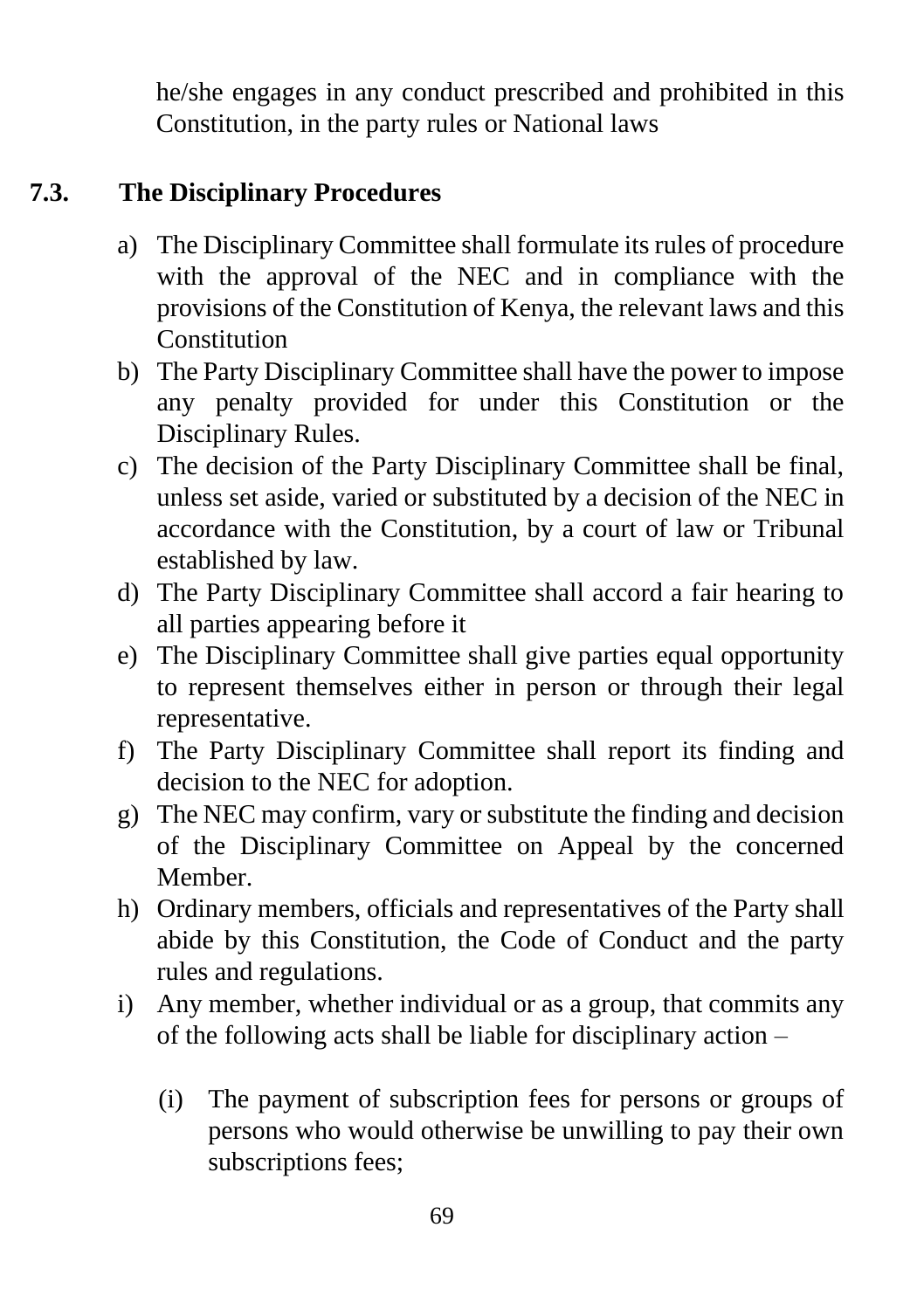- (ii) The offer of reduced rate membership fee or subscription fee to persons who are ineligible for that category of membership;
- (iii) The recruitment of voters who do not reside at the address claimed for purpose of manipulating branch meetings or the outcome of an election;
- (iv) Any member vying for any elective seat or acting as the campaign or election agent of any such person, or sponsors or such party which is directly competing with a candidate duly endorsed by the party;
- (v) Joining or advancing the interests of other parties or organizations whose ideologies, and objectives are contradictory to those of the party.
- (vi) Failure to pay membership subscriptions for a period of at least three (3) months without any justifiable reason;
- (vii) Engaging in corruption;
- (viii) Misappropriation of party funds or misuse of party property
- (ix) Publicly declaring loyalty to another political party;
- (x) Showing disrespect to the party organs and party officials;
- (xi) Contravention of the party's code of conduct;
- (xii) Failure, refusal or neglect to carry out directives or instructions of the party; and
- (xiii) Committing such acts as set out in the party regulations and disciplinary rules.
- j) The Disciplinary Committee shall, after a determination of facts on a complaint, make recommendation to the National Executive Committee which shall have the power to pass a penalty including, but not limited to a reprimand, fine, Censure, Sanction, and Suspension for a definite period, Expulsion or removal from an office where a member has been appointed as a result of being a party member.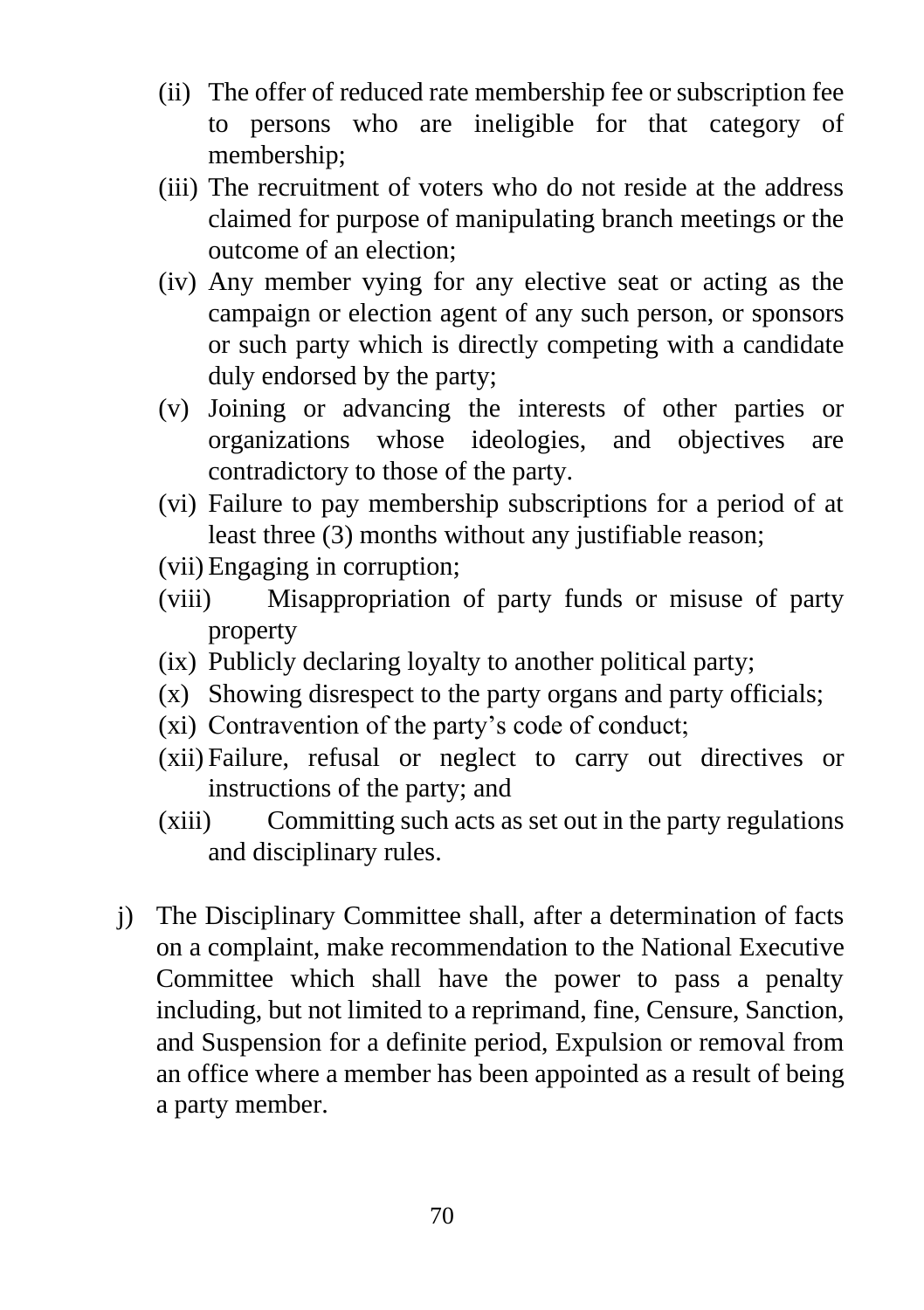- k) Vacancies created by reason of expulsion or removal from office shall be filled in the same manner as they were originally filled
- l) The NEC may appoint an ad hoc committee to investigate and hear disciplinary matters in any County, Branch, Sub-Branch or Polling Station committee.
- m) The Party Branch, Sub-Branch, or Polling Station shall have no power to suspend or expel a member of the Party. Where an issue of discipline is referred to the Party Branch, Sub- Branch, or Polling Station, it shall constitute a Special Branch Disciplinary Committee to deliberate on the issue. Where the Committee is of the view that the misconduct is so serious as to invite suspension or expulsion, the Committee shall refer the matter to the Standing Disciplinary Committee at the Party Headquarters which shall summarily review the facts and make an appropriate recommendation to the National Executive Committee. Provided however the Branch/Sub- Branch/Ward or Polling Station shall have the power to censure, fine, or reprimand.
- n) Any Party member under a disciplinary process shall be accorded a fair hearing and be entitled to represent him/herself in person or by an authorized representative or next friend.
- o) The NEC may act on any recommendations made by the committee appointed under this constitution and any action or decision taken by the NEC shall be final.
- p) The party may make further rules with respect to disciplinary procedures to strength its internal disciplinary mechanisms.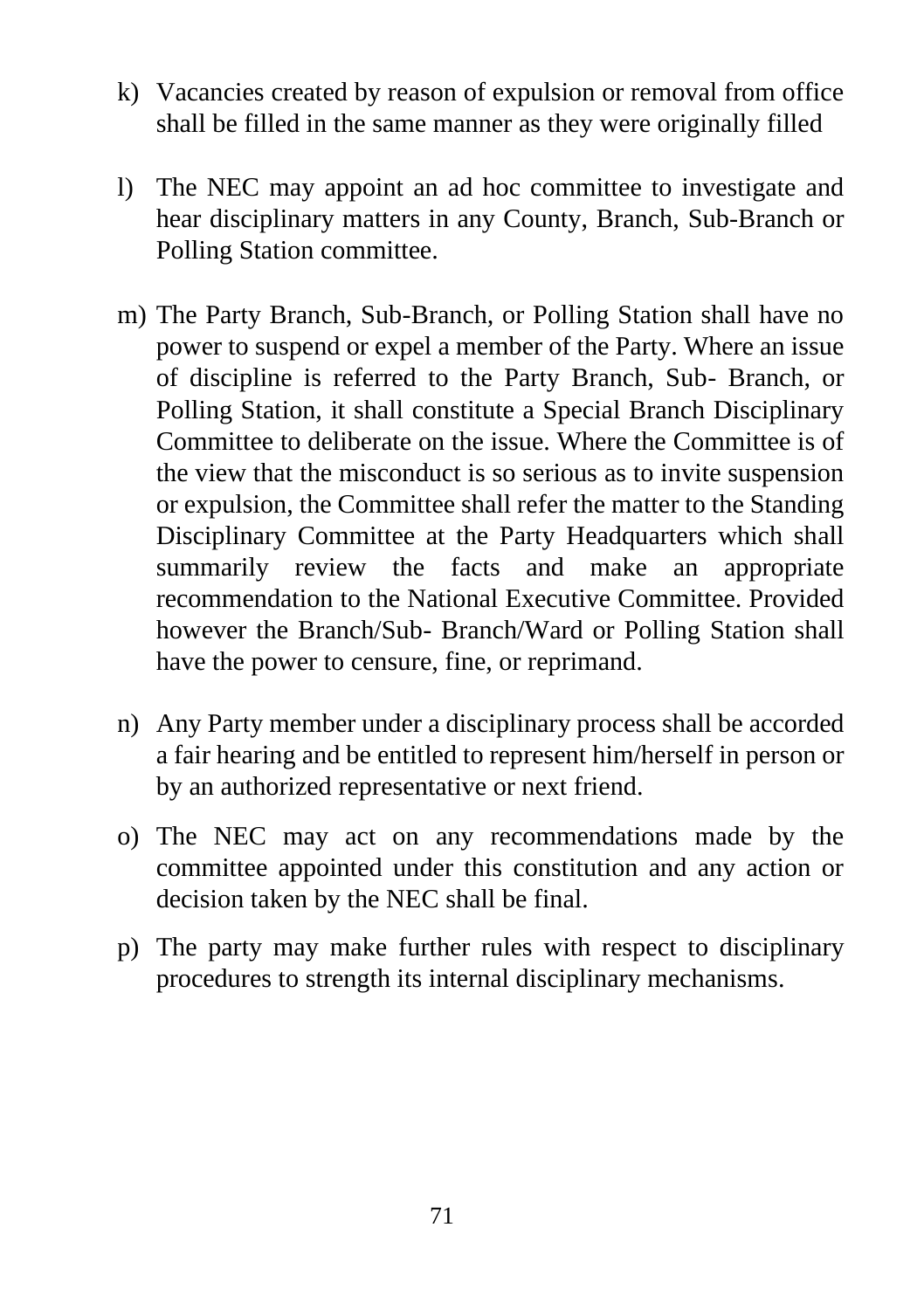#### **CHAPTER EIGHT**

# **NOMINATIONS AND PARTY LIST**

#### **8.1 The Party Nomination and Party Lists**

- a) The Party shall nominate members to contest in the Presidential, Parliamentary, Gubernatorial or County Assembly elections in the Country, or to be nominated to Parliament and County Assemblies.
- b) Candidates nominated by the Party shall be members of the Party who subscribe to the Party Constitution, ideology, principles and policies.
- c) Any individual desiring to be nominated as a candidate for Presidential, Parliamentary, Gubernatorial or County Assembly elections on the Party ticket shall pay nomination fee as determined by the NEC and such other fees as may be required under written law to be payable for the purpose of the nominations exercise and elections
- d) The Party shall sponsor only one candidate for every elective position in any given elective area.
- e) Candidates nominated on the Party ticket shall adhere to both the party's and National Electoral laws and rules.
- f) The party will make a list of candidates to be nominated for both County and National governments.
- g) The Party shall make nomination rules and regulations for all levels as published in the Party Regulations and Procedures.
- h) The Party will prepare the Party Members list for the electoral commission for nominations of its members as provided in the Party's nominations rules, electoral laws and regulations and in this Constitution.

### **CHAPTER NINE FINANCE, RESOURCES AND AUDIT**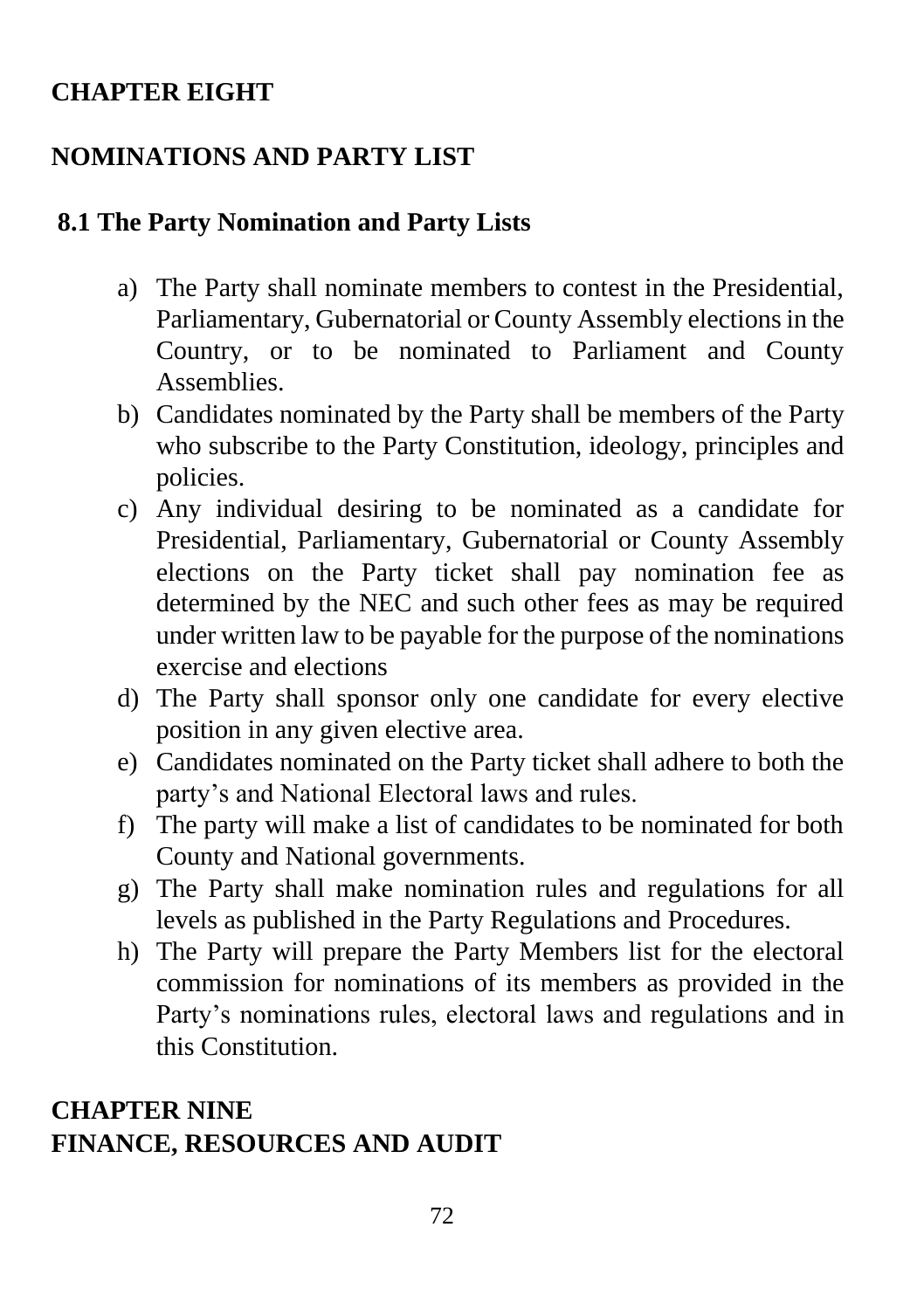#### 9.1 National Finance and Resource Mobilization Committee; -

- a) There is hereby established the National Finance and Resource Mobilization Committee. The committee will consist not less than seven (7) and not more than eleven (11) members, who shall include the National Treasurer, the Secretary General, the National Deputy Treasurers and other members appointed by the NEC.
- b) The National Treasurer shall chair the committee.
- c) The committee shall appoint its secretary.
- d) The NEC shall fill vacant positions in the Committee when they arise
- e) Members shall hold office for a term of five (5) years and be eligible for re-appointment at the expiry of their term.
- f) The Committee shall work closely with the NEC and the Board of Trustees.
- g) The Committee shall report at least twice (2) a year on the finances and resource mobilization exercises.
- h) The Committee shall be responsible for:
	- (i) Financial resource mobilization;
	- (ii) Preparation of strategies, programmes and plans regarding financing and resource mobilisation; and
	- (iii) Advising the party on matters touching on finance and resource mobilisation.

# **9.2 The Internal Audit Committee**

- a) There is hereby established an Internal Audit Committee consisting of not less than three (3) and not more than five (5) members to be appointed by NEC.
- b) The members of the Internal Audit Committee shall elect a chairperson, deputy chairperson and its secretary.
- c) The Internal Audit Committee shall: -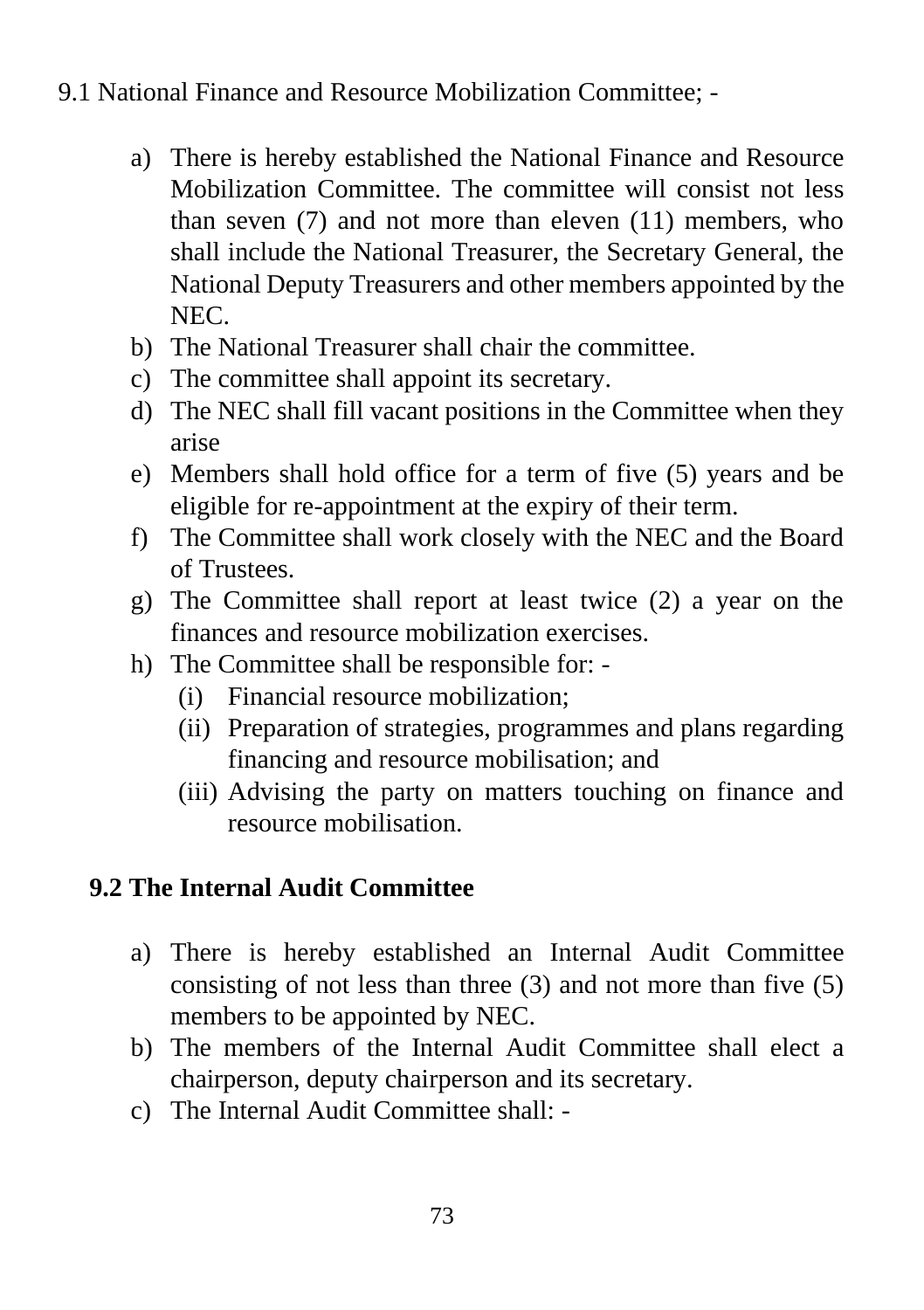- (i) Oversight the financial reporting process, the audit process, the party's system of internal controls and compliance with the relevant laws and regulations;
- (ii) Monitor and evaluate the party's books of account;
- (iii)Review the results of external audits with the secretariat and external auditors; and
- (iv)Perform such other duties as recommended by the NEC.

# **9.3 Party Funds**

- a) The sources of funds of the Party shall include the following;
	- (i) membership Fees;
	- (ii) fundraising and contributions;
	- (iii)grants, investments, donations and legacies accepted by the NEC;
	- (iv)nomination fees;
	- (v) contributions from Party Members of Parliament, Governors, Members of County Assemblies and
	- (vi)such monies allocated to the Party from the Political Parties Fund.
	- (vii) Net income from publications and consultancies
- b) The funds shall be used to run the party programmes and activities and for administration of its offices and will not be used for distribution among members.
- c) The Party shall operate such accounts with such banks as shall be determined by the NEC and in accordance with this Constitution.
- d) The Party Bank accounts withdrawals, payments and any other financial instruments shall be authorized by two (2) mandatory signatories and one other Signatory. The names of the persons to operate the party accounts shall be decided by NEC and the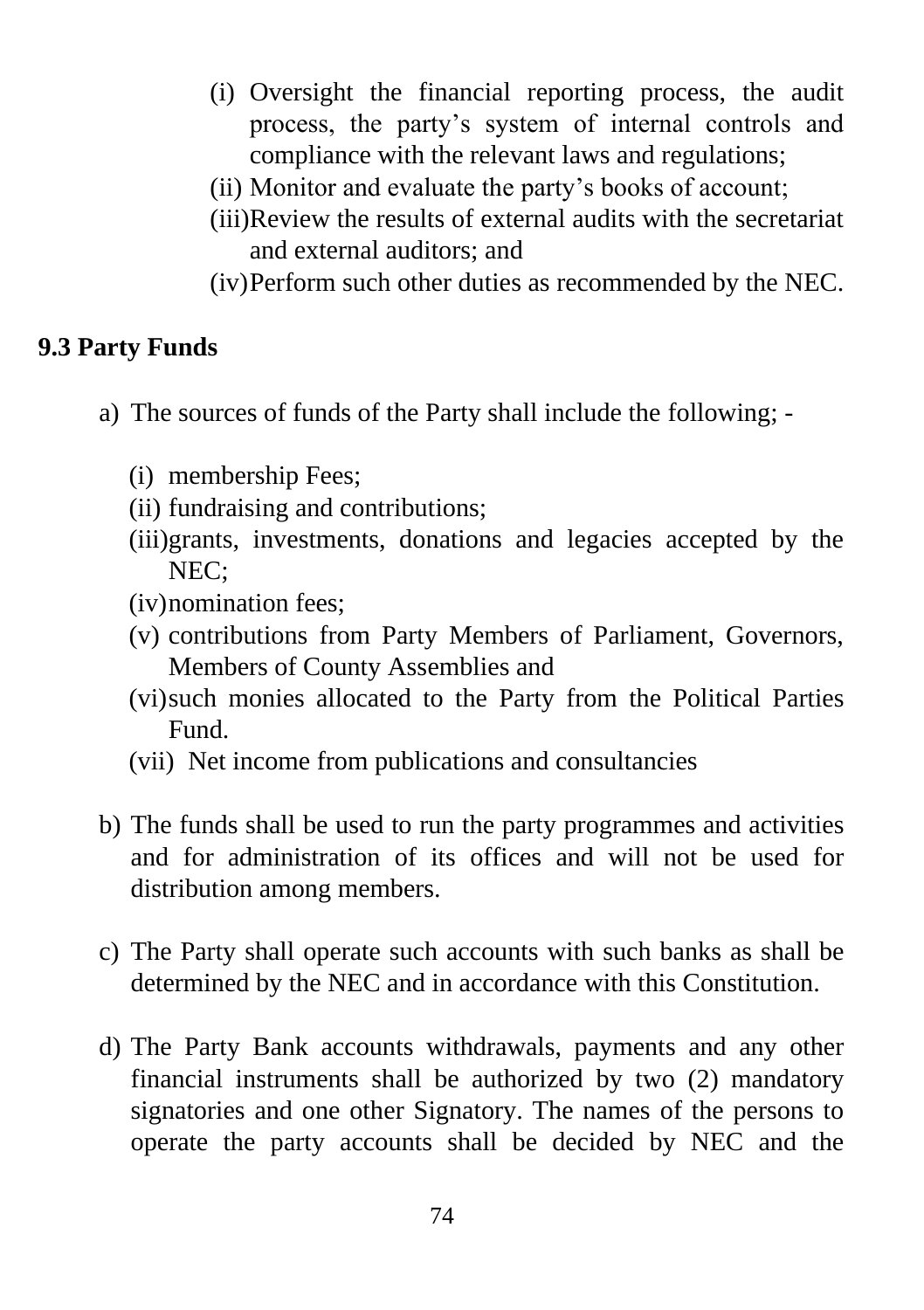information relayed to the relevant Bank(s) by the Executive Director with the Secretary General's instructions.

e) The NEC shall make rules governing the collection, management and expenditure of funds with regard to the approved budgets or NEC resolutions.

# **9.4 Auditors**

- a) The NDC shall, appoint a qualified and registered auditor to audit the party books of accounts.
- b) The auditor shall not be an office bearer or a member of any party organ or committee.
- c) The Party accounts, records and documents shall be open for inspection by the auditor at any time.
- d) The auditor shall audit the accounts annually and submit the report to the NEC no later than  $31<sup>st</sup>$  March of every year.
- e) The reports of the auditor shall be tabled before the NDC for consideration and adoption.
- f) The auditor shall be paid such fees for the services as shall be determined by the NEC.
- g) The Party's books of accounts shall be subjected to audit by the auditor General in accordance with the Political Parties Act 2011.

#### **9.5 Inspection of Accounts and Member's Register**

- a) The party books of accounts and the member's register shall be available for inspection at the registered Party offices to any officer or member of the Party.
- b) Any member intending to inspect books of accounts, member's register or any other Party documents shall give a notice in writing of at least fourteen (14) days to the Secretary General.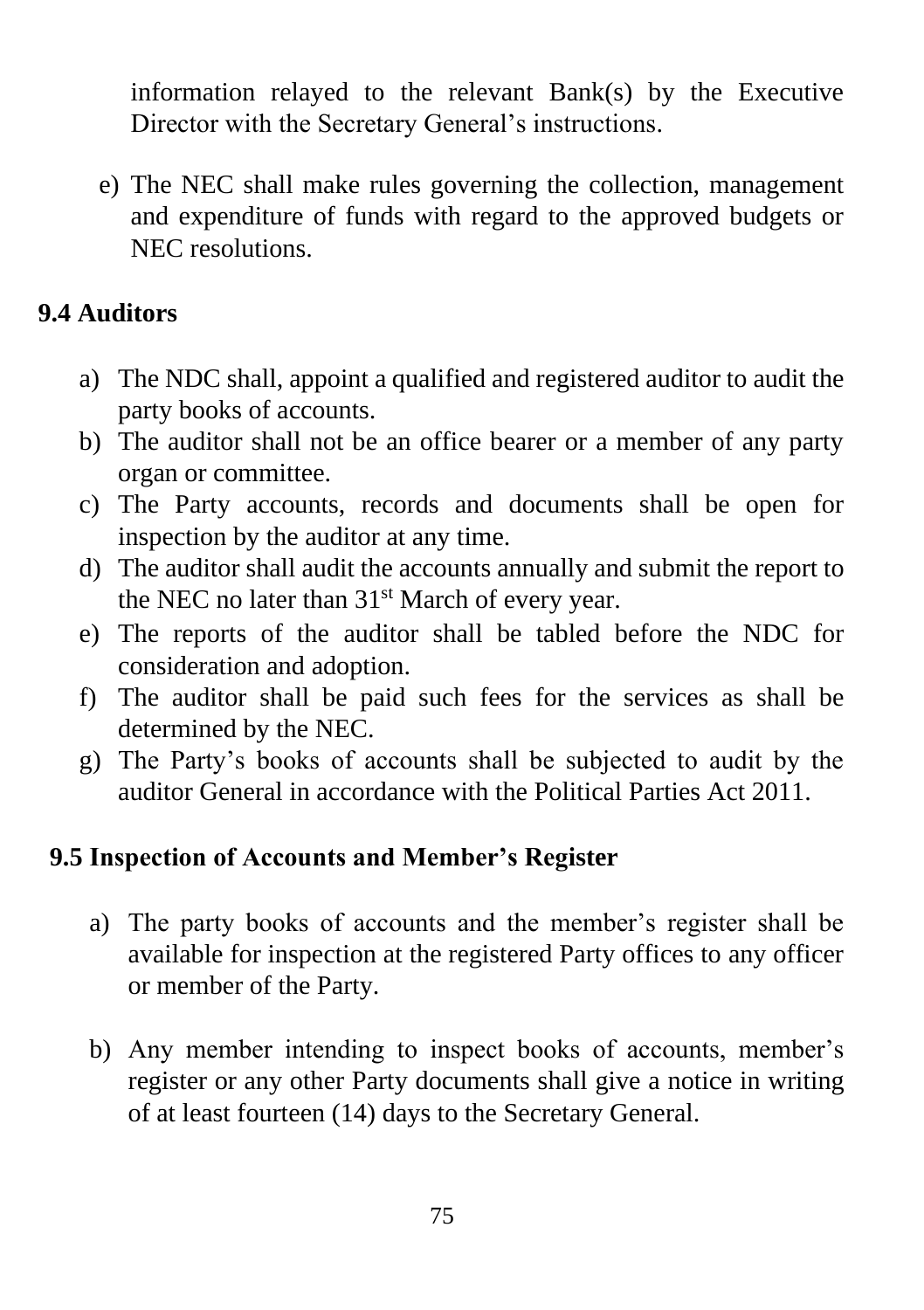## **9.6 The Press and Publication**

- a) The Party may own or operate a printing press, radio or television station which ownership may be in form of full ownership or shares in a business entity.
- b) The Party may publish its own literature, newspaper, magazine, pamphlets, books, calendars, bulletins, brochures or any other material for own use, sale or for free distribution.
- c) The Secretary General shall be in charge of the Party's Press and Publication.
- d) It shall inform and convey the party's vision, mission and agenda.
- e) The NEC will propose regulations to manage the media and electronic press to meet the objectives of the party

# **CHAPTER TEN AFFILIATIONS, ALLIANCES, MERGERS AND COALITIONS**

#### **10.1 Coalitions and Co-operation Agreements**

- a) The Party with the approval of the NEC and NDC may enter into a pre and post-election political coalitions, cooperation agreements, partnerships or mergers with likeminded political parties.
- b) Whenever the Party intends to enter a pre-election or postelection arrangement, a Coalition Coordinating Committee (CCC) consisting of the Party Leader, National Chairperson, the Secretary General, the Secretary for the CCC and three (3) other persons nominated by the NEC shall be constituted.
- c) The Party Leader chairs meetings of the CCC.
- d) The CCC shall consider proposals for pre-election or postelection agreements and make recommendations to the NEC and NDC.
- e) The CCC will ensure continuous monitoring and evaluation of coalition, cooperation and merger arrangements and advice the NEC and NDC as appropriate.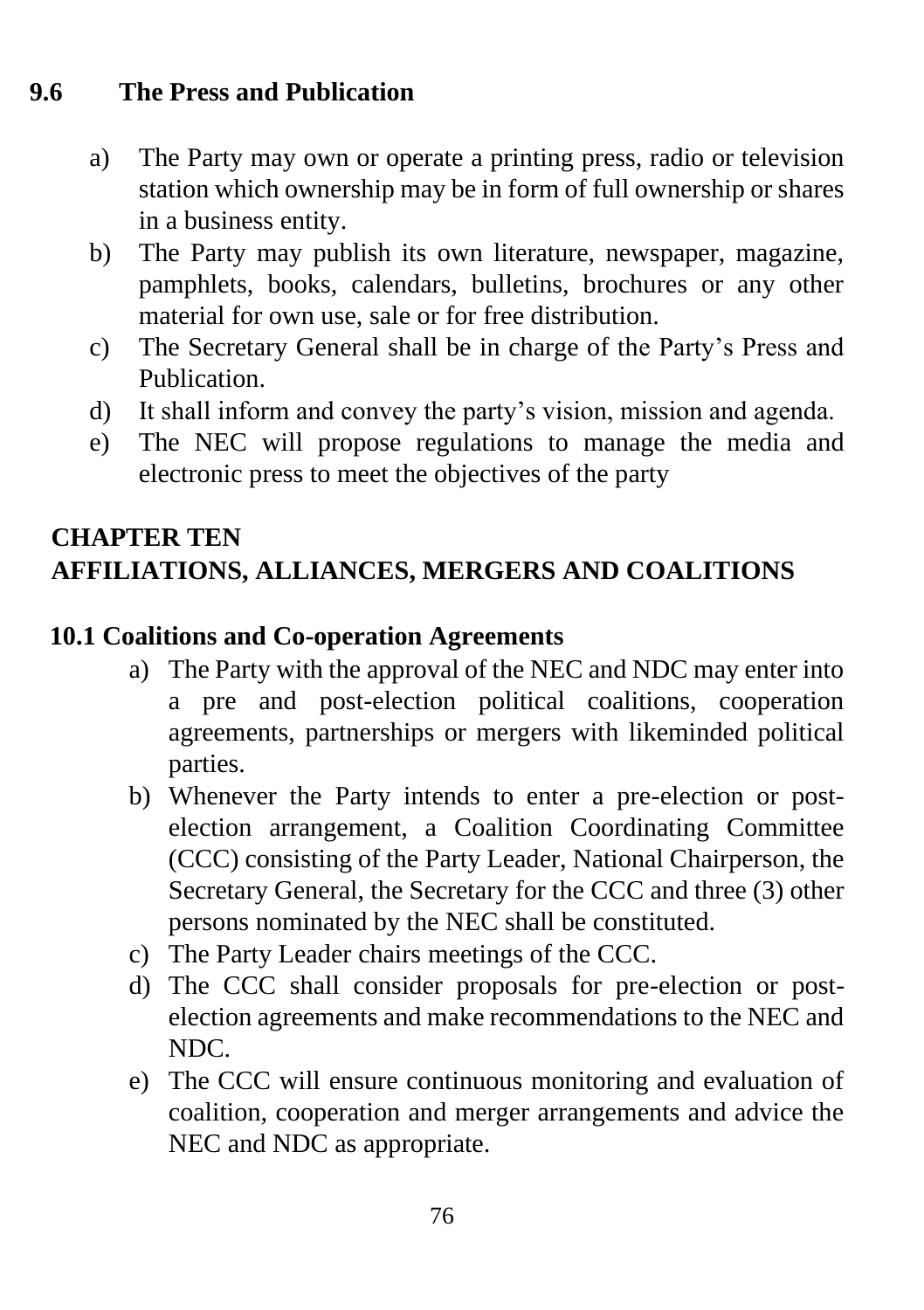#### **10.2 Pre- Election Arrangements**

- a) The Party may, prior to an election, cooperate and form alliances or coalitions with other likeminded political parties.
- b) The Party may also prior to elections cooperate and form alliances and collaborate with like-minded political organizations situated abroad.
- c) The Party may merge with other likeminded political parties for the purpose of winning national elections and forming a government.
- d) The CCC may propose a pre-election arrangement for consideration and approval by two-thirds of the NEC and NDC or by a special NDC.
- e) Where the NEC or NDC rejects a proposed pre-election arrangement, such arrangement shall be deemed to have failed.
- f) A pre-election arrangement shall comply with the provisions of the Constitution of Kenya and the Political Parties Legislation.
- g) The instrument of a pre-election arrangement shall be signed by the National Chairperson and the Secretary General and witnessed by the Party Leader before sealing by the Party Seal and submission to the Registrar of Political Parties by the Secretary General and the Executive Director.

## **10.3 Post- Election Arrangements**

- a) The CCC may negotiate for a post-election arrangement with such political parties as shall be determined appropriate by the Party and submit a report to the NEC for approval.
- b) The NEC may pass a resolution to commit the Party to a postelection arrangement or terminate any pre-election arrangement entered by the Party.
- c) A Post-Election arrangement shall be for purposes of addressing Parliamentary strength of the Party in Parliament or in a County Assembly and sharing of executive power and positions.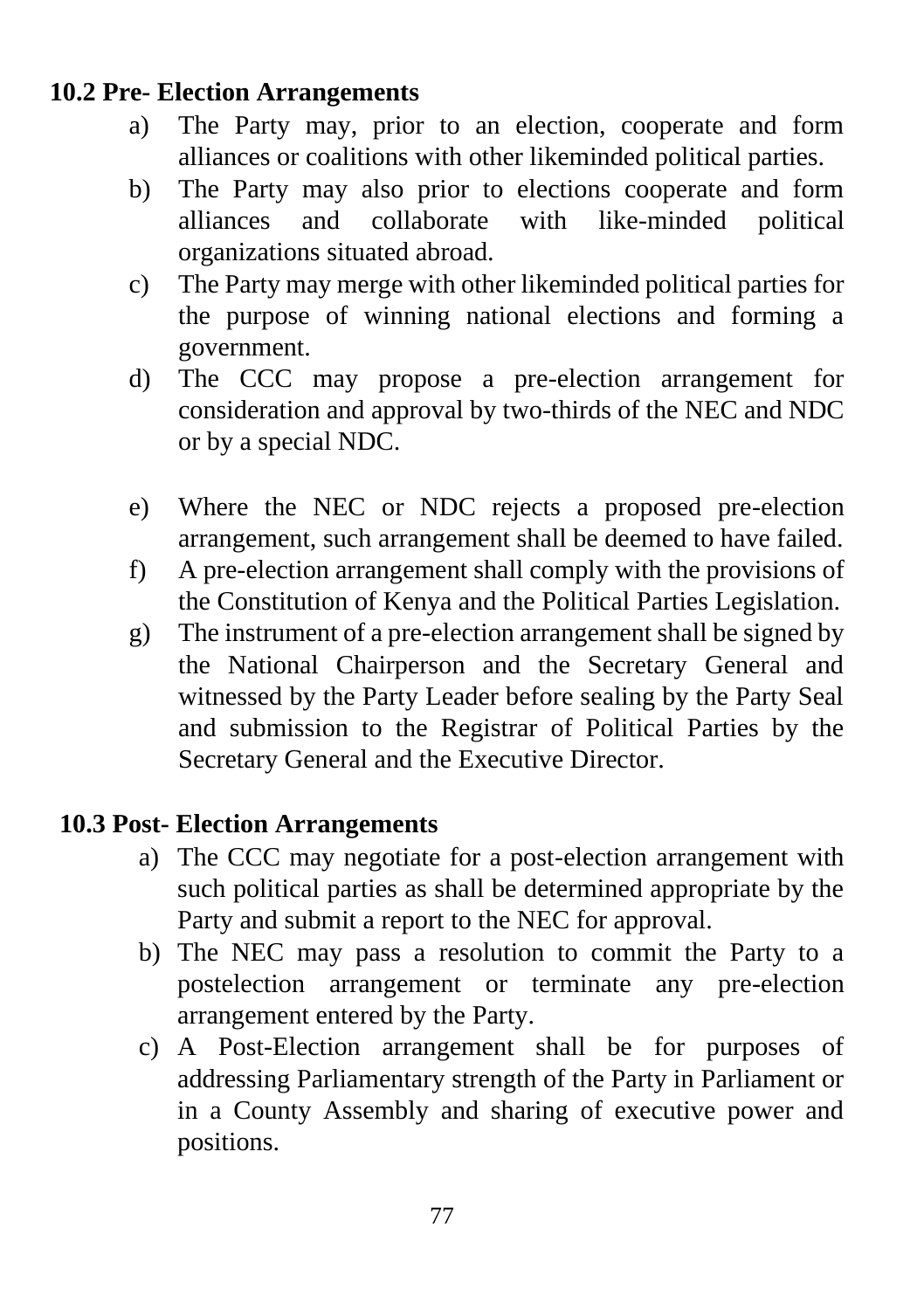- d) Any post-election arrangement process shall be in compliance with the Political Parties Act and this Constitution.
- e) The instrument of the post-election arrangement shall be signed by the National Chairperson and the Secretary General and witnessed by the Party Leader. It shall be sealed by the party seal and submitted to the Registrar of Political Parties by the Secretary General and the Executive Director

#### **CHAPTER ELEVEN AMENDMENTS OF THE CONSTITUTION**

#### **11.1 Amendments of the Constitution**

- a) The NEC may propose amendments to this Constitution which proposals shall be presented before the NDC or a special NDC for approval.
- b) The NEC may similarly propose amendments to the party name, symbol colours and rules which amendments will be presented before the NDC or a special NDC for approval
- c) A member of the Party may by a notice in writing, propose any amendments to the Constitution and such proposal shall be forwarded to the office of the Secretary General at least three (3) months before the NDC or the special NDC.
- d) The NEC shall give at least one (1) months' notice of any proposed amendment to the Constitution to the general membership and specifically to all counties, branches, subbranches and all other structures as provided for under this Constitution.
- e) Any amendments to this Constitution shall be supported by a two-thirds majority of delegates present and voting at the NDC or a special NDC convened for that purpose.

#### **CHAPTER TWELVE FINAL AND GENERAL PROVISIONS**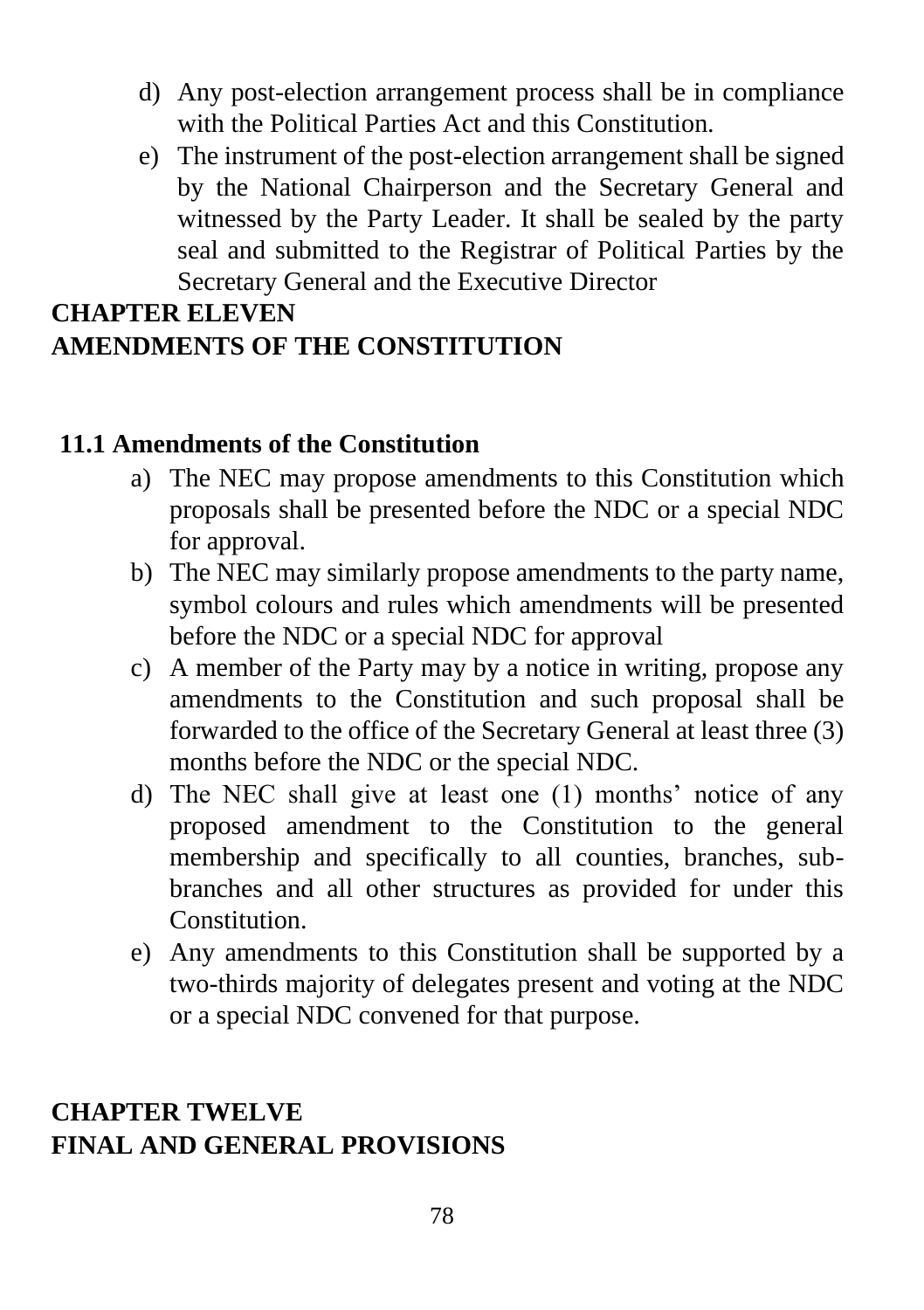## **12.1 Dissolution**

- a) The Party may be dissolved by a resolution passed by a twothirds majority of registered members of the Party at a special NDC convened for the purpose of dissolution of the Party.
- b) Where a resolution is passed for the dissolution of the Party, all properties and funds of the Party less liabilities shall be distributed as shall be determined by the special NDC at which the resolution for dissolution is passed.

#### **12.2 Effective Date**

This Constitution shall come into force on its promulgation by the Party Leader or on the expiry of a period of fourteen (14) days from the date of approval by the NDC or a special NDC.

#### **12.3 Repeal of Previous Constitution**

The Constitution in force immediately before the effective date shall stand repealed on the effective date

## **12.4 Interpretation and general provisions**

- a) This Constitution and any rules made hereunder should be interpreted and implemented in accordance to the principles, values and objectives of the Party.
- b) In this Constitution, unless the context requires otherwise-
	- (i) "Article" means Article of this Constitution and "clause" or "sub-clause" shall be similarly construed;
	- (ii) "Branch" means an organ of the Party in a Constituency;
	- (iii) "CCC" means the Coalition Coordinating Committee established under this Constitution;
	- (iv) "Constitution" means this Constitution;
	- (v) "Constituency" means an electoral area for a Member of National Assembly established under the Constitution of Kenya;
	- (vi) "Constructive withdrawal" means automatic withdrawal of a member from the party when a member of the party promotes ideologies of other parties without the express permission of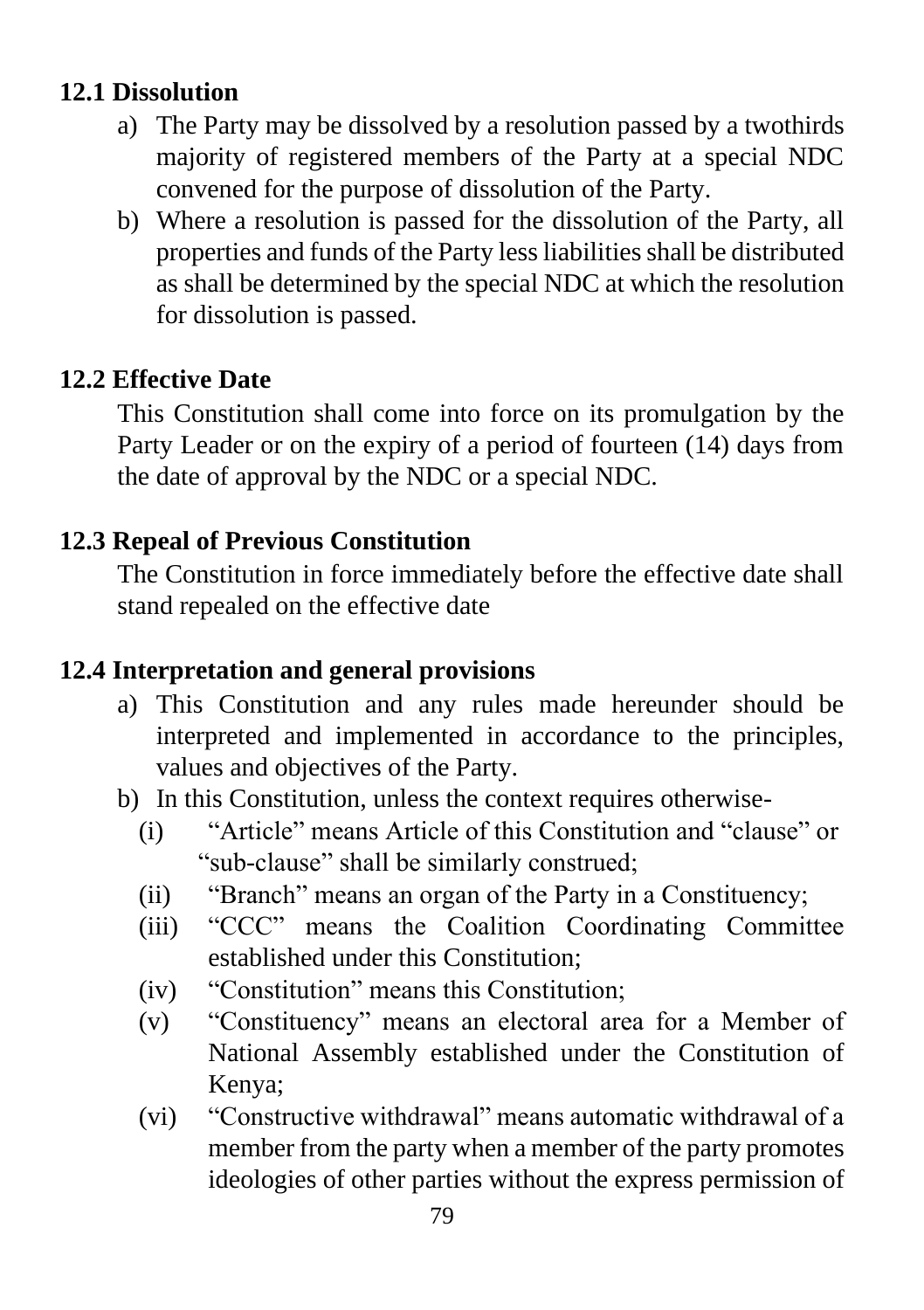the party leadership, and fails to observe or honor the party Regulations and procedures.

- (vii) "County" means a county as provided for under Article 6(1) of the 2010 Constitution of Kenya and the Second Schedule to the Constitution of Kenya 2010;
- (viii) "Effective date" means the date that this Constitution came into force;
- (ix) "Elective office" –refers to both nominated and elected members.
- (x) "Marginalized communities" means a community that because of its relatively small population or for any other reason has been unable to fully participate in the integrated social and economic life of Kenya as a whole;
- (xi) "Marginalized people" means disadvantaged people as defined under Article 260 of the Constitution of Kenya 2010;
- (xii) "Member" means member of the Party;
- (xiii) "Member of Parliament" means a member of the National Assembly, the Senate or regional Parliaments
- (xiv) "Minority" mean numerically fewer people as defined in the Constitution of Kenya;
- (xv) "NEB" means the National Elections Board established under Article 30(a) of this Constitution;
- (xvi) "NEAB" means the National Elections Appeals Board" established under this Constitution;
- (xvii) "NEC" means the National Executive Council established under this Constitution;
- (xviii) "NDC" means the National Delegates Congress established under article 24 of this Constitution;
- (xix) "Nomination Rules" means procedures for Nomination of party candidates for election for the President, County Governors position, Parliament or to the County Assemblies, and the preparation of Party Lists.
- (xx) "Office Bearer" means an elected or appointed official of the Party.
- (xxi) "Officer" means an employee of the Party.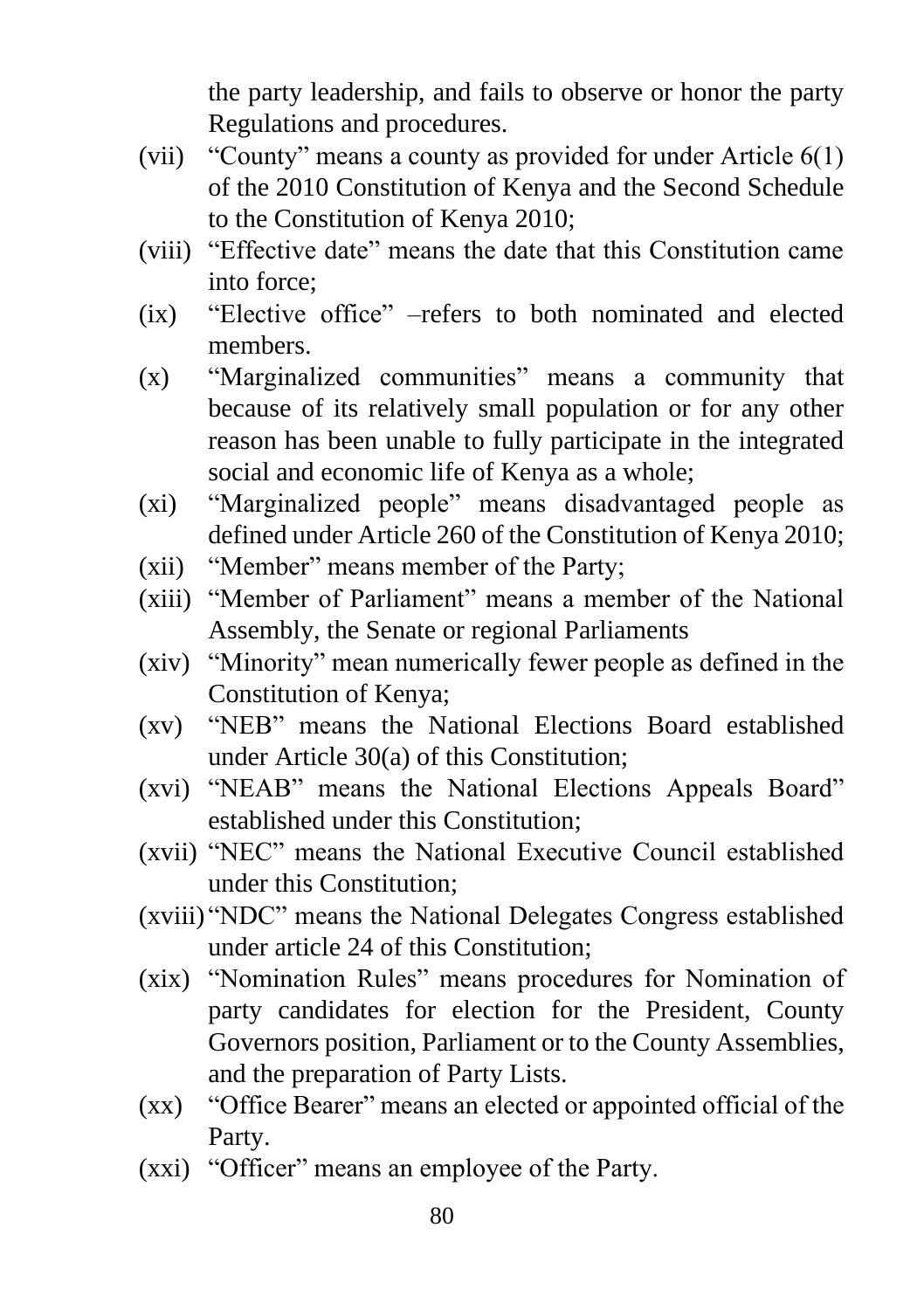- (xxii) "Older member of society" means a person who has attained the age of 60 years as provided for under Article 260 of the Kenyan Constitution, 2010;
- (xxiii) "Parliament" means the National Assembly and Senate or regional Parliaments
- (xxiv) "Party" means Wiper Democratic Movement (WDM);
- (xxv) "Party Leader" is head of the party as defined under this Constitution;
- (xxvi) "Person with disability" includes all persons with disabilities including those who have long-term physical, mental, intellectual or sensory impairments which, in interaction with various attitudinal and environmental barriers, hinders their full and effective participation in society on an equal basis with others;
- (xxvii) "Political Party" means as association contemplated in Part 3 of Chapter Seven of the Constitution of Kenya, 2010;
- (xxviii) "Secretary for Parliamentary Affairs" means a Member of Parliament elected by Members of Parliament elected on the Party ticket to be their leader;
- (xxix) "SPC" means the Strategic Planning Committee established under this Constitution;
- (xxx) "Trustees" mean custodians of the properties of the Party as provided for under this Constitution;
- (xxxi) "Polling station" means any room, place, vehicle or vessel set apart and equipped for the casting of votes by voters at an election in accordance the Elections Act;
- (xxxii) "WDM" means Wiper Democratic Movement
- (xxxiii) "Ward" means an electoral area for a Member of a County Assembly;
- (xxxiv) "Youth" means the collectivity of all individuals in the country who have attained the age of eighteen years but have not attained the age of thirty-five years;
- c) In the event of a gap in this Constitution or where an office provided for has not been established, or an office provided for in this Constitution has not been filled, or because of a procedural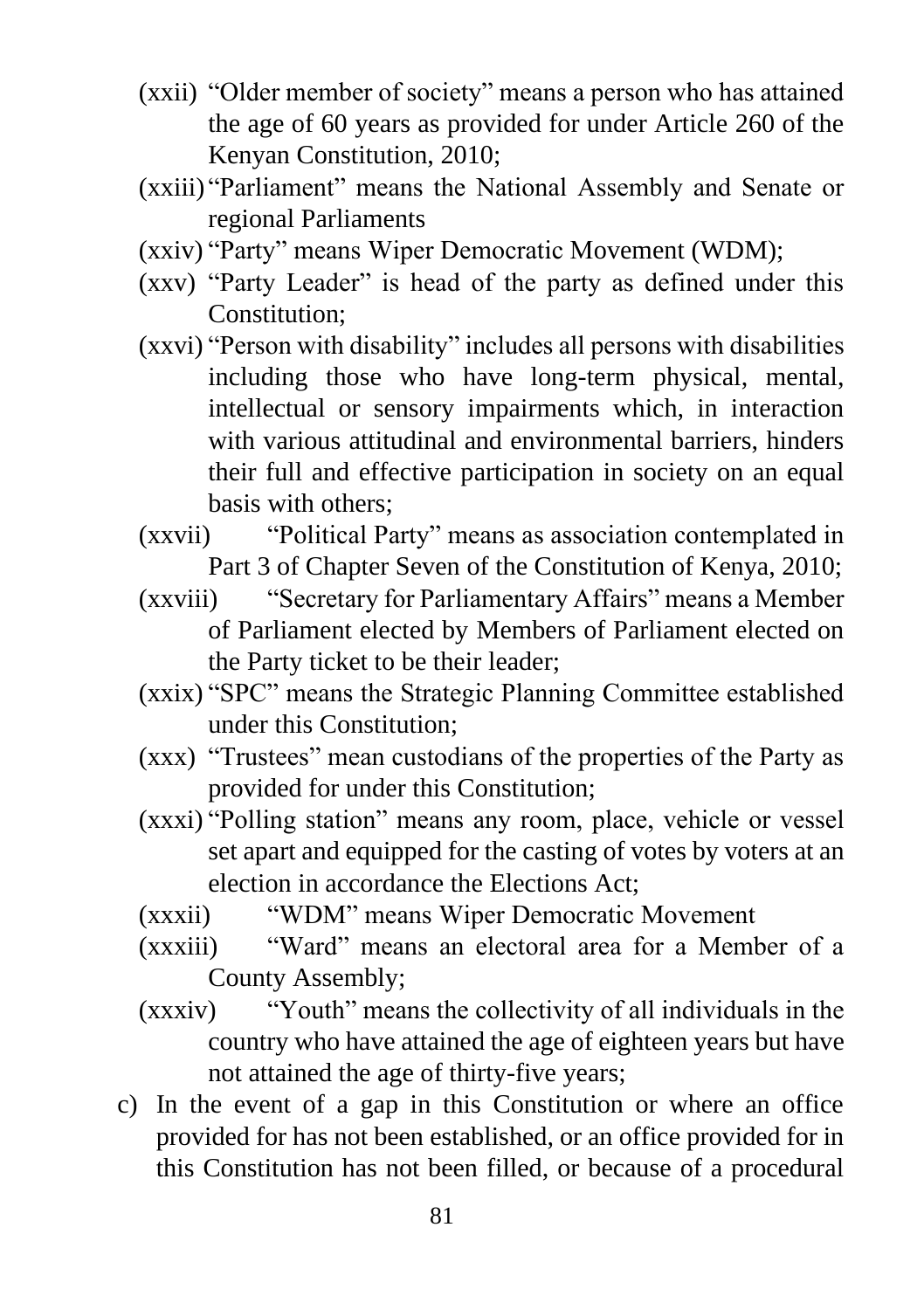technicality, the NEC in consultation with the Party Leader shall have the power to make such arrangements to satisfy the spirit of this Constitution.

- d) In addition to the relevant Articles prescribed under this constitution, chairpersons convene meetings at any time provided that the convening of such meetings does not contravene the provisions of this Constitution.
- e) In an endeavour to ensure that the elderly, persons with disabilities, women, youth, and other vulnerable persons are adequately represented in all decision-making structures, the Party shall implement programmes of affirmative action to ensure popular participation of the elderly, persons with disability, women, youth, and other vulnerable persons in the Party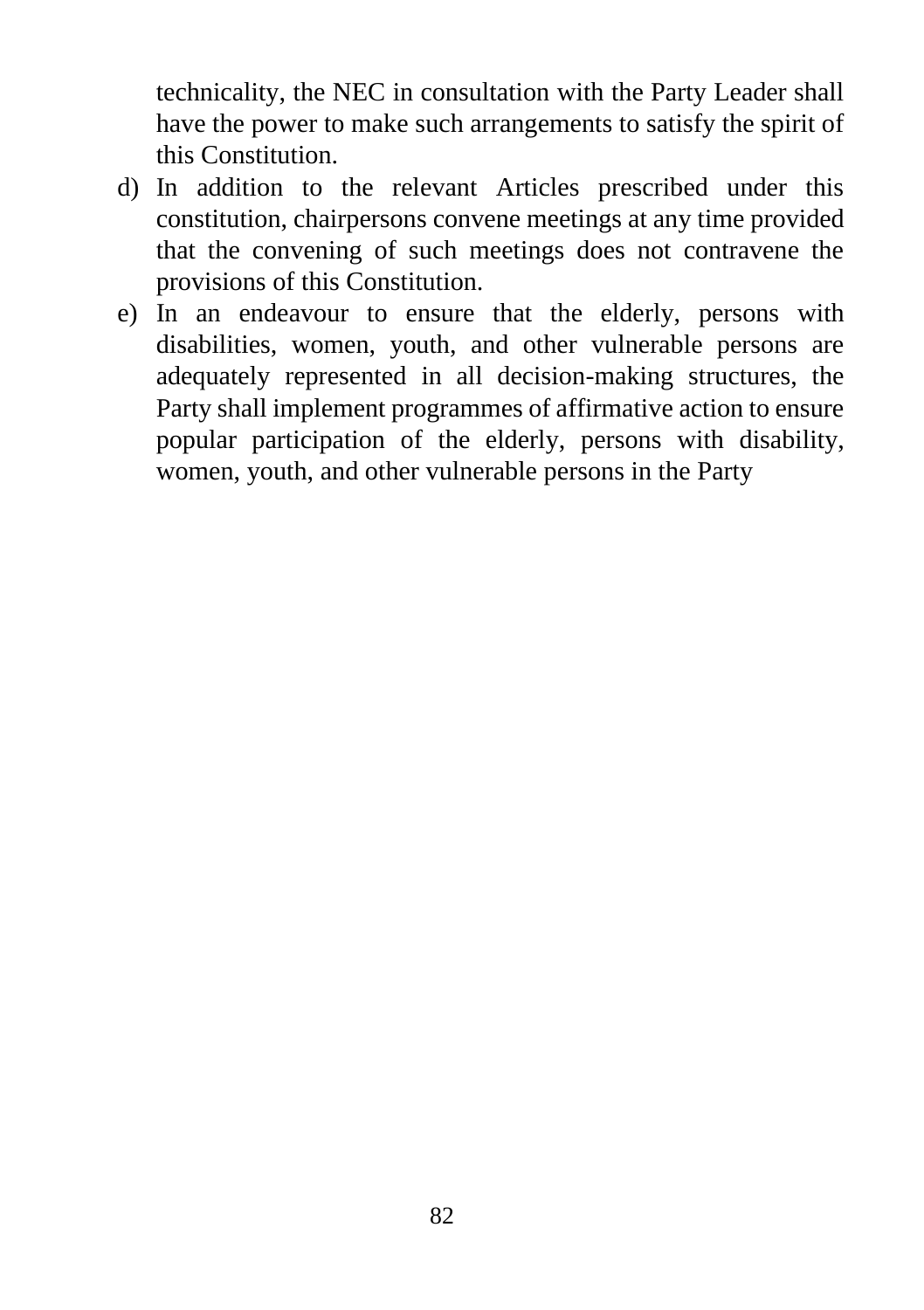# **FIRST SCHEDULE**

# **Party Flag**

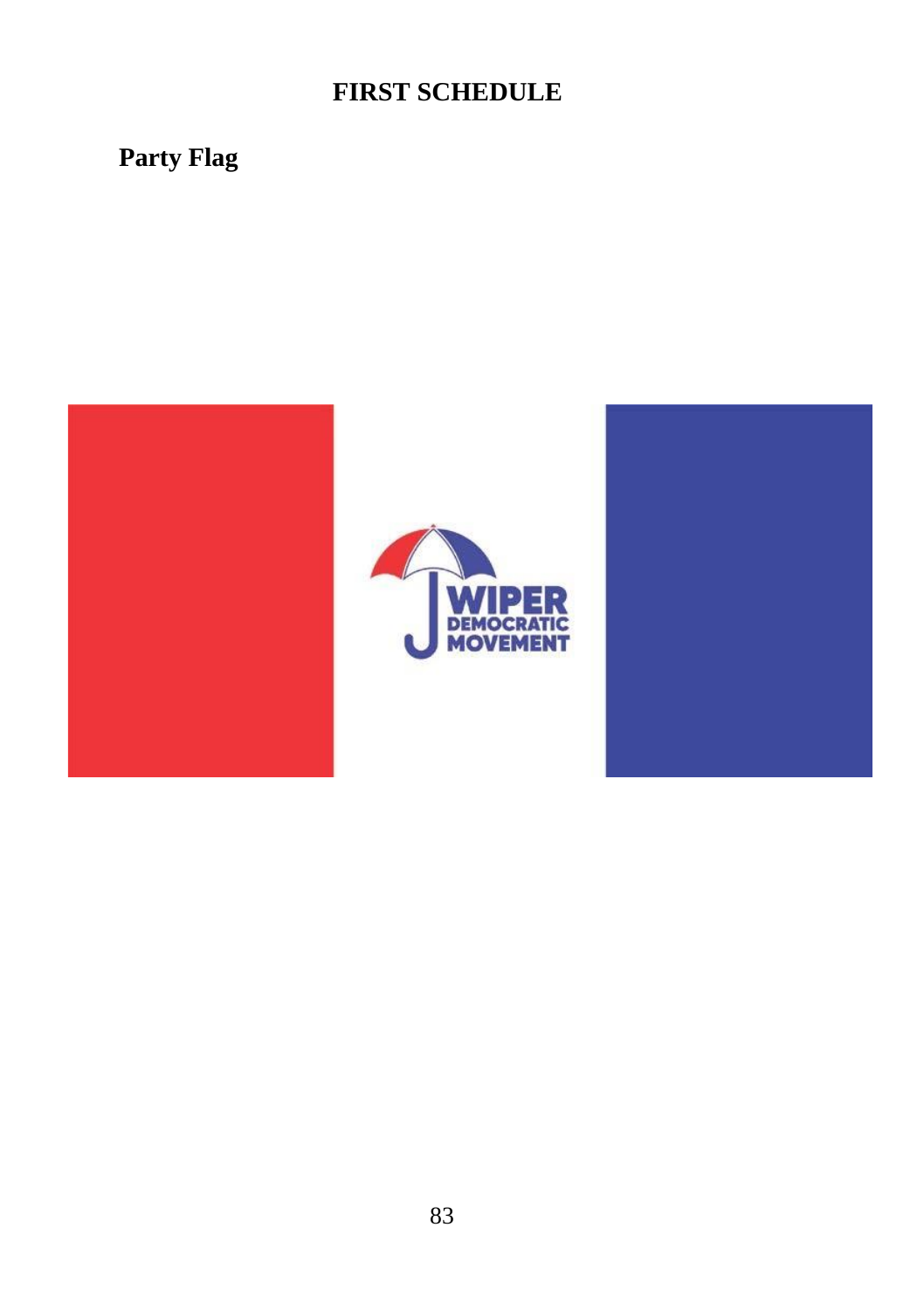**Party Logo**